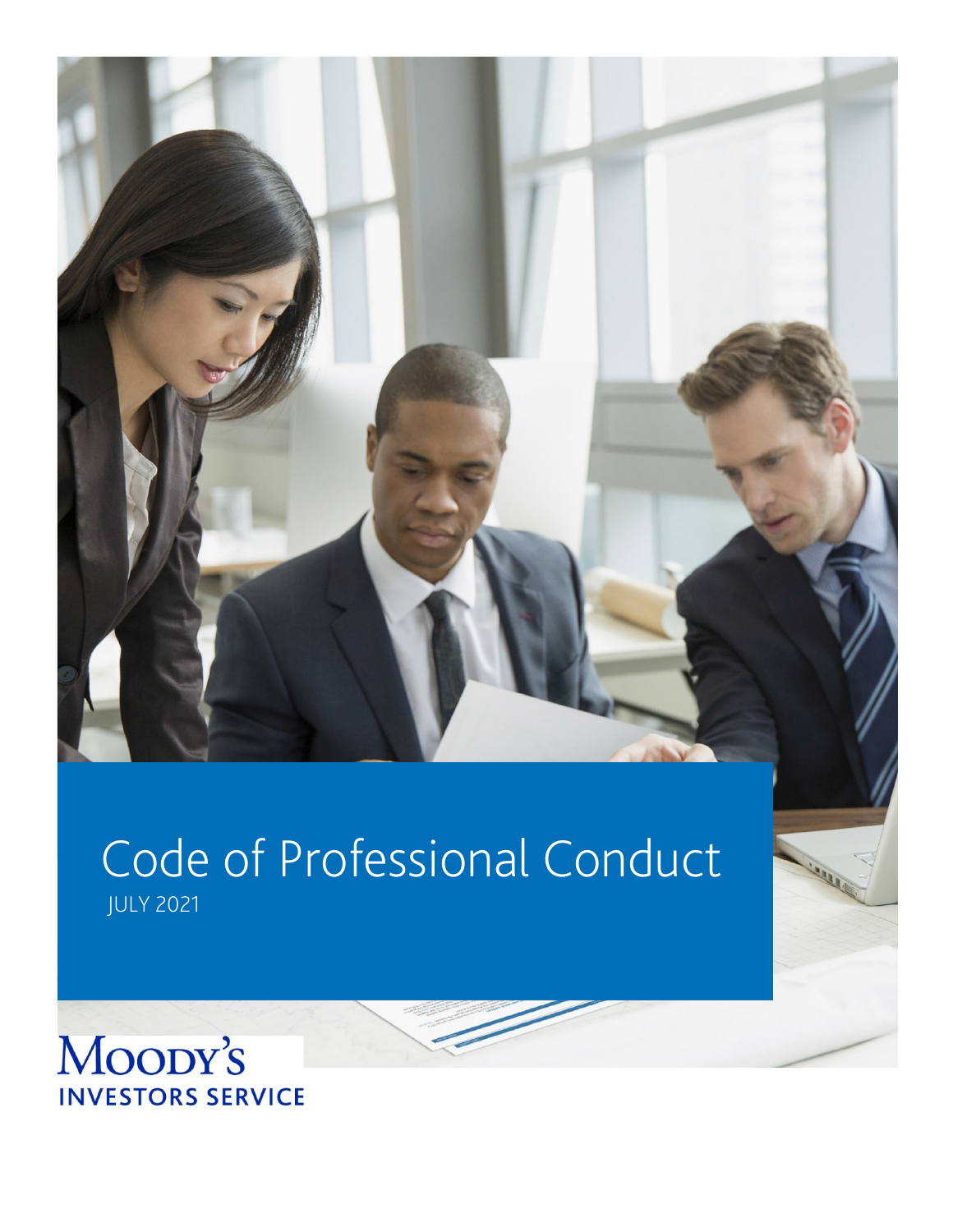# Contents

| I. |    |                                                                          |                                                                           |  |  |  |  |
|----|----|--------------------------------------------------------------------------|---------------------------------------------------------------------------|--|--|--|--|
| Ш. |    |                                                                          |                                                                           |  |  |  |  |
|    |    |                                                                          |                                                                           |  |  |  |  |
|    | 1. |                                                                          |                                                                           |  |  |  |  |
|    |    | А.                                                                       |                                                                           |  |  |  |  |
|    |    | В.                                                                       |                                                                           |  |  |  |  |
|    |    | C.                                                                       |                                                                           |  |  |  |  |
|    | 2. |                                                                          | Independence and Avoidance and/or Management of Conflicts of Interest 10  |  |  |  |  |
|    |    | Α.                                                                       |                                                                           |  |  |  |  |
|    |    | Β.                                                                       |                                                                           |  |  |  |  |
|    |    | C.                                                                       |                                                                           |  |  |  |  |
|    | 3. |                                                                          |                                                                           |  |  |  |  |
|    |    | А.                                                                       |                                                                           |  |  |  |  |
|    |    | В.                                                                       | Treatment of Issuer Confidential Information and Non-Public Information15 |  |  |  |  |
|    |    | C.                                                                       |                                                                           |  |  |  |  |
|    | 4. |                                                                          |                                                                           |  |  |  |  |
|    | 5. | Enforcement and Disclosure of the MIS Code and Communication with Market |                                                                           |  |  |  |  |
|    |    |                                                                          |                                                                           |  |  |  |  |
|    |    |                                                                          |                                                                           |  |  |  |  |
|    |    |                                                                          |                                                                           |  |  |  |  |
|    |    |                                                                          |                                                                           |  |  |  |  |
|    |    |                                                                          |                                                                           |  |  |  |  |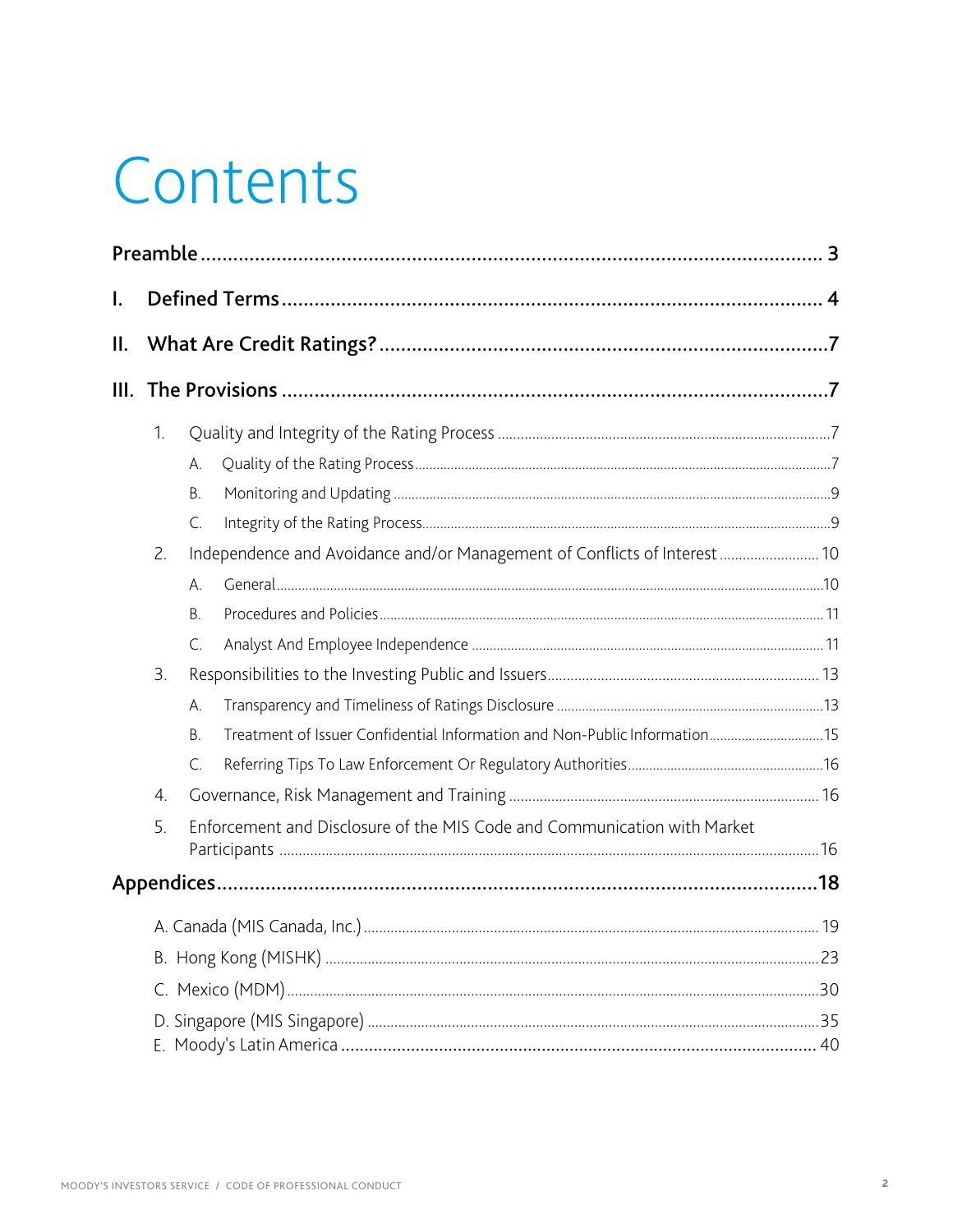# <span id="page-2-0"></span>Preamble

Financial markets should be efficient and fair to all market participants. Credit rating agencies play an important role in these markets. Moody's Investors Service ("MIS") provides information and opinions in the form of credit ratings and related research about the creditworthiness of issuers of securities and their financial obligations. Our credit ratings are forward-looking opinions that seek to measure relative credit loss. That is to say, they forecast the likelihood of default on a bond and the estimated severity of loss in the event of that bond's default.

Given the vast amount of information available to investors today, MIS helps investors and others sift through this information and analyze the credit risks they face when lending to a particular borrower, or when purchasing an issuer's debt or debt-like securities[.1](#page-2-1) MIS makes our public credit ratings available to investors globally on a contemporaneous basis, free of charge.

In order to enhance market understanding and confidence in MIS's credit ratings, MIS has adopted this Code of Professional Conduct (the "MIS Code" or this "Code"). Through this Code, MIS seeks to protect the quality and integrity of the rating process, so that investors and issuers are treated fairly, and to safeguard confidential information provided to us by issuers. To use MIS ratings effectively, the market should be informed of both their attributes and limitations. It is our responsibility to be as transparent as practicable with respect to our:

- » rating methodologies;
- » rating policies; and
- » overall track record.

This Code, as well as the policies referenced, are accessible on MIS's public website(s).<sup>2</sup>

All references to MIS's public website(s) include [www.moodys.com](http://www.moodys.com/) as well as MIS's regional websites such as [www.moodys.com.br,](http://www.moodys.com.br/) as applicable.

The MIS Code is organized into five sections:<sup>3</sup>

- » The Quality and Integrity of the Rating Process;
- » Independence and Avoidance and/or Management of Conflicts of Interest;
- » Responsibilities to the Investing Public and Issuers;
- » Governance, Risk Management and Training; and
- » Enforcement and Disclosure of the MIS Code and Communications with Market Participants.

<span id="page-2-1"></span><sup>1</sup> "Moody's assigns credit ratings to entities as well as different types of debts or financial obligations – including, for example, private loans, publicly and privately traded debt securities, preferred Moody's assigns credit ratings to entities as well as different types of debts or financial obligations - including, for example, private loans, publicly and privately traded debt securities, preferred shares and other securities that offer a fixed or variable rate of return. For simplicity's sake, the term "debt and debt-like securities" is used herein to refer to debt securities, preferred shares, and other financial obligations of these sorts."

<span id="page-2-2"></span><sup>2</sup> Although, in the interest of transparency, we have posted this Code and other related policies on MIS's public website(s), MIS does not assume, as a result of such public disclosure, any responsibility or liability to any third party arising out of or relating to this Code or those policies. The MIS Code is not part of any contract with any third party, and no third party shall have any right to enforce any of its provisions. MIS also retains complete discretion to revise this Code at any time to reflect changes in MIS ratings policies and procedures or to address changes in market, legal, or regulatory circumstances.

<span id="page-2-3"></span>The MIS Code has been structured in this manner in order to track the IOSCO Code as closely as possible.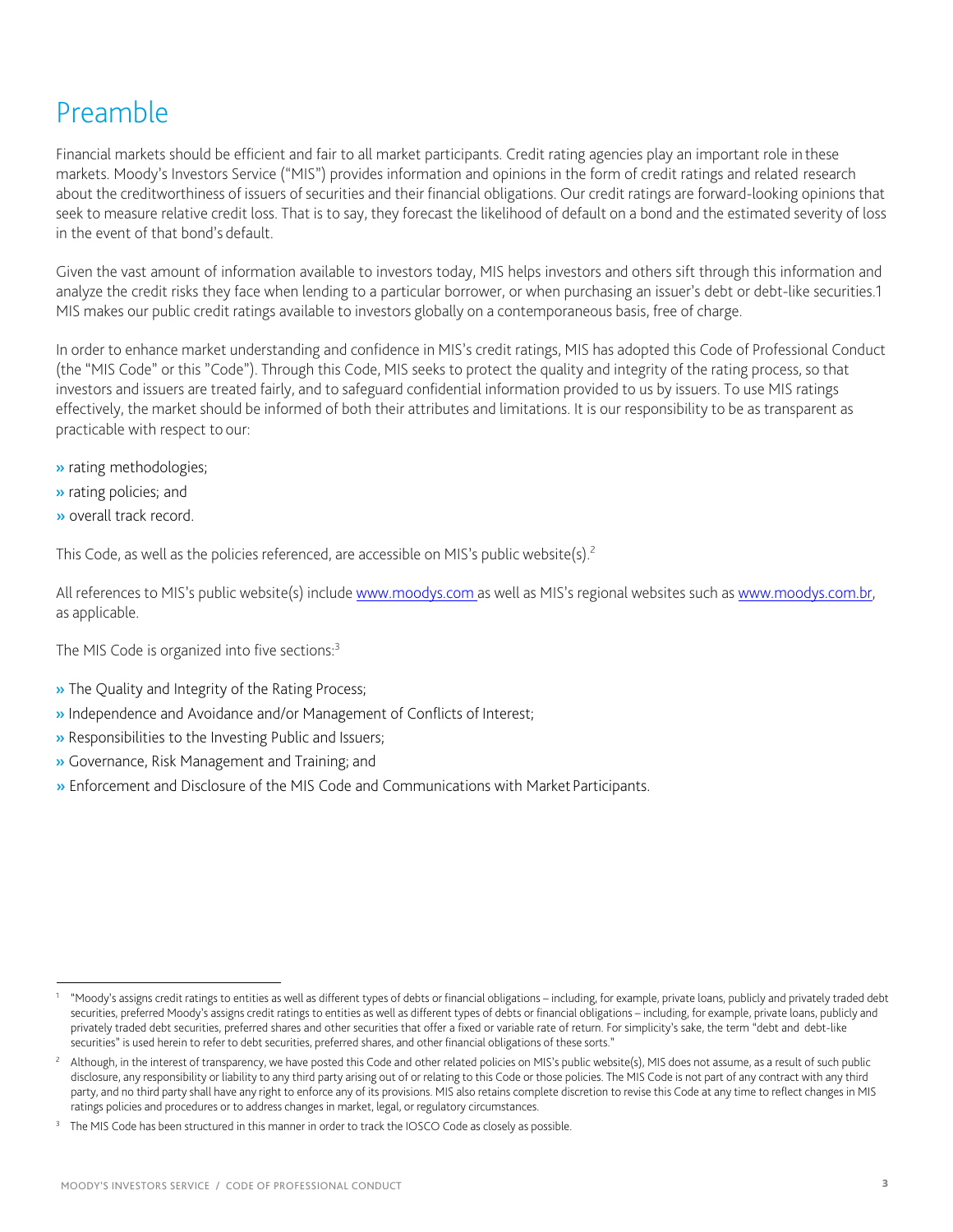# <span id="page-3-0"></span>I. Defined Terms

For the purposes of this document, the terms below, organized by category, are defined as follows:

#### **Documents**

- 1. The International Organization of Securities Commissions' Code of Conduct Fundamentals for Credit Rating Agencies ("IOSCO Code") is a framework Code of Conduct published on December 23, 2004 and subsequently revised in May 2008 and March 2015, by the International Organization of Securities Commissions. It was developed through cooperative efforts of international securities regulatory authorities, rating agencies, issuers, investors and other market participants. MIS has publicly endorsed the IOSCO Code.
- 2. The International Organization of Securities Commissions' Principles Regarding the Activities of Credit Rating Agencies ("IOSCO Principles") is a set of broad principles developed by the international regulatory community and published on September 25, 2003. The IOSCO Principles is the document upon which the IOSCO Code is based. MIS has publicly endorsed the IOSCO Principles.
- 3. The Moody's Corporation Code of Business Conduct ("MCO Code") is the code of conduct adopted by Moody's Corporation ("MCO").
- 4. The Moody's Investors Service Code of Professional Conduct ("MIS Code" or the "Code") is the code of conduct for MIS. The MIS Code governs the conduct of MIS, all MIS Employees and those relevant MCO Employees who support the MIS ratings process.
- 5. Rating Symbols and Definitions is a reference guide that sets out definitions of the rating symbols and rating scales used by MIS.
- 6. Securities Trading Policy is the Moody's Corporation Policy for Securities Trading.

#### **Employee Types**

- 1. An Analyst is any MIS Employee assigned to a ratings team with the title of Associate, Analyst or higher whose function is to a) assign or monitor Credit Ratings and, if applicable the related rating Outlook or rating Review, b) assist in drafting materials or developing deal specific models being considered for rating committees, or c) supervise MIS Employees included in (a) or (b) of this definition. The definition of "Analyst" excludes any MIS Employee assigned to a rating team who: (1) is not involved in the Credit Ratings process or (2) supports the Credit Rating process solely through administrative tasks, such as entering information into internal systems.
- 2. The DCO is the individual designated by MIS as a Designated Compliance Officer.
- 3. An Employee is any full-time or part-time employee of Moody's Corporation or its wholly owned subsidiaries, wherever located.
- 4. Management or Managers are those employees who have personnel management responsibilities.
- 5. The term MIS Employee means any full-time or part-time employee of MIS.
- 6. Rating Personnel includes Analysts as well as any other MIS Employees who have an analytical role involving the development, review or approval of procedures, methodologies or models used in providing Rating Services.

#### **Organizational Structure**

- 1. The Commercial Group is the MIS department that is responsible for business strategy and planning, new business origination, and business relationships with Issuers and Rated Entities.
- 2. The Compliance Department is the department that is responsible for assessing MIS's and its Employees' compliance with the policies and procedures described in this Code.
- 3. CSS (Credit Strategy and Standards Group) comprises several functions: the Methodology Development Group ("MDG"), which includes the Methodology Framework Group and the Default & Ratings Analytics; the Methodology Review Group ("MRG") which includes the Model Specifications Specialists Team; Ratings and Process Oversight Group ("RPO"); the Analytics and Technology Solutions group ("ATS"), which integrates MIS technology, quantitative and project capabilities and Strategy & Research ("S&R"). Each function currently reports to the MIS Chief Credit Officer.
- 4. MCO refers to Moody's Corporation and its majority-owned affiliates.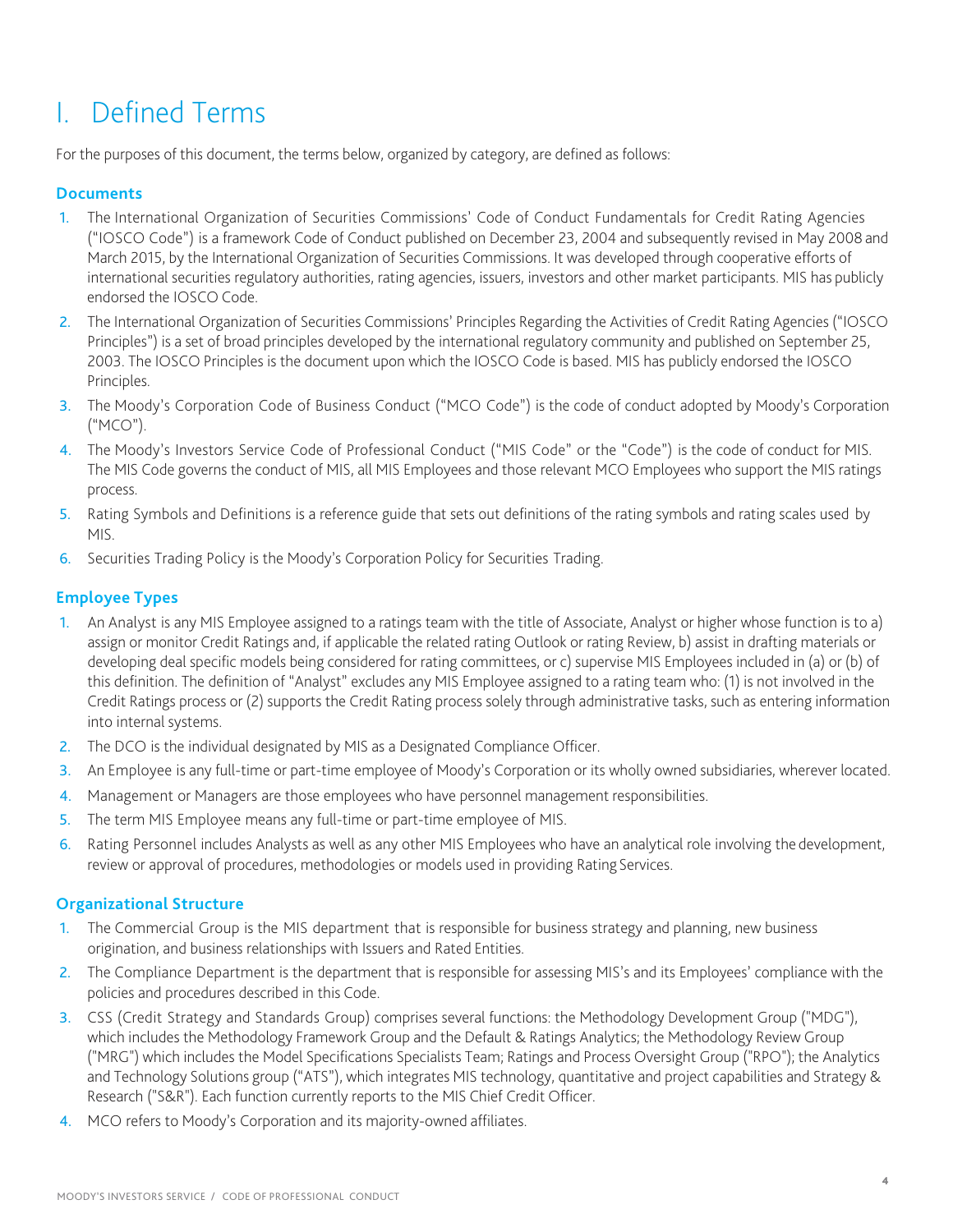- 5. The MIS Board of Directors ("MIS Board") refers to the board of directors of Moody's Investors Service, Inc.
- 6. Moody's Investors Service, Inc. (MIS) refers to Moody's Investors Service, Inc. and its affiliates that issue Ratings under the "Moody's Investors Service" brand name.

#### **Services and Products**

- 1. Ancillary Services are those products and services that are not Credit Rating Services and which may include market forecasts, estimates of economic trends, pricing analysis or other general data analysis as well as related distribution services.
- 2. Anticipated Ratings Process is the process by which a provisional notation may be removed from a Credit Rating assigned to an instrument or issuer, when the applicable contingencies which were the basis for affixing the (P) notation are deemed to have been fulfilled. For example, when a rating of (P) Baa1 is assigned to a debt instrument, it is anticipated that the (P) notation will be removed from the Baa1 rating when it is determined that the contingencies indicated by the (P) notation have been fulfilled.
- 3. A Credit Rating is an opinion from MIS regarding the creditworthiness of an entity, a debt or financial obligation, debtsecurity, preferred share or other financial instrument, or of an issuer of such a debt or financial obligation, debt security, preferred share or other financial instrument, issued using an established and defined ranking system of rating categories. (See Section II below.)
- 4. A Credit Rating Action is any one of the items below:
	- I. the assignment of a Credit Rating to a Rated Entity or obligation, including Credit Ratings assigned in the Subsequent Ratings Process;
	- II. the removal of a provisional notation from a Credit Rating when applicable contingencies are deemed to have been fulfilled in the Anticipated Ratings Process;
	- III. a change in a Credit Rating (i.e., upgrade or downgrade);
	- IV. placing a Credit Rating on Review, changing the direction of an existing Review or taking a Credit Rating off Review (i.e., Credit Rating Confirmation);
	- V. the assignment or change in an Outlook associated with a Rated Entity or one or more Credit Ratings;
	- VI. an Affirmation of a Credit Rating; and
	- VII. a Withdrawal of a Credit Rating.
- 5. A Credit Rating Announcement is a written communication that may be used to announce the publication of a Credit Rating Action related to public Credit Ratings, Unpublished Monitored Loan Ratings or Unpublished Monitored Private Placement Ratings. MIS may also publish a Credit Rating Action related to public Credit Ratings on moodys.com that is not accompanied by a Credit Rating Announcement.
- 6. Credit Rating Services are those products and services offered with respect to Credit Ratings and, if applicable the related rating Outlook or rating Review. Credit Rating Services specifically exclude all Ancillary Services or Other Permissible Services.
- 7. The Disclosure Form is a form that contains regulatory disclosures and is published on [www.moodys.com f](http://www.moodys.com/)or public Credit Ratings and in the rating folder of the Electronic Platform for Unpublished Monitored Loan Ratings and Unpublished Monitored Private Placement Ratings at the time a Credit Rating Action is published.
- 8. Non-Participating Credit Ratings are published Credit Ratings in which the Issuer has declined (expressly or through failure to respond to) MIS's offer to participate in the rating process on a going-forward basis.
- 9. Other Permissible Services are those products and services identified in MIS's Rating Symbols and Definitions, which are not Credit Rating Services or Ancillary Services.
- 10. Rating Services means any or all of the following: Credit Rating Services, Ancillary Services and/or Other Permissible Services.
- 11. Subsequent Ratings Process is the process of assigning Credit Ratings (together with the associated outlook or review status, if applicable) that are derived exclusively by reference to an existing Credit Rating of a program, series category/class of debt or primary Rated Entity. This includes:
	- I. Assignment of a Credit Rating to issuance of debt within or under an existing rated program where the transaction structure and terms have not changed in a manner that would affect the Credit Rating indicated by the program rating (examples include covered bond programs, shelf registrations, and medium term note programs);
	- II. Credit Ratings assigned based on the pass-through of a primary Rated Entity's Credit Rating, including monoline or guarantee linked ratings; or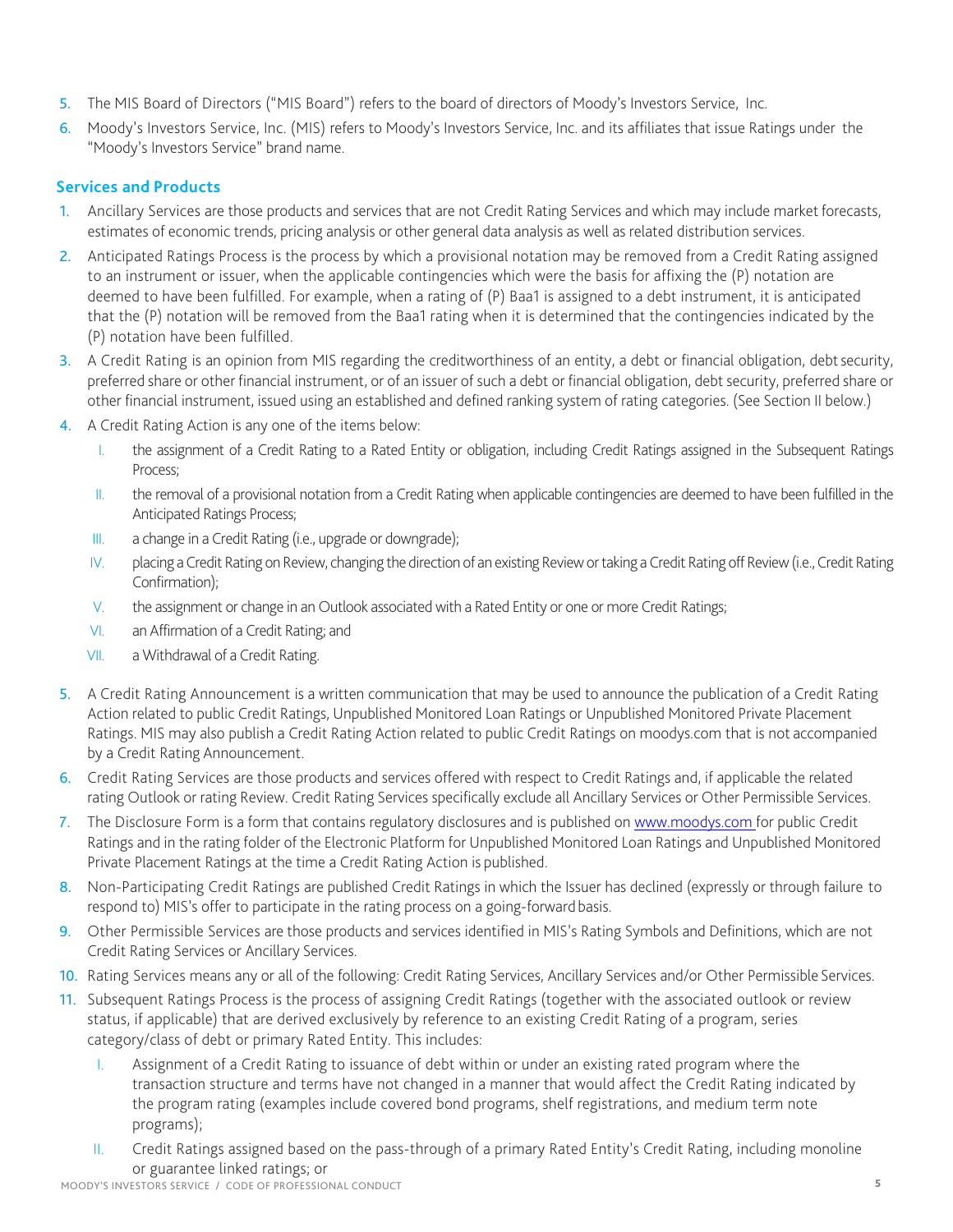- III. Assignment of Credit Ratings to debt instruments of the same seniority as previously rated debt when such issuance of debt is contemplated in the existing Credit Ratings. Examples include ratings on debt issued by frequent corporate and government issuers. This also includes Credit Ratings assigned to new debts, new programs or amended and extended credit facilities by reference to an existing rating of the same debt class, at the same rating level, whether or not the new debts or programs replace similarly structured debts, programs or credit facilities.
- 12. Unsolicited Credit Ratings

Unsolicited Credit Ratings are those Credit Ratings not initiated at the request of the Rated Entity or its Agents or not maintained at the request of the Rated Entity or itsAgents.

#### **Other**

- 1. An Agent is any party working on behalf of a Rated Entity, or working on behalf of an agent of the RatedEntity.
- 2. EU means the European Union.
- 3. A Family Member is any of the following:
	- a. an Employee's spouse or domestic partner;
	- b. a person with whom an Employee cohabits (such as a shared living arrangement where the relationship is more than casual), whether or not they share financial responsibilities. This would not include typical roommate living arrangements;
	- c. an Employee's minor or dependent children;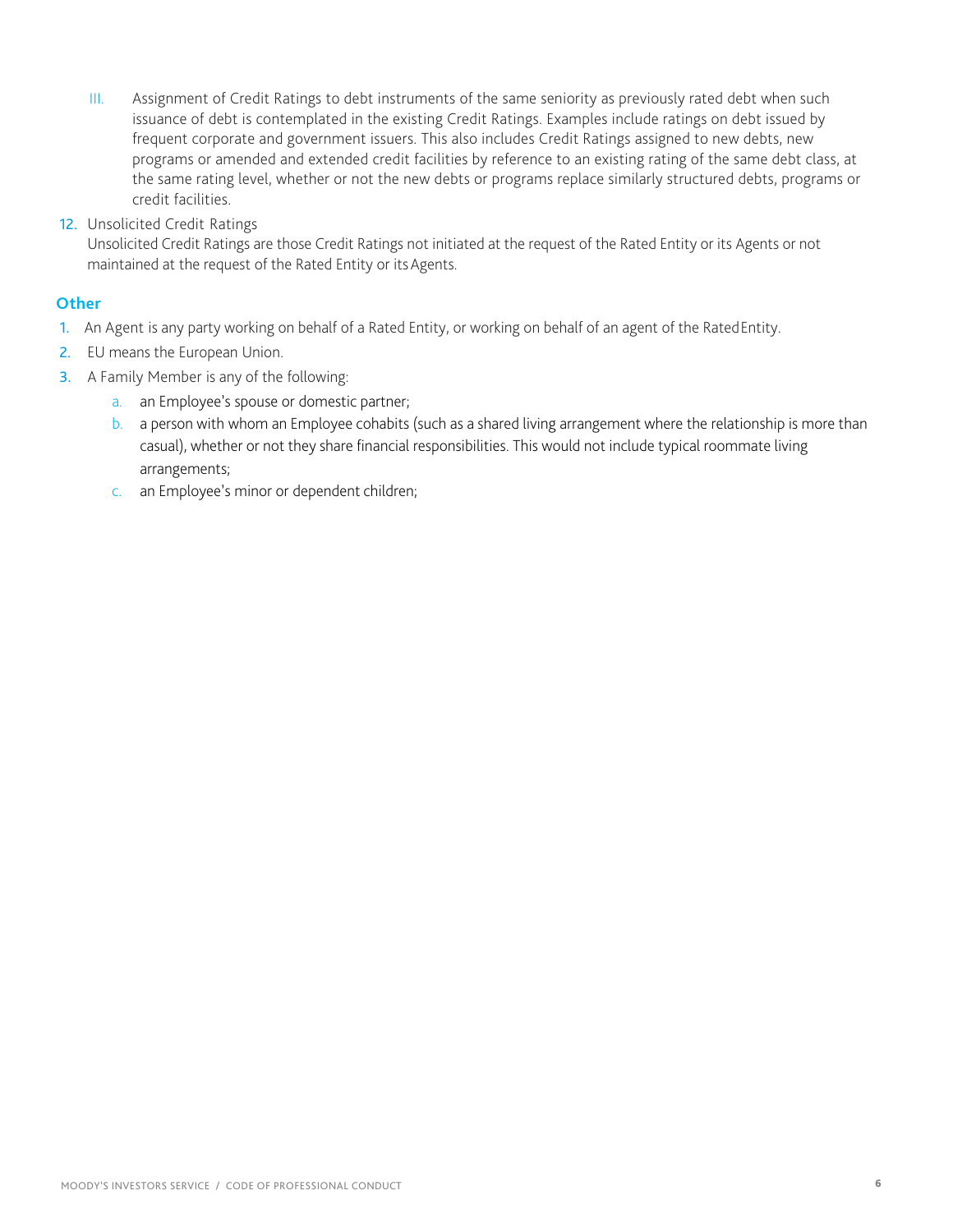- d. any other relative sharing the same household as an Employee;
- e. any persons who do not live in the same household as an Employee but whose Trades in Securities are directed by or are subject to the Employee's influence or control (either direct or indirect) (such as parents or children living in separate households who consult with the Employee before they Trade); and
- any other natural or legal person, trust, entity or partnership (other than blind trusts, as defined in the Securities Trading Policy):
	- i. whose managerial responsibilities are discharged by,
	- ii. that is set up for the benefit of,
	- iii. that is directly or indirectly controlled by, or
	- iv. whose economic interests are substantially equivalent to the Employee or any Family Member.
- 4. Fee Discussions are any negotiations about fees for Rating Services and any discussions or correspondence (whether internal or external) relating to those negotiations.
- 5. Form NRSRO is the application filed by MIS with the U.S. Securities and Exchange Commission for registration as aNationally Recognized Statistical Rating Organization (NRSRO).
- 6. An Issuer is any entity by which a Security has been issued, guaranteed, or by which the credit underlying a Security has been otherwise supported. The term "Issuer" also includes the corporate parent or majority-owned subsidiary of an Issuer.
- 7. Issuer Confidential Information is any information received by MIS from an Issuer, its affiliates or its Agents in connection with the rating process or in connection with providing Ancillary Services or Other Permissible Services in respect of which MIS has received written notice specifically indicating the proprietary and confidential nature of the information. However, the term "Issuer Confidential Information" shall not include:
	- a. information that is publicly known;
	- b. information available to MIS on a non-confidential basis prior to disclosure by the Issuer, its affiliates or its Agents;
	- c. information that becomes available to MIS on a non-confidential basis from a third party not reasonably known by MIS to be bound by a confidentiality agreement with the Issuer or otherwise prohibited from making available such information;
	- d. information developed independently by MIS;
	- e. information that has been aggregated or transformed in such a way that it is no longer identified as relating to any individual Issuer; or
	- f. information that is approved for public disclosure in writing by the Issuer, its affiliates or its Agents.
- 8. Non-Public Information is information that has not been publicly disseminated (for example, through public filing with a securities regulatory authority; issuance of a press release; disclosure of the information in a national or broadly disseminated news service; or the issuance of a proxy statement or prospectus).
- 9. The terms Own, Owning and Ownership refer to all methods by which an Employee may possess an interest in a Security or an account with a financial services institution, including direct ownership and beneficial ownership (i.e., sole or shared dispositive or voting power over a Security). For the purposes of this Code, direct ownership includes all Securities held in trust (other than a blind trust) and all Securities held in any individual retirement account (IRA) or 401(k) other than Moody's Profit Participation Investment Plan. For the purposes of this Code, Employees are deemed to be the beneficial owner of all Securities held by their Family Members.
- 10. Rated Entity(ies) means any entity rated by MIS or any entity that issues securities rated by MIS or any entity that is seeking a Credit Rating from MIS.
- 11. Restricted List is a list of Securities by industry, geography or regulation, which an Employee and any Family Members ofthat Employee may not Own or Trade.
- 12. Security(ies) is any non-deposit financial instrument that is, or is derived from, any equity or fixed-income security. This includes, but is not limited to: stocks, bonds, debentures, options, equity securities, convertible securities, warrants, derivative instruments (including swaps, commodities and futures based on or linked to equity or fixed income securities), notes, collective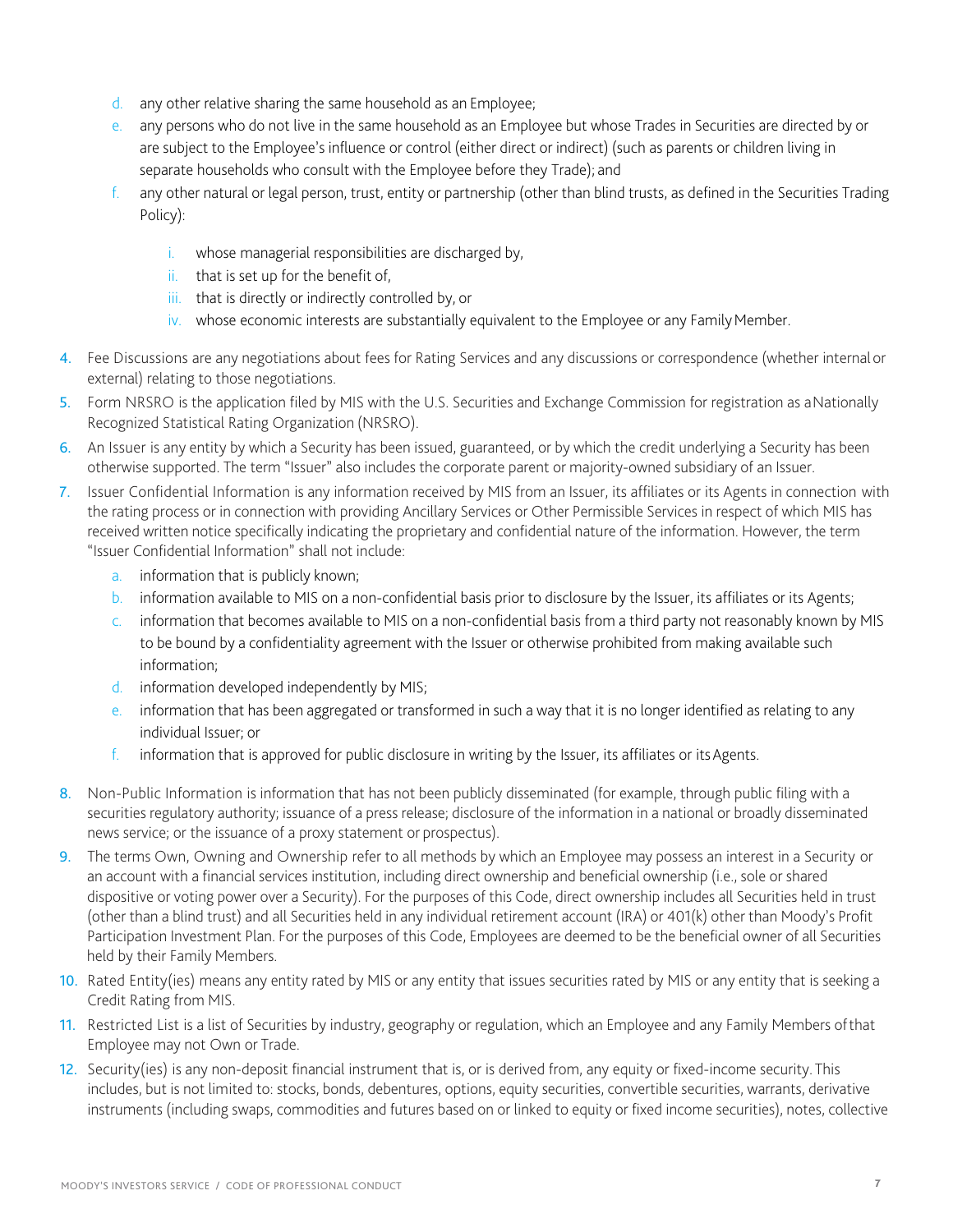investment schemes, fixed annuities, variable annuities, open- or closed-end mutual funds, exchange-traded funds and unit investment trusts.

13. The term Trade (Including Trades, Traded and/or Trading) refers to any transaction by which a person acquires or divests himself/herself from an interest or position in a Security, including but not limited to purchases, sales, repurchase agreements, short sales, spread betting (and other forms of gambling on Securities) and entering into derivative transactions, including put options, calls and equity swaps as well as liquidating such derivative positions through purchase, sale or exercise.

UK means the United Kingdom.

# <span id="page-7-0"></span>II. What Are Credit Ratings?

A Credit Rating is an opinion regarding the creditworthiness of an entity, a debt or financial obligation, debt security, preferred share or other financial instrument, or of an issuer of such a debt or financial obligation, debt security, preferred share or other financial instrument, issued using an established and defined ranking system of rating categories.

Credit Ratings are based on information obtained by MIS from sources believed by MIS to be accurate and reliable, including, but not limited to, Issuers and their Agents, as well as sources independent of the Issuer. MIS relies on Issuers and their Agents to provide information that is true, accurate, timely, complete and notmisleading.

MIS adopts all necessary measures so that the information it uses in assigning a Credit Rating is of sufficient quality and from sources MIS considers to be reliable, including, when appropriate, independent third-party sources. However, MIS is not an auditor and cannot in every instance independently verify or validate information received in the rating process. Thus, in assigning a Credit Rating, MIS is in no way providing a guarantee with regard to the accuracy, timeliness, or completeness of factual information reflected, or contained, in the Credit Rating or any related MIS publication.

In the rating process, MIS maintains independence in its relationships with Issuers, investors, and other interested entities. MIS does not have a fiduciary relationship with the Issuer whose security is being rated (or any other party). Nor does MIS act as an advisorto the Issuers it rates. MIS may comment on the potential credit implications of proposed structural elements of a security, but MIS does not participate in the actual structuring of any security under consideration for a Credit Rating.

As a matter of policy, and in keeping with its role as an independent and objective publisher of opinions, MIS retains complete editorial control over the content of its Credit Ratings, credit opinions, commentary, and all related publications. MIS reserves the right at any time to suspend, modify, lower, raise or withdraw a Credit Rating, or place a rating on review in accordance with MIS policies and procedures. MIS editorial control includes its right to decide whether, and when, to issue a Credit Rating or publish any information or commentary, except in those rare instances where the public disclosure of a Credit Rating has been contractually limited (see Provision 3.4 below) or limited by applicable laws and regulations.

# <span id="page-7-1"></span>III. The Provisions

## <span id="page-7-2"></span>**1. Quality and Integrity of the Rating Process**

As described in the IOSCO Principles, MIS will endeavor to provide forward-looking opinions on the relative creditworthiness of Issuers of debt and debt instruments in order to help reduce the information asymmetry that exists between those Issuers and potential purchasers of their debt.

#### <span id="page-7-3"></span>A. Quality of the Rating Process

- 1.1 Since Credit Ratings are probabilistic opinions about future creditworthiness, the performance of an individual Credit Rating will not be judged on the basis of the individual outcome, but on whether the individual Credit Rating was formed pursuant to MIS's established processes. Where possible, the performance of Credit Ratings collectively will be evaluated on the basis of how they perform on a statistical basis ex post (e.g., default studies, accuracy ratios, and stability measures).
- 1.2 MIS will develop and maintain rigorous and systematic rating methodologies. Where possible, resulting Credit Ratings will be periodically subjected to objective validation based on historical experience. MRG will be responsible for monitoring the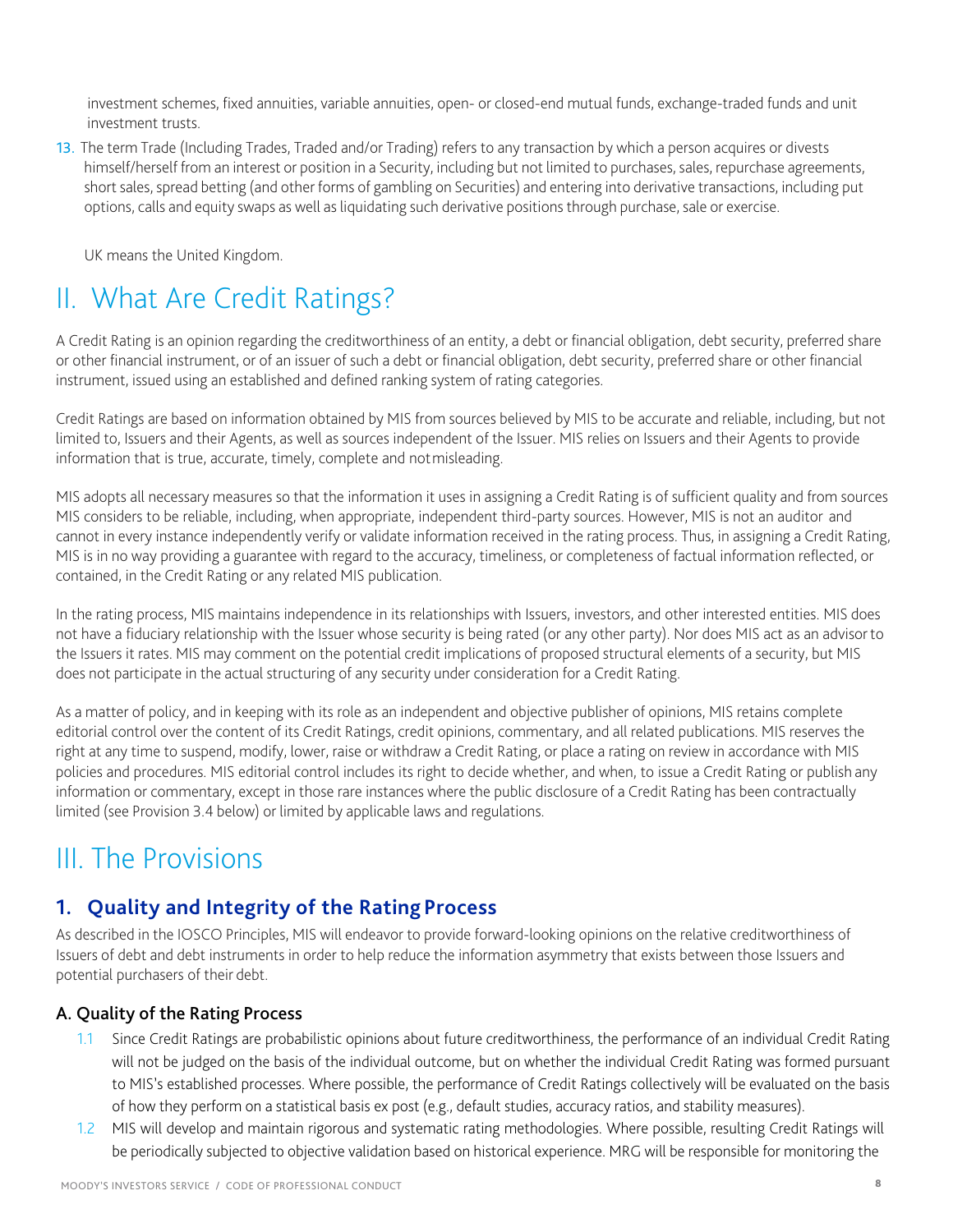appropriateness and completeness of rating methodologies and procedures, and for the initial approval of significant changes to MIS's rating methodologies and procedures. The MIS Board must approve new or materially changed methodologies before their use.

- 1.3 In assessing an Issuer's or obligation's creditworthiness, Analysts will use MIS's published methodologies, where appropriate. Analysts will apply a given methodology in a consistent manner, as determined byMIS.
- 1.4 Credit Ratings will be determined by rating committees and not by any individual Analyst. Once a rating committee has determined the appropriate Credit Ratings to be assigned to a Rated Entity's debt classes (e.g., senior unsecured), or to debt issued under certain specific program documents, MIS will assign such Credit Ratings to such classes unless and until a subsequent rating committee determines otherwise.
	- a. Debt issuance by a Rated Entity or under specific program documents may be routine (e.g., refinance), or may be material to the Rated Entity's creditworthiness or the program structure (e.g., a material change in the Rated Entity's leverage). It is the responsibility of the Analyst to monitor the Issuer's debt issuance and leverage and changes to program documents, and to bring material changes to the rating committee's attention. Credit Ratings that are:
		- » assigned to securities that are issued over time pursuant to programs, series or categories of debt that are subject to an existing Credit Rating, or based on the pass-through of a primary Rated Entity's Credit Rating, derive their Credit Rating exclusively from the existing Credit Rating of the program, series, category of debt or primary Issuer, as the case may be, and the rating committee for the existing Credit Rating incorporates future issuances into its analysis.
		- » A provisional notation may be removed from a Credit Rating when the applicable contingencies contemplated by the rating committee that assigned the provisional Credit Rating are deemed to have been fulfilled. Consequently, Credit Rating Actions with respect to these Credit Ratings are not subject to further analysis by a rating committee beyond the analysis conducted by the original rating committee for the existing Credit Rating.
	- b. In producing a Credit Rating, MIS will consider all information known and believed to be relevant by the applicable Analyst and rating committee about an Issuer, including information received from a source other than the Issuer or underwriter that the applicable Analyst and rating committee find credible and potentially significant to a rating decision in a manner generally consistent with MIS's published methodologies. MIS will establish, maintain and enforce policies and controls to assure that the Credit Ratings it disseminates are based on a thorough analysis of all such information. In formulating Credit Ratings, MIS will employ Analysts who, individually or collectively (for rating committees), have appropriate knowledge and experience in developing a rating opinion for the type of Issuer or credit being analyzed.
- 1.5 MIS will comply with its record retention policies and applicable laws when maintaining records used to support its Credit Rating processes. MIS will establish, maintain and enforce policies and controls so that its Employees comply with MIS's record retention policies and with applicable laws governing retention and disposition of records. MIS Employees will familiarize themselves with MIS's record retention policies, and periodically certify their compliance with such policies.
- 1.6 MIS and its Analysts will establish, maintain and enforce policies and controls to avoid issuing any Credit Ratings that contain misrepresentations or are otherwise misleading as to the general creditworthiness of an Issuer or obligation.
- 1.7 MIS will invest resources sufficient to carry out high-quality credit assessments of Issuers or obligations. When deciding whether to rate or continue rating an obligation or Issuer, MIS will assess whether it is able to devote sufficient personnel with appropriate skills to make a proper rating assessment, and whether its personnel likely will have access to sufficient information needed in order to make such an assessment. In its Credit Rating Announcements for Credit Ratings that present limited historical data, MIS will make such limitation clear in a prominent place. MIS adopts all necessary measures so that the information it uses in assigning a Rating is of sufficient quality and from sources MIS considers to be reliable including, when appropriate, independent third-party sources. In cases involving new types of financial products, MIS will refrain from providing a Credit Rating unless it believes that it has sufficient information and the appropriate analytical skills to do so. MIS will require the relevant functions within CSS to: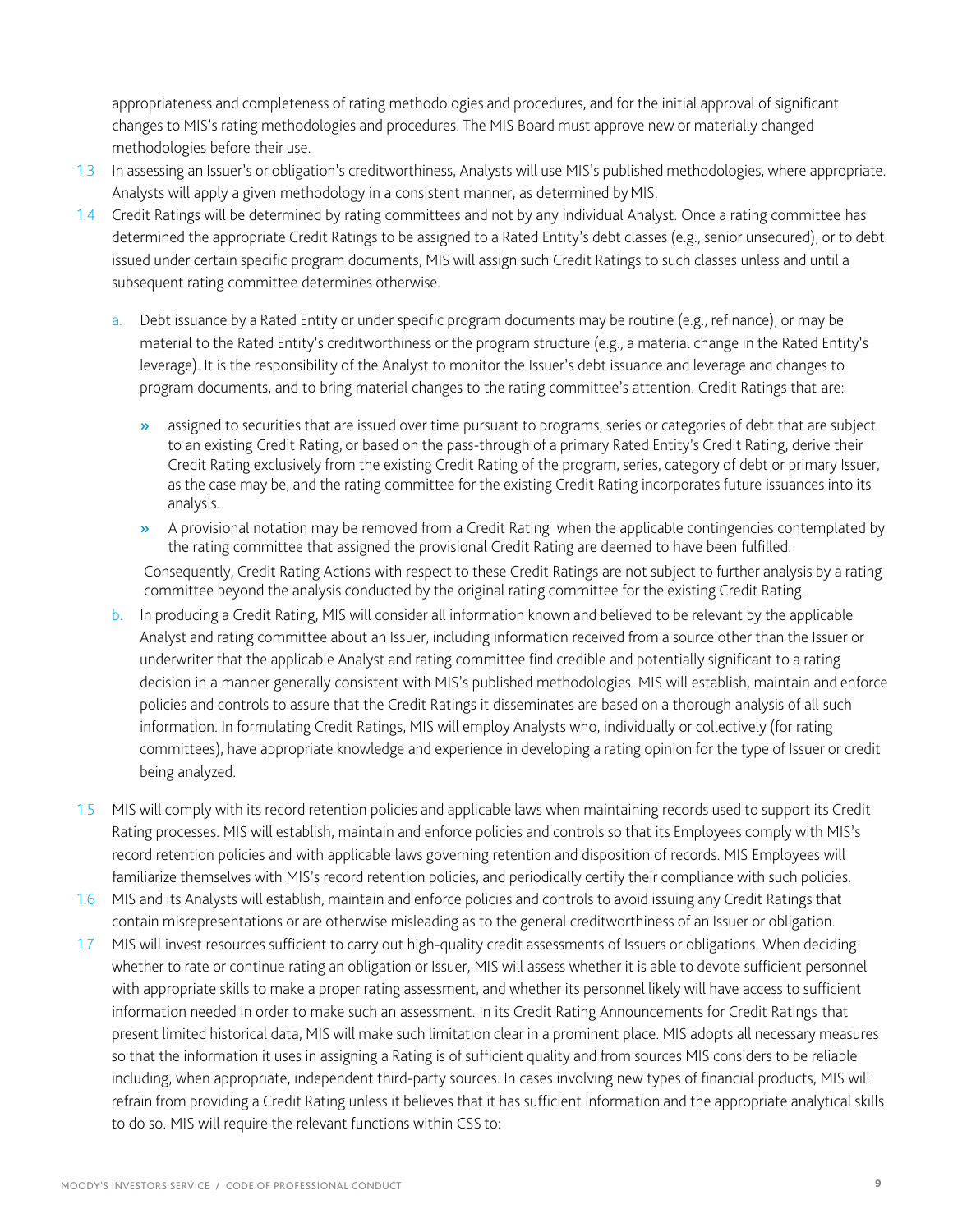- 1.7.1 review the feasibility of providing a Credit Rating for a type of structure that is materially different from the structures MIS has rated;
- 1.7.2 at least once every twelve months, MRG will review the methodologies (including the credit rating models, credit rating scorecards and key ratings assumptions contained within the methodologies) and significant changes to the methodologies (including the credit rating models, credit rating scorecards and key ratings assumptions contained within the methodologies) MIS uses; and
- 1.7.3 assess whether existing methodologies and models for determining Credit Ratings of structured products are appropriate when MIS determines that the risk characteristics of the assets underlying a structured product have materially changed.
- 1.8 MIS will organize its rating committees to promote continuity and avoid bias in the rating process.

#### <span id="page-9-0"></span>B. Monitoring and Updating

- 1.9 MIS will allocate adequate personnel and financial resources to monitoring and updating its Credit Ratings on a timely basis. Once a Credit Rating is published, and unless it is withdrawn, MIS will:
	- a. at least once in any twelve month period[,4](#page-9-2) review the creditworthiness of the Issuer or other relevant entity or obligation;
	- b. initiate a review of the status of the Credit Rating upon becoming aware of any information that might reasonably be expected to result in a Credit Rating Action, including withdrawing a Credit Rating consistent with the applicable methodologies; and
	- c. update on a timely basis the Credit Rating, as appropriate, based on the results of any such review referred to in a. or b. above. In addition, upon adoption of a new or revised rating methodology, MIS will review the impact of the new or revised methodology to outstanding Credit Ratings and take any necessary Credit Rating Action, within a reasonable period of time.

Where practicable, MIS will leverage available information and expertise in the monitoring process. MIS will apply changes in relevant key rating assumptions both to current and newly assigned Credit Ratings.

- 1.10 Where MIS uses separate analytical teams for assigning initial Credit Ratings and for monitoring such Credit Ratings, each team will have the requisite level of experience and resources to perform its respective functions in a timely manner. MIS will also evaluate internal processes and market trends in order to maintain operational flexibility to allocate resources needed to monitor existing Credit Ratings and conduct reviews on a timely basis.
- 1.11 MIS will establish, maintain and enforce policies and controls relating to the publication of Credit Rating Announcements that announce Credit Rating Actions, including the withdrawal of a public Credit Rating on an Issuer or obligation (except for routine debt maturities, calls, or redemptions).

#### <span id="page-9-1"></span>C. Integrity of the Rating Process

- 1.12 MIS Employees will comply with all applicable laws and regulations governing their activities in the jurisdictions in which they operate. For greater certainty, to the extent that a provision in the MIS Code is inconsistent with applicable laws and regulations in a jurisdiction in which MIS operates, then that provision in the MIS Code will not apply in that jurisdiction to the extent of the inconsistency.
- 1.13 MIS and its Employees will deal fairly and honestly with Issuers, Rated Entities, investors, other market participants, and the public.
- 1.14 MIS will hold its Employees to high standards of integrity. MIS will not knowingly employ any individuals with demonstrably compromised integrity, subject to applicable law.

<span id="page-9-2"></span><sup>&</sup>lt;sup>4</sup> The frequency of review may be shorter in certain jurisdictions.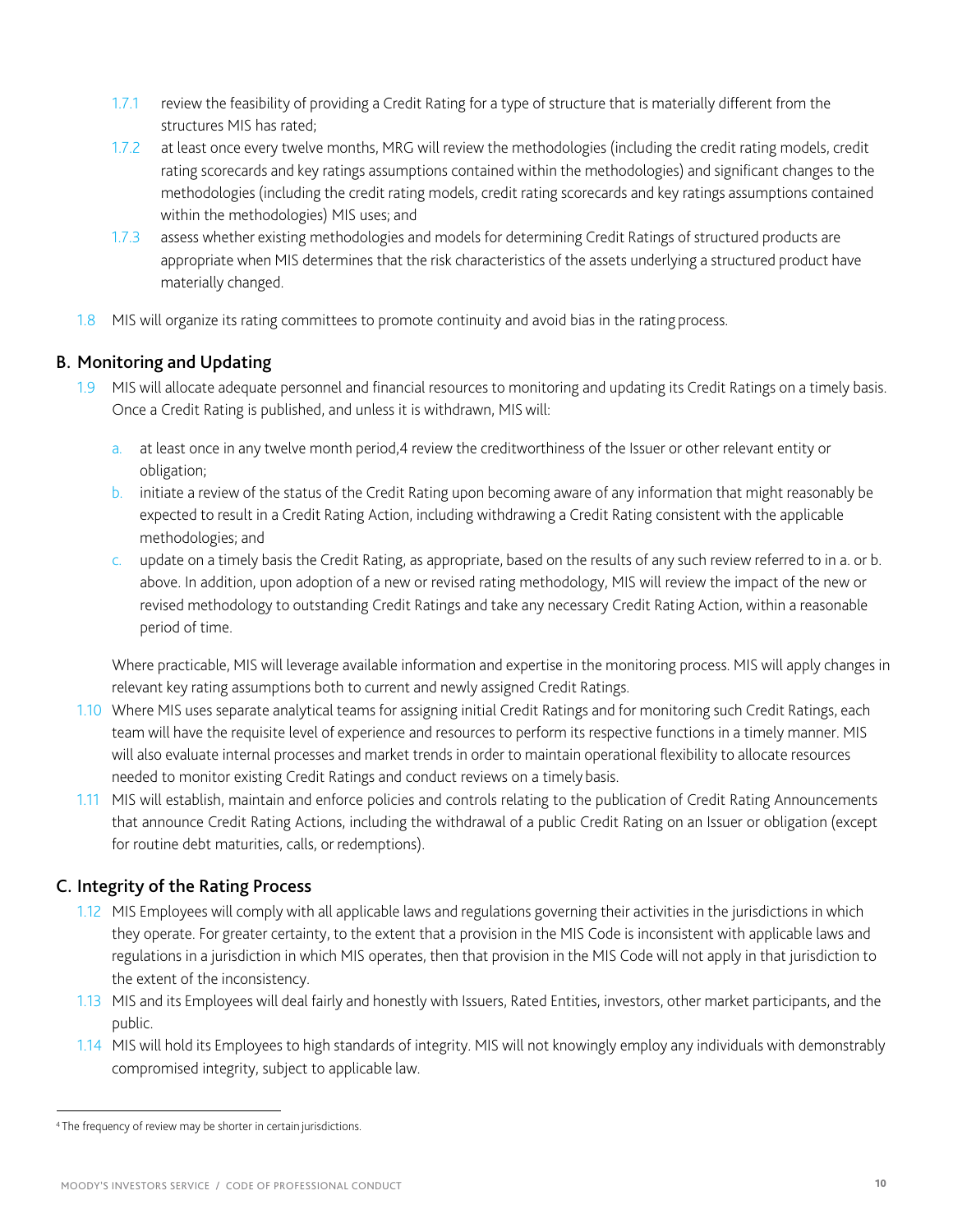1.15 MIS and its Employees will not, either implicitly or explicitly, give any assurance or guarantee of a particular Credit Rating prior to a rating committee. This does not preclude MIS from developing preliminary feedback in connection with its ratings analysis.

In addition, MIS and its Employees will not make a promise or threat about potential Credit Rating Actions to influence Rated Entities, investors, or other market participants to pay for Credit Ratings or other services.

- 1.16 MIS will not:
	- a. provide rating advisory services;
	- b. act as a broker or dealer engaged in the business of underwriting securities or money market instruments;or
	- c. have a financial or controlling interest in an entity rated by MIS or any of its "Credit Rating Affiliates" identified in Item 3 of MIS's Annual Certification of Form NRSRO available on MIS's publicwebsite(s).
- 1.17 MIS Employees are prohibited from making proposals or recommendations to an obligor or Issuer, underwriter or sponsor of an obligation about the corporate or legal structure, assets, liabilities or activities of an obligor or Issuer. Consistent with this prohibition, in assessing credit risk, MIS Employees may properly hold a series of discussions with an Issuer, Rated Entity, or its Agents in order to:
	- 1. understand and incorporate into their analysis the particular facts and features and any modification thereof, as proposed by the Issuer, Rated Entity, or its Agents; and
	- 2. explain to the Issuer, Rated Entity or its Agents the Credit Rating implications of MIS's methodologies as applied to the Issuer or obligation.
- 1.18 While Employees are not expected to be experts in the law, they are expected (and in some cases required by applicable laws and regulations) to report activities of which they are aware that a reasonable person would question as a potential violation of applicable laws and regulations or this Code. All MIS Employees outside the EU and UK are obligated to report these issues promptly to the Compliance Department or through Moody's Integrity Hotline. Employees in the EU and UK are encouraged to report such violations. MIS Employees within the EU and UK are required to report all suspected legal violations to the Compliance Department. In accordance with the MCO Code, Employees also may report such matters on a confidential basis by calling the Moody's Integrity Hotline. The Compliance Department will take appropriate action, as determined by the applicable laws and regulations of the jurisdiction and the policies and procedures established by MIS.
- 1.19 Management prohibits retaliation by any Employee or by MIS itself against any Employee who, in good faith, reports a possible violation of the law, regulation or this Code.

## <span id="page-10-0"></span>**2. Independence and Avoidance and/or Management of Conflicts of Interest**

#### <span id="page-10-1"></span>A. General

- 2.1 MIS will not forbear or refrain from taking a Credit Rating Action, or from initiating or concluding a review of a Credit Rating, based on the potential effect (economic, political, or otherwise) of the action on MIS, an Issuer, Rated Entity, investor or other market participant.
- 2.2 MIS and its Employees will use care and professional judgment to maintain both the substance and appearance of independence and objectivity.
- 2.3 The determination of a Credit Rating will be influenced only by factors relevant to the creditassessment.
- 2.4 The Credit Rating MIS assigns to an Issuer or obligation will not be affected by the existence of, or potential for, a business relationship between MIS (or MCO) and the Issuer (or its affiliates), or any other party, or the non-existence of any such relationship.
- 2.5 MIS will separate, operationally and legally, and if practicable, physically, its Credit Rating Services and Analysts from any other business that may present a conflict of interest. MIS will disclose on its public website(s) any Ancillary Services and Other Permissible Services it offers. If MIS intends to offer new Other Permissible Services or Ancillary Services, MIS will first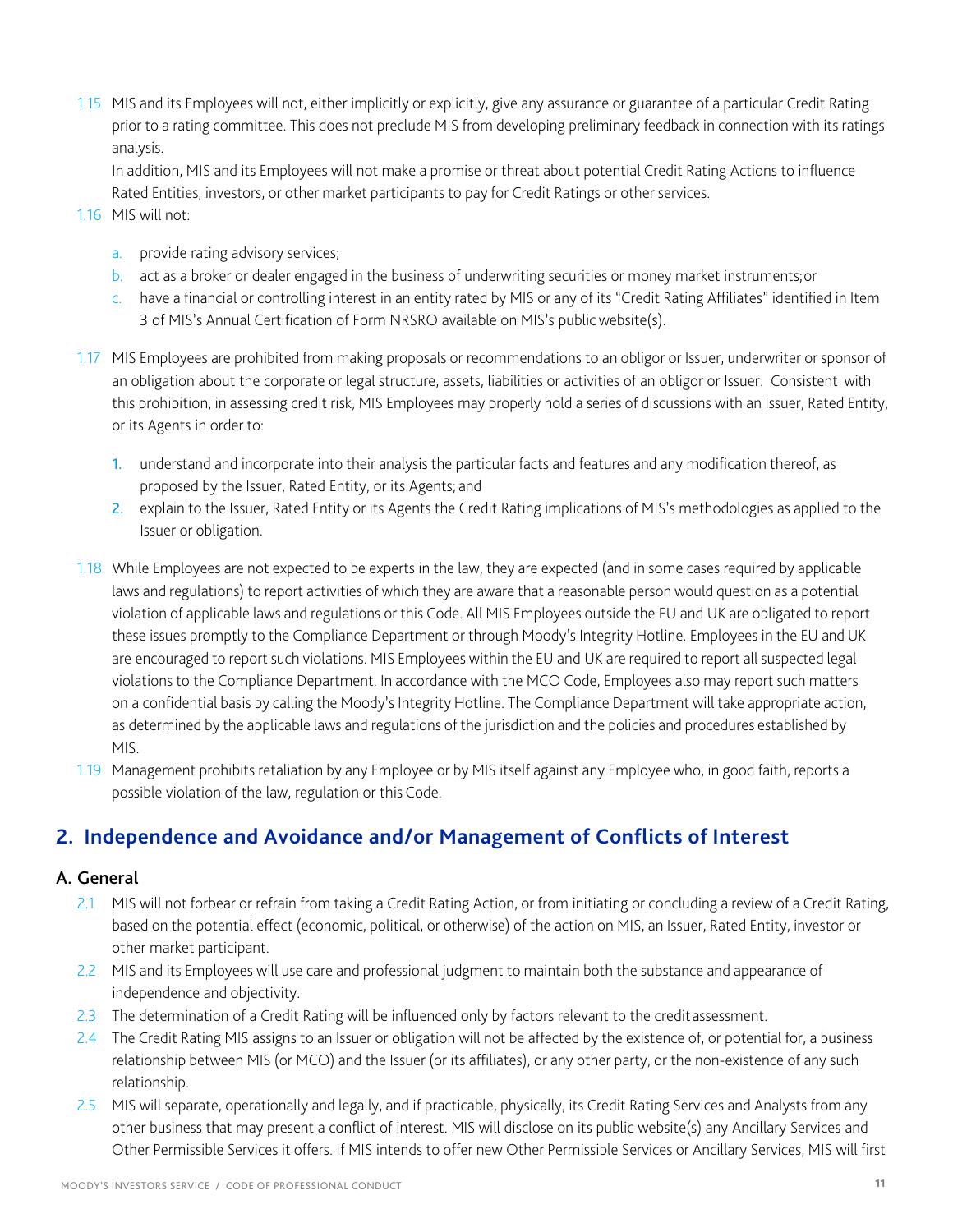consult with the Compliance or Legal Department. MIS will establish, maintain and enforce policies and controls designed to minimize the likelihood that conflicts of interest with MIS's Credit Rating Services will arise, or to appropriately manage those conflicts that may arise, in connection with MIS's provision of Ancillary Services and/or Other Permissible Services.

#### <span id="page-11-0"></span>B. Procedures and Policies

2.6 MIS will establish, maintain and enforce policies and controls to identify and eliminate, or manage and disclose, as appropriate, actual or potential conflicts of interest that may influence the determination of Credit Ratings, or the approval of new or revised Credit Rating.

As more fully described and disclosed in its Annual Certification to Form NRSRO (which is available on MIS's public website), MIS has established policies to address and manage the following conflicts, among others:

- a. MIS is paid by Issuers or underwriters to determine Credit Ratings with respect to securities, obligations or money market instruments they issue or underwrite;
- b. MIS is paid by obligors to determine Credit Ratings of those obligors;
- c. MIS is paid by investors to determine Credit Ratings with respect to securities, obligations or money market instruments;
- d. in addition to Credit Ratings, MIS provides other services, including but not limited to Rating Assessment Services, to Issuers or obligors that may be subject to a Credit Rating by MIS. MIS is paid for these other services by the requesting Issuer or obligor; and
- e. MIS may issue Credit Ratings covering, and/or requested by, entities that may have significant financial interest (i.e., 5% or more of outstanding shares) in MCO, MIS's parent company.
- 2.7 MIS's disclosures of known actual and potential conflicts of interest will be complete, timely, clear, concise, specific, and prominently displayed. Such disclosures will be made on MIS's public website(s).
- 2.8 MIS will disclose the general nature of its compensation arrangements with Rated Entities.
	- a. MIS does not provide consulting services. MIS does not receive from Rated Entities compensation unrelated to its Rating Services. If MIS were to receive from a Rated Entity compensation unrelated to its Rating Services, MIS would disclose the proportion such fees constitute against the fees MIS receives from the Rated Entity for Rating Services.
	- b. MIS will disclose if it receives 10 percent or more of its annual net billings from a single Issuer, originator, arranger or subscriber (including any affiliates of the Issuer, originator, arranger, or subscriber).
- 2.9 MIS will not engage in any securities (including derivatives) trading that presents actual or potential conflicts of interest with MIS's rating-related activities.
- 2.10 In instances where Rated Entities or obligors (e.g., sovereign nations or states) have, or are simultaneously pursuing, oversight functions related to MIS, the Rating Personnel who participate in the determination of Credit Ratings or approval of rating methodologies that apply to such Rated Entities or obligors will be separate from the Employees responsible for interacting with the officials of those Rated Entities or the obligor (e.g., government regulators) regarding supervisory matters.

#### <span id="page-11-1"></span>C. Analyst And Employee Independence

- 2.11 Reporting lines for Employees and their compensation arrangements will be organized to eliminate or effectively manage actual and potential conflicts of interest.
	- a. Analysts will not be compensated or evaluated on the basis of the amount of revenue that MIS derives from Rated Entities: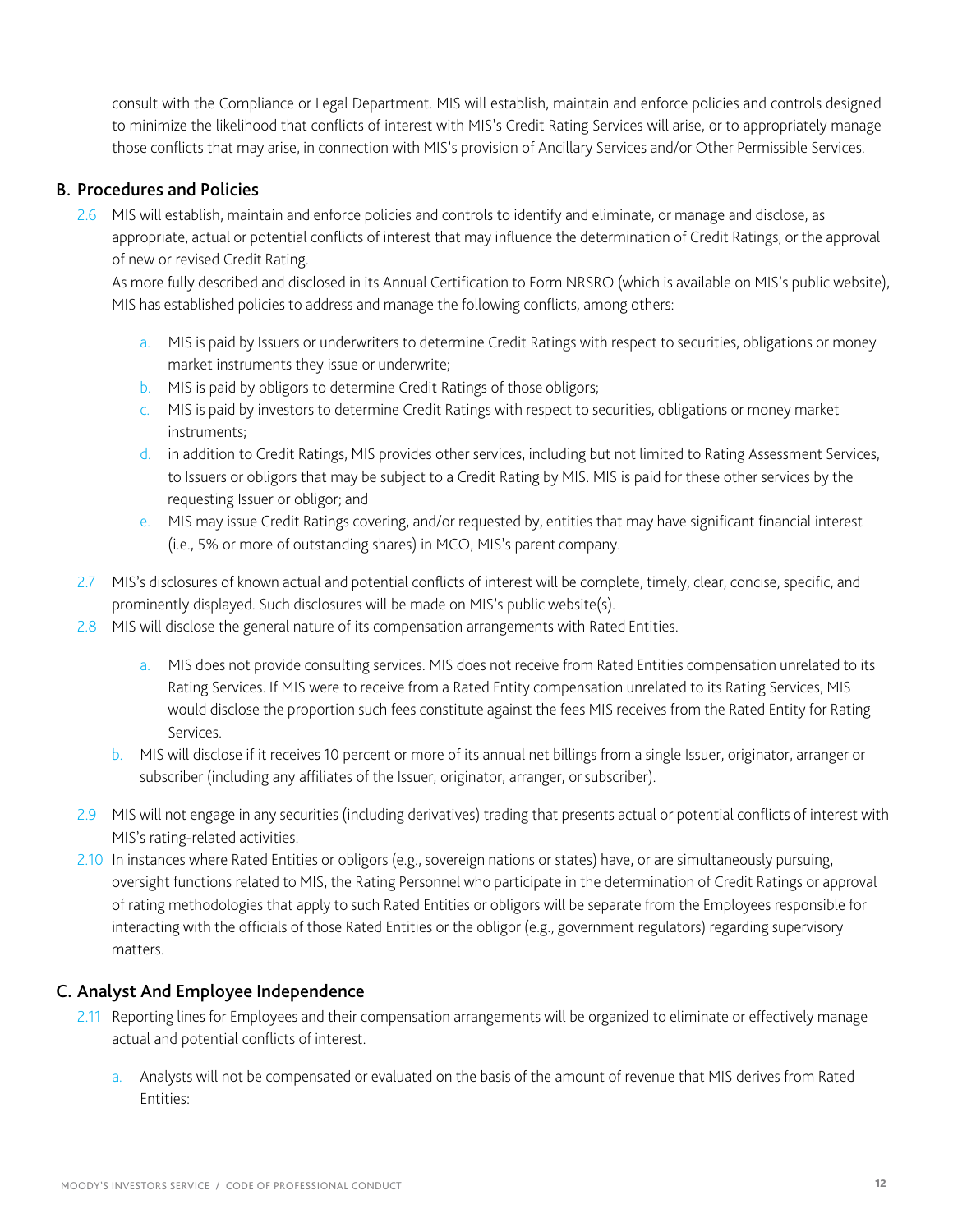- i. that the Analyst rates; or
- ii. with which the Analyst regularly interacts; or
- iii. over which the Analyst has approval or oversight responsibility.
- b. MIS will conduct formal and periodic reviews of compensation policies and practices for its Employees who participate in, or who might otherwise have an effect on, the Credit Rating process to determine that these policies and practices do not compromise the objectivity of the Credit Rating process or Employees.
- 2.12 MIS has implemented a separation of its rating and commercial activities. Rating Personnel will not participate in Fee Discussions. or sales and marketing activities, or be influenced by sales and marketing considerations. Employees in the MIS Commercial Group will not participate in the determination or monitoring of Credit Ratings or in the development or approval of models or methodologies used in providing Rating Services.
- 2.13 As described in more detail in various policies, Employees will not approve, participate in or otherwise influence the determination of the Credit Rating of any particular Issuer, Rated Entity or obligation if theEmployee:
	- a. owns Securities (including derivatives of Securities) issued, guaranteed or otherwise supported by the Rated Entity, its affiliates or any of the identified third parties;
	- b. has a Family Member who owns Securities (including derivatives of Securities) issued, guaranteed or otherwise supported by the Rated Entity, its affiliates or any of the identified third parties;
	- c. has had a recent employment or other significant business relationship with the Rated Entity, its affiliates or any of the identified third parties, that either constitutes a conflict of interest or creates the impression of a conflict of interest that MIS deems to be unacceptable;
	- d. has an immediate relation (i.e., a spouse, partner, parent, child, or sibling) who works for the Rated Entity, its affiliates or any of the identified third parties, in circumstances where this employment relationship either constitutes a conflict of interest or creates the impression of a conflict of interest that MIS deems to be unacceptable;
	- e. has, or had, any other relationship with the Rated Entity, its affiliates or any of the identified third parties, or any related entity thereof that either constitutes a conflict of interest or creates the impression of a conflict of interest that MIS deems to be unacceptable;
	- f. has, or had initiated, or participated in Fee Discussions with the Rated Entity, its affiliates or any of the identified third parties, (excluding accidental receipt of fee information with participation from the MIS Employee and clearance in accordance with the Procedure for Fee Discussion); or
	- g. has received gifts or entertainment or cash from the Rated Entity, its affiliates or any of the identified third parties, that either constitutes a conflict of interest or creates the impression of a conflict of interest that MIS deems unacceptable in accordance with the Policy for Solicitation or Acceptance of Money, Gifts, Favors orEntertainment.
- 2.14 In accordance with the Securities Trading Policy, Employees who are involved in the rating process and their Family Members are prohibited from buying, selling or engaging in any transaction in any Security (including a derivative of any Security) issued, guaranteed, or otherwise supported by any Issuer or entity within such Employee's Restricted List(s).
- 2.15 In accordance with the Policy for Solicitation or Acceptance of Money, Gifts, Favors or Entertainment, MIS maintains prohibitions on soliciting or accepting money, gifts, favors, services or entertainment from any Rated Entity or any sponsor of any Rated Entity or its Agents. All Rating Personnel are required to obey these prohibitions. In addition, all MIS Employees must comply with the gift provisions in the MCO Code.
- 2.16 Any Analyst or Manager who becomes involved in any personal relationship that may create an actual or potential conflict of interest (including, for example, any personal relationship with an employee of a Rated Entity or Agent of such entity within his or her area of analytic responsibility), will be required, subject to applicable law, to disclose such relationship to his or her Manager or a member of the Compliance Department. Based on the assessment of this information, MIS will take appropriate steps to mitigate an actual or potential conflict.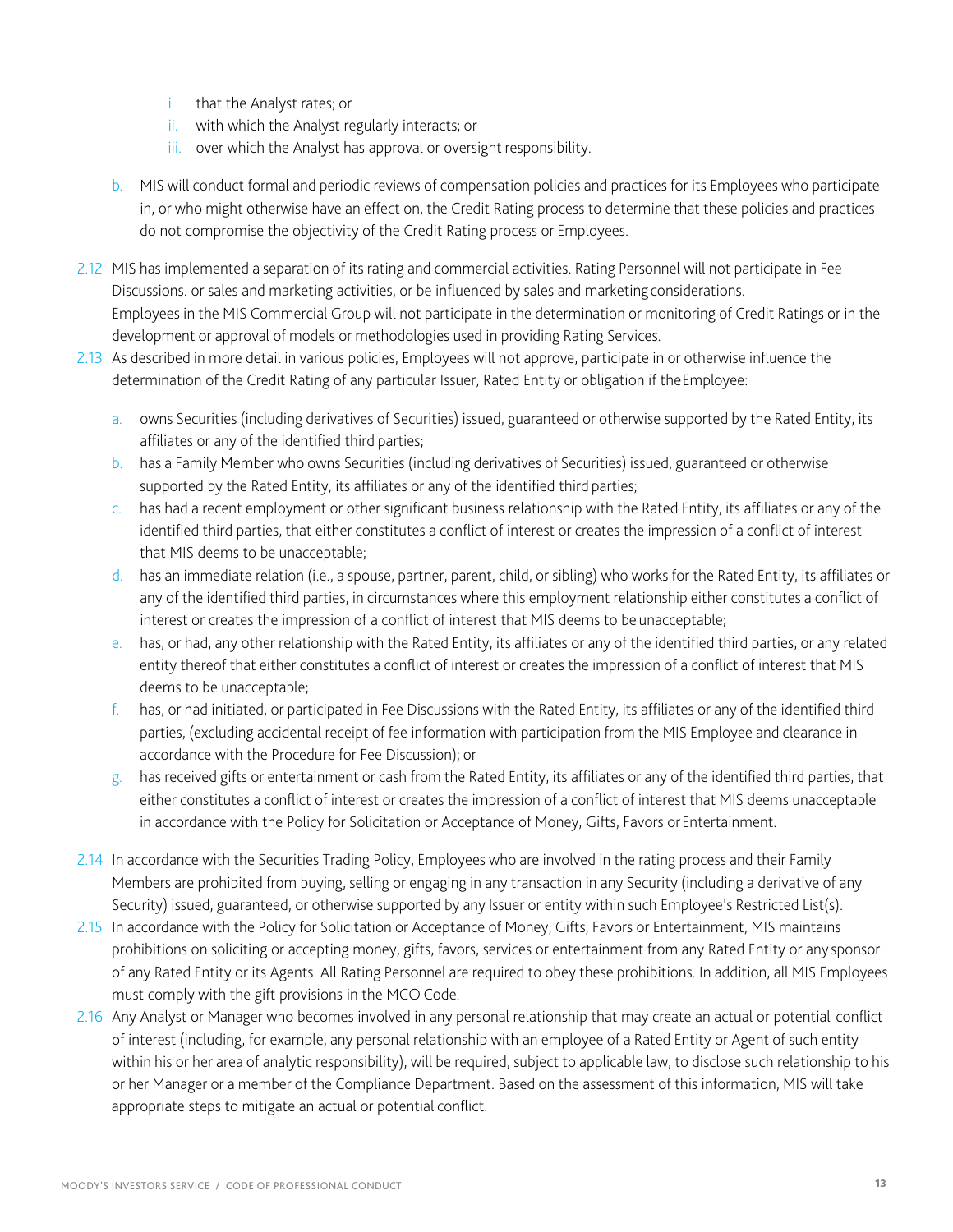2.17 Where an Analyst or any other MIS Employee who participates in determining or monitoring Credit Ratings leaves the employ of MIS and becomes an employee of a Rated Entity, underwriter, or sponsor of obligations the Analyst or other Employee was involved in rating or of a financial firm with which he or she had dealings as part of his or her duties at MIS, MIS will conduct a look-back review of such Analyst's or Employee's work in accordance with applicable lawsand regulations. Where required by laws and regulations, MIS will report to the regulatory authorities those instances where MIS becomes aware within the time period specified by the relevant regulatory authority, that a former MIS Employee has obtained employment with such an entity after his or her employment with MIS.

# <span id="page-13-0"></span>**3. Responsibilities to the Investing Public and Issuers**

#### <span id="page-13-1"></span>A. Transparency and Timeliness of Ratings Disclosure

- 3.1 MIS will disclose as soon as practicable its public Credit Rating Actions regarding the Issuers, debt and debt-like obligations it rates.
- 3.2 MIS will make its public Credit Ratings and public Credit Rating Announcements available to the public on a non-selective basis without cost, and provide transparency on how the relevant entity or obligation is rated. Such public Credit Ratings and public Credit Rating Announcements will be posted on Moody's public website(s).
	- a. MIS may also publish on its public website(s) a Credit Rating Action related to a public Credit Rating that is not accompanied by a Credit Rating Announcement.
- 3.3 MIS will encourage structured finance Issuers and originators of structured finance products to publicly disclose all relevant information regarding these products.
- 3.4 Upon the request of a Rated Entity and at MIS's sole discretion, MIS may agree to keep a Credit Rating confidential. However, if an Issuer or obligation— including a tranche of a structured finance security — already carries a public Credit Rating from MIS, all subsequent decisions to change or discontinue such Credit Rating will be made available to the public on a non-selective basis without cost.
- 3.5 MIS will publicly disclose its policies for distributing and withdrawing Credit Ratings and will keep such policiescurrent.
- 3.6 For each Credit Rating Action, MIS will disclose in the Credit Rating Announcement and/or Disclosure Form certain information consistent with the law in the jurisdiction in which an MIS credit rating affiliate issuing a rating operates, including but not limited to:
	- a. a reference to the date of the last associated Credit Rating Announcement, if any (sometimes via referral to an alternative source);
	- b. a summary of the key elements of the rationale underlying the Credit Rating;
	- c. a summary of the key rating assumptions/factors and sensitivity analysis of the relevant key rating assumptions/factors;
	- d. language to indicate which substantially material sources of information were used to prepare the Credit Rating;
	- e. a description of the attributes and limitations of the Credit Rating so as to indicate whether MIS considers satisfactory the quality of information available on the Rated Entity and/or debt; and
	- f. a reference to the principal methodology (ies) and model(s) used to determine the Credit Rating. MIS will explain if a Credit Rating is based on more than one principal methodology and if a review of only one methodology might cause financial market professionals to overlook other important aspects of the Credit Rating. In the Credit Rating Announcement, MIS will indicate where methodologies and other important aspects factored into Credit Ratings can be found. The Credit Rating Announcement may refer to published documents on MIS's public website(s) where applicable.
- 3.7 MIS will publicly disclose sufficient information about its rating committee process, procedures, methodologies, and any assumptions about the published financial statements that deviate materially from information contained in the Issuer's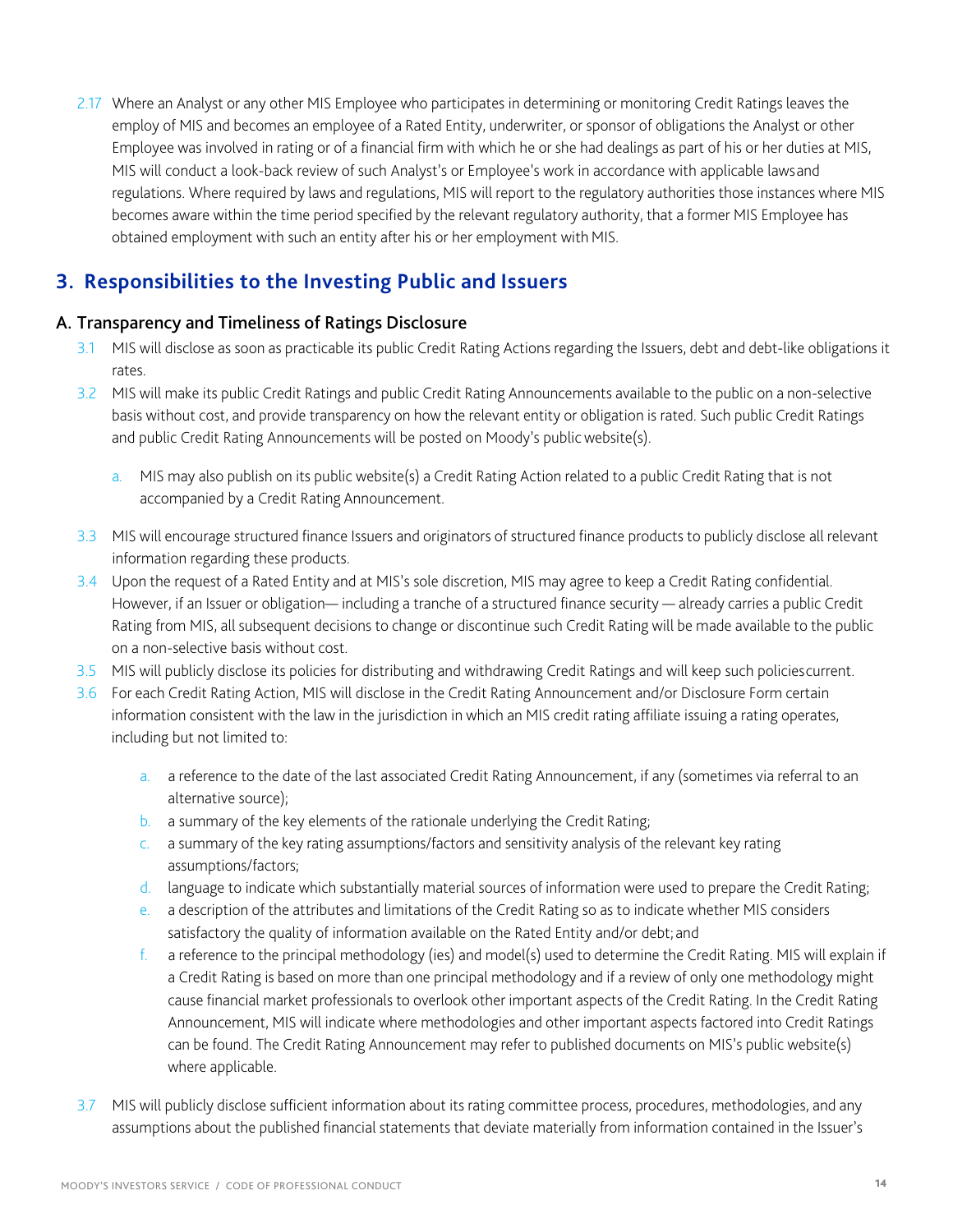published financial statements so that investors and other users of Credit Ratings can understand how a Credit Rating was determined. The rating symbols and rating scales used by MIS are publicly disclosed in its Rating Symbols and Definitions handbook available on MIS's publicwebsite(s).

- a. MIS will publish sufficient information about its loss expectations and cash flow analysis relating to a structured finance Credit Rating so that a financial market professional can understand the basis for the Credit Rating. Where practical, MIS will disclose the degree to which it analyzes how sensitive a structured finance Credit Rating is to changes in MIS's underlying Credit Rating assumptions.
- b. MIS will insert "(sf )" into all of its new and existing Credit Ratings of structured finance instruments. The insertion of "(sf )" will appear following the Credit Rating in all of MIS's Credit Rating Announcements and research reports (e.g., "Aa3(sf )") when referring to a specific Credit Rating.
- c. MIS will clearly indicate the attributes and limitations of Credit Ratings, the risk of unduly relying on them to make investment or other financial decisions and generally the extent to which MIS verifies the information provided to it by the Issuer or originator of a rated security. This information should assist investors and other users of Credit Ratings in developing a greater understanding of what a Credit Rating is. MIS is subject to regulations in various markets globally and such regulations do not state or imply that the regulatory authorities endorse MIS Credit Ratings nor may MIS use its registration status to advertise the quality of its Credit Ratings.
- 3.8 Where required by applicable law or regulation or otherwise feasible and appropriate, prior to issuing or revising a Credit Rating, MIS will inform the Rated Entity of the critical information and principal considerations upon which the Credit Rating is based and afford the Rated Entity an opportunity to submit additional factual information not previously available to MIS or to clarify any likely factual misperceptions or other matters it considers relevant in order to produce a well- informed Credit Rating. MIS will duly evaluate the Rated Entity's response. Where in particular circumstances MIS has notinformed the Rated Entity prior to issuing or revising a Credit Rating, MIS will inform the Rated Entity as soon as practicable thereafter and, generally, will explain the reason for the delay.
- 3.9 Where not precluded by specific circumstances, MIS will allow the Issuer a brief period of time, which may vary depending on the circumstances and jurisdictional requirements, to notify MIS of the Issuer's desire to appeal the Credit Rating decision. Appeals may be granted where MIS is provided new or additional information that was not available to or considered by the rating committee.
- 3.10 In order to promote transparency and to enable the market to best judge the aggregate performance of Credit Ratings on debt instruments, where possible, MIS will publish sufficient information about its historical default rates by rating category, the transitions between rating categories, and periodic performance metrics so that financial market professionals can understand the historical performance of securities assigned to different rating categories. Where feasible, this information will include verifiable, quantifiable historical information about the performance of its rating opinions, organized and structured and, where possible, standardized in such a way to assist financial professionals in drawing performance comparisons between credit rating agencies. Upon request, MIS will provide Credit Ratings data to regulatory authoritiesto allow those authorities to conduct their own evaluation of Credit Ratings performance.
- 3.11 In order to promote transparency regarding the nature of MIS's interactions with Rated Entities, and in accordance with the MIS Policy for Designating Non-Participating Rated Entities, MIS will publicly designate and disclose the names of Rated Entities that decline to participate in the rating process.
- 3.12 As a publisher of opinions about credit, MIS reserves the right at any time to initiate and issue Unsolicited Credit Ratings<sup>5</sup> if MIS believes: (i) the MIS initiated Unsolicited Credit Rating would provide an informational benefit to market participants; or (ii) the amount of the total debt or debt-like obligations issued is significant; or (iii) the type of security or Rated Entity is new to the market; or (iv) the Credit Rating is analytically relevant for other analysis that MIS provides to the market; and (v) it has sufficient information to support adequate analysis and, if applicable, ongoing monitoring. In accordance with MIS's

<span id="page-14-0"></span><sup>&</sup>lt;sup>5</sup> Unsolicited Credit Ratings are not permitted in Argentina, and Mexico as a signed rating services contract must be in place in order to initiate a rating relationship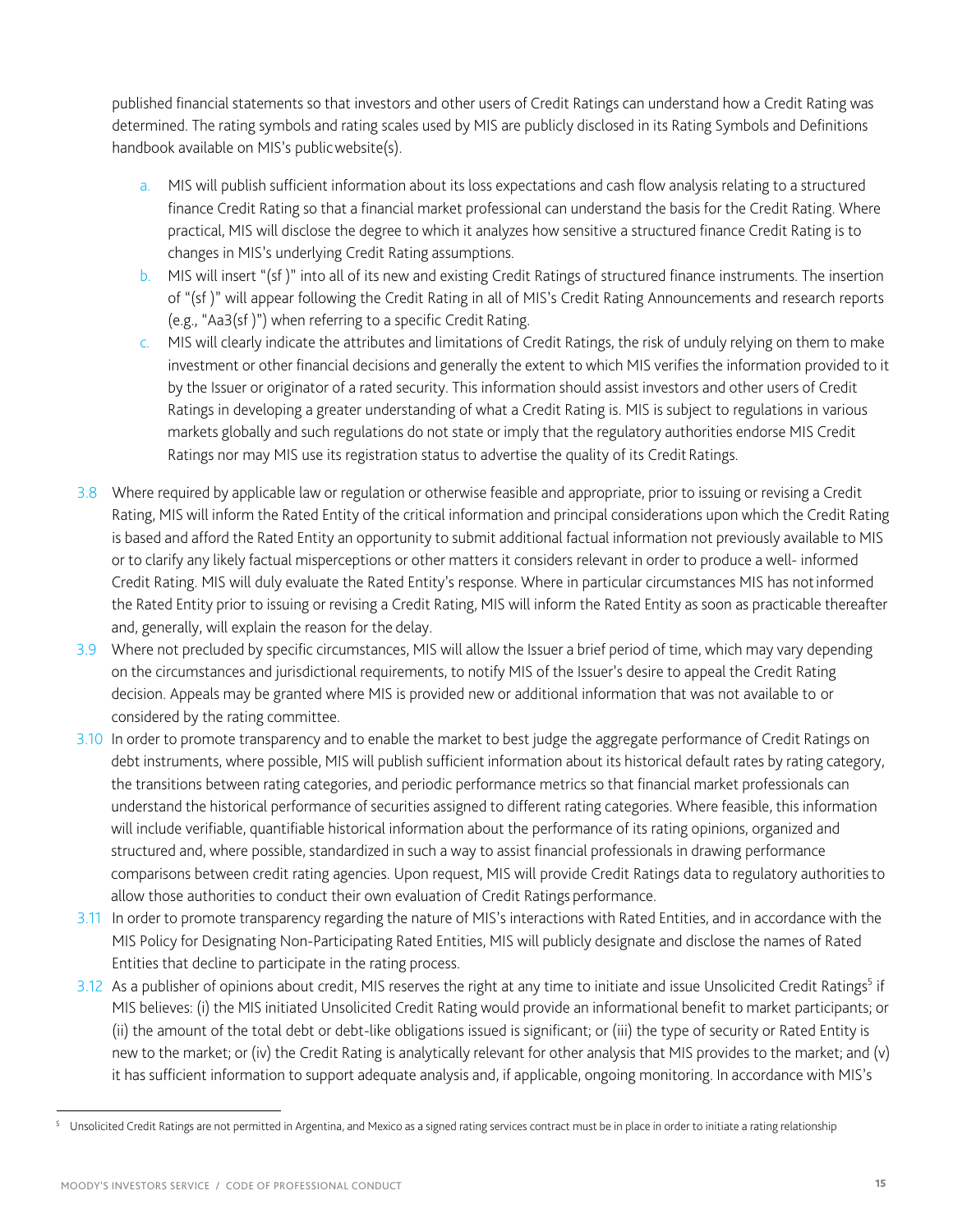policies and procedures on designating Unsolicited Credit Ratings, when a Unsolicited Credit Rating is initiated by MIS, MIS will not seek or accept remuneration for the relevant Credit Rating from the Issuer or its Agents for at least one year after the publication of such Credit Rating. MIS's policies on Unsolicited Credit Ratings can be accessed on MIS's public website. This provision only applies to those Unsolicited Credit Ratings initiated by MIS.

- 3.13 MIS will publicly disclose via press release and posting on MIS's public website(s) any material modifications to its rating methodologies and related significant practices, procedures, and processes. Where feasible and appropriate or otherwise required by local law, disclosure of such material modifications will be made subject to a "request for comment" from market participants prior to their implementation. MIS will carefully consider the various uses of Credit Ratings before modifying its rating methodologies, practices, procedures, and processes.
- 3.14 As a publisher of credit research related to its Credit Ratings, MIS will seek to provide clear, accurate, transparent, and high quality research about Rated Entities and Issuers. Research sales will be separated from the research and rating process in ways that help protect the latter activities from improper conflicts of interest. As provided elsewhere in this section, Issuer Confidential Information and Non-Public Information about MIS's future Credit Rating Actions may not be selectively disclosed to research subscribers or others.

#### <span id="page-15-0"></span>B. Treatment of Issuer Confidential Information and Non-Public Information

- 3.15 MIS will:
	- 3.15.1 Establish, maintain and enforce policies and controls to:
		- a. Preserve the confidentiality of Issuer Confidential Information;
		- b. Prevent disclosure of Non-Public Information related to Credit Ratings, including pending Credit Rating Actions; and
		- c. Prevent violations of applicable laws and regulations governing the treatment and use of Issuer Confidential Information and/or material Non-Public Information.
	- 3.15.2 Refrain from publicly disclosing Issuer Confidential Information in Credit Rating Announcements, or through research, conferences, or conversations with investors, other issuers, or any other persons unless MIS has received permission from the Issuer, its affiliates or its Agents.
	- 3.15.3 Notwithstanding the foregoing, MIS shall not be restricted from:
	- a. publishing any Credit Rating or other opinion regarding a particular security or transaction which incorporates Issuer Confidential Information as long as: (i) the Issuer Confidential Information is not specifically disclosedand (ii) the disclosure is made publicly so that the opinion is available to investors generally;
	- b. using third party contractors or Agents bound by appropriate confidentiality obligations to assist in any aspect of the ratings process or related business activities;
	- c. disclosing information as required by any applicable law, rule, or regulation, or at the request of any governmental agency or authority; or
	- d. disclosing information to third parties with an independent legal right to receive it.
- 3.16 MIS and its Employees will use Issuer Confidential Information only as follows: (i) for purposes related to its Rating Services; (ii) in a manner consistent with the MIS-MA Separation Policy; and/or (iii) with the agreement or consent of the Issuer or its Agents. MIS will maintain and enforce policies and controls to thiseffect.
- 3.17 MIS will maintain and enforce policies and controls that require its Employees to take all reasonable measures to protect all property and records belonging to or in possession of MIS from fraud, theft, andmisuse.
- 3.18 In accordance with the MCO Code and the Securities Trading Policy, Employees and their Family Members will be prohibited from engaging in transactions in Securities (including derivatives) when the Employee possesses Non-Public Information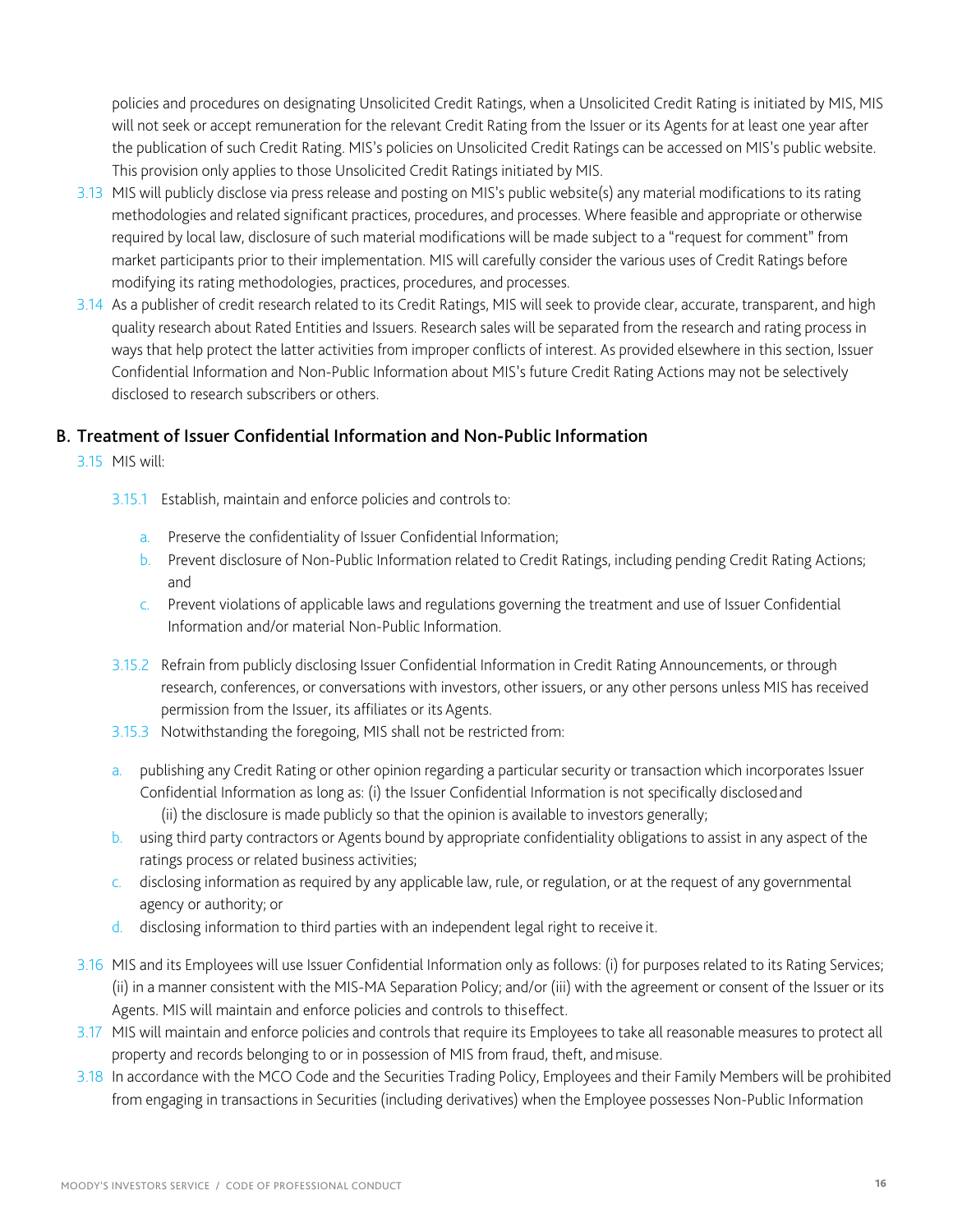related to the Issuer of such Securities, or information relating to pending Credit Rating Actions affecting either the Securities or the Issuer of such Securities.

- 3.19 Employees will familiarize themselves with the Securities Trading Policy, and periodically certify their compliance as required by such policy.
- 3.20 Employees will not disclose Non-Public Information regarding pending Credit Ratings, except to the relevant Issuer or its Agents, or as required by applicable law or regulation.
- 3.21 MIS Employees will not share Issuer Confidential Information or Non-Public Information within MIS except as necessary in connection with its business. MIS Employees will not share Issuer Confidential Information with employees of any affiliated entities except to the extent: (i) such employees are acting as Agents or contractors of MIS with respect to Rating Services, and require such information in order to carry out those duties; (ii) such use is permitted by the MIS-MA Separation Policy; and/or (iii) with the agreement or consent of the Issuer or its Agents. MIS Employees will not share Issuer Confidential Information with employees of any affiliated entities that are not bound by appropriate confidentialityobligations.
- 3.22 Employees will not use or share Issuer Confidential Information for any purpose except as otherwise provided in this Code.
- 3.23 Except as required under any applicable law, rule, regulation, or at the proper request of any governmental agency or authority, Non-Public Information relating to a Credit Rating, including MIS's internal deliberations and the identities of persons who participated in a rating committee, will be kept strictly confidential and will not be disclosed to persons outside of MIS except on a "need- to-know" basis and where such persons are bound by appropriate confidentiality provisions.

#### <span id="page-16-0"></span>C. Referring Tips To Law Enforcement Or Regulatory Authorities

3.24 MIS may be required to refer to appropriate law enforcement or regulatory authorities any information that MIS has received from a third party and finds credible that alleges that an Issuer of securities rated by MIS has committed or is committing a violation of law that has not been adjudicated by the relevant court. MIS is not required to verify the accuracy of the information alleging the material violation of law.

#### <span id="page-16-1"></span>**4. Governance, Risk Management and Training**

- 4.1 Business management is responsible for the implementation and the enforcement of the MIS Code. The MIS Board oversees these responsibilities.
- 4.2 MCO has established an Enterprise Risk Management Group charged with identifying principal risks across MCO, including within MIS's businesses.
- 4.3 MIS will adopt and maintain an appropriate continuing education program for Analysts and will establish, maintain and enforce appropriate policies and controls to verify that Analysts undergo required training. Within this continuing education program, Analysts will receive training on content updates as they emerge and will be required to demonstrate their understanding of this content via periodic testing. MIS will designate one or more appropriate Employees to implement and oversee the continuing education program, The Compliance Department will be responsible for periodic trainingin connection with the MCO Code and the MIS Code, as well as other relevant Compliance policies, including those relating to securities trading and protection of confidential information and/or Non-Public Information. The Compliance Department also will establish controls to verify completion of such training.

## <span id="page-16-2"></span>**5. Enforcement and Disclosure of the MIS Code and Communication with Market Participants**

5.1 The provisions of this Code are derived primarily from the IOSCO Principles and the IOSCO Code. However, MIS has made certain modifications to more closely align this Code with MIS's business model and practices, as well as the laws adopted by various regulators globally. Such modifications will be specifically identified and explained in a report outlining compliance with the MIS Code and explaining any material deviations that may exist between the MIS Code and the IOSCO Code.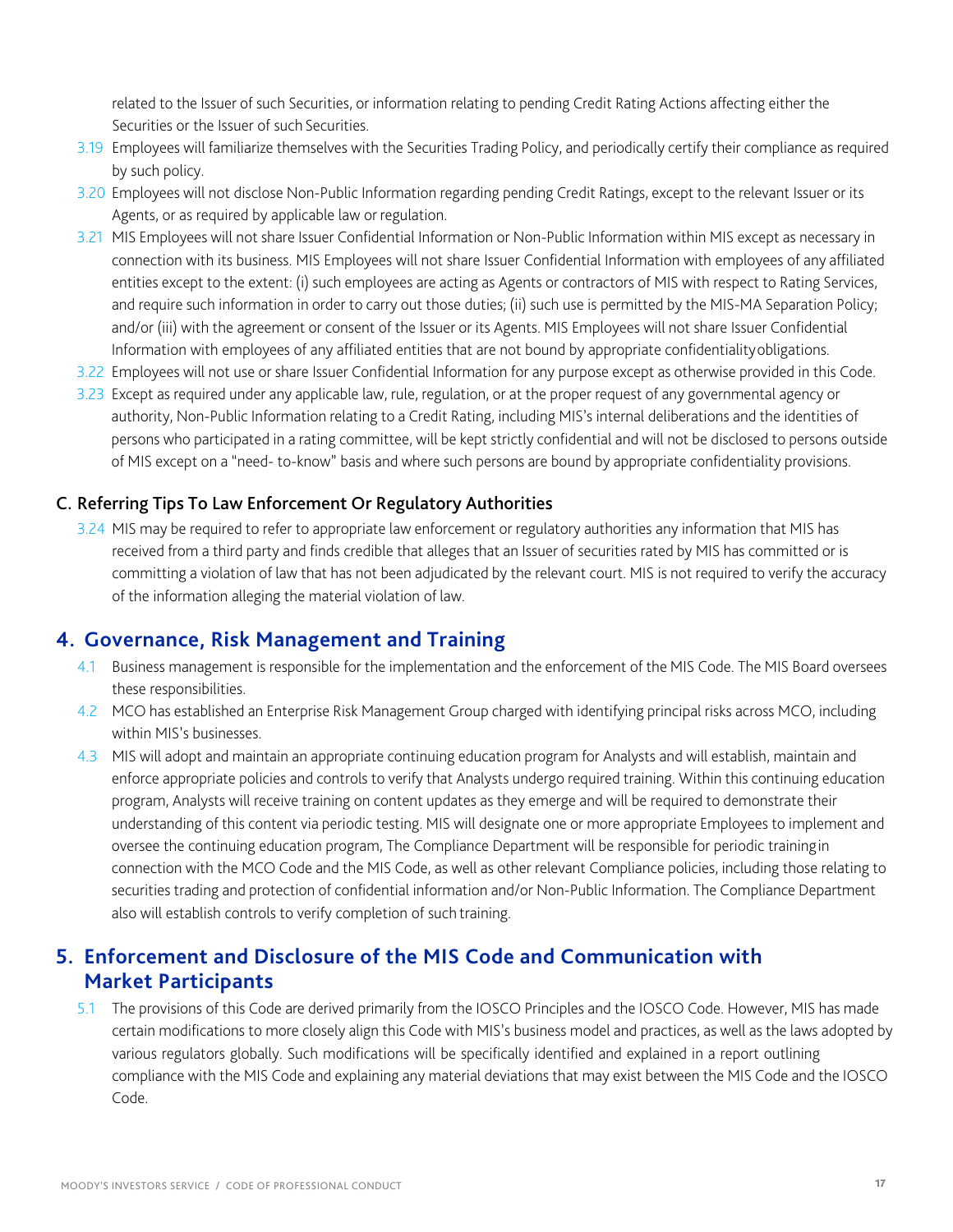- 5.2 With respect to the subjective standards that are incorporated in this Code, MIS will use its good faith efforts in implementing such standards.
- 5.3 MIS will publish in a prominent position on its public website(s) links to (1) the MIS Code; (2) a general description of the methodologies MIS uses in assigning Credit Ratings; (3) information about MIS's historic Credit Rating(s) performance; and (4) any other such disclosures required under thisCode.
- 5.4 The Compliance Department will be responsible for assessing adherence to the various procedural provisions of this Code. The reporting line of the Compliance Department will be independent of MIS's Credit Rating activities. Neither MIS's DCOs, nor any other Employee within the Compliance Department, may: (1) perform Credit Ratings; (2) participate in the development of ratings methodologies or models; (3) perform sales and marketing functions; or (4) participatein establishing compensation levels, other than for Compliance Department employees. In addition, all Employees in the Compliance Department will be required to certify to the MIS Code and its requirements upon commencement of their employment by MIS and annually thereafter. The DCOs are responsible for implementation and enforcement of these requirements within the Compliance Department. An Employee who becomes aware of a breach of this Code will be required to report such breach to the Compliance Department.
	- 5.4.1 Compensation of the DCOs will not be linked to MIS's financial performance and will be arranged so as to promote and not impair the independence of the DCOs and the Compliance Department.
	- 5.4.2 On an annual basis the Compliance Department will review MIS's compliance during the prior calendar year with MIS's policies and procedures that relate to ratings-related activities, including any material changes to the MIS Code, the MCO Code and MIS's conflict of interest policies, and prepare a confidential, annual compliance report. Where required by law such annual compliance report also will address MIS's compliance with relevant securities laws.
- 5.5 The MIS Board of Directors oversees MIS's policies and procedures that relate to ratings-related activities and conflicts of interest, its internal control systems for such policies and procedures, and its compensation and promotion policies and practices,
- 5.6 MIS will establish, maintain and enforce policies and controls for receiving, reviewing, retaining, and handling complaints, including those that are provided on a confidential basis, as set forth in the Policy for the Receipt, Review and Retention of External Complaints. The Compliance Department will conduct a review of all relevant complaints in accordance with its policies and procedures and will make a determination whether any further escalation isnecessary.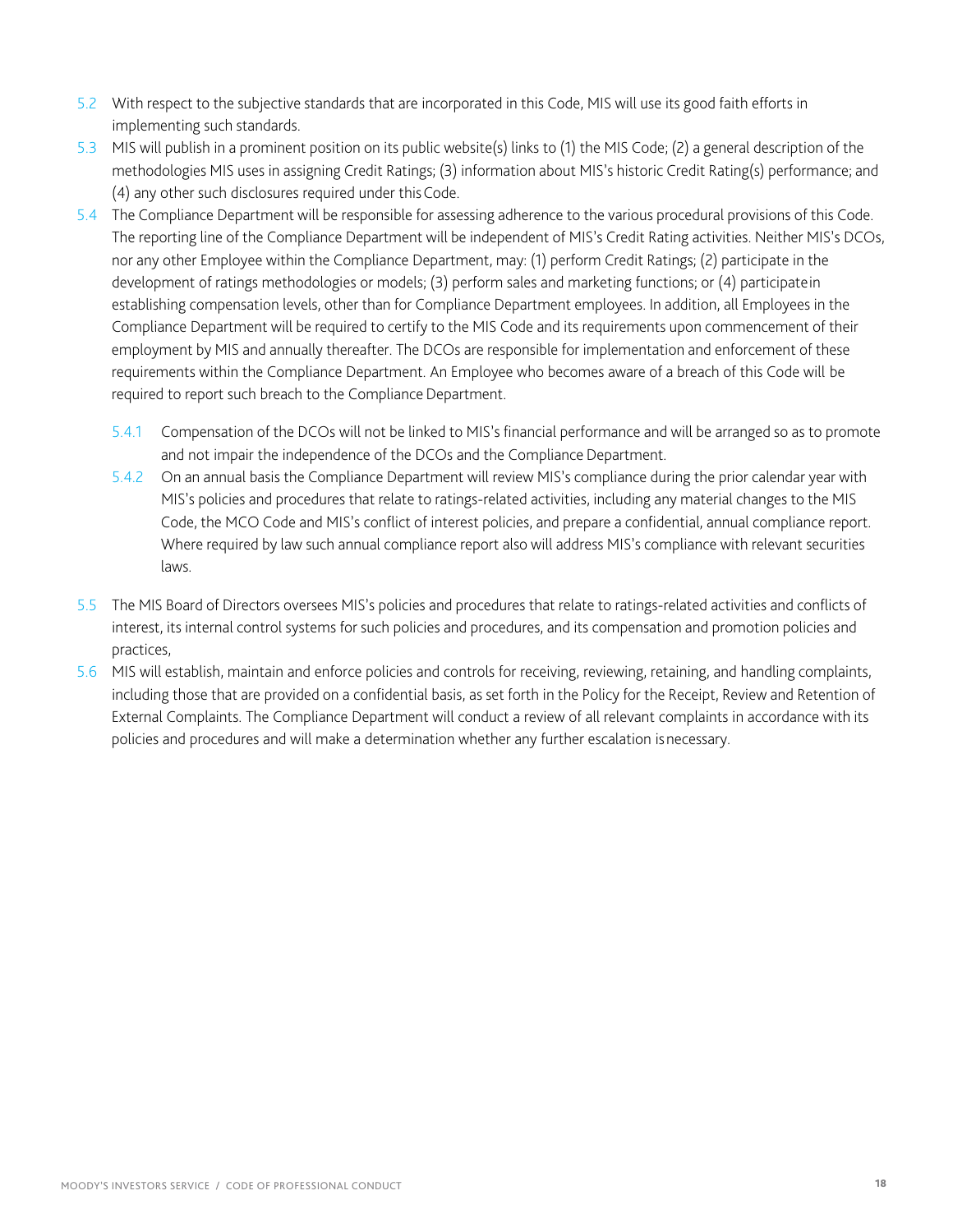# <span id="page-18-0"></span>Appendices

MIS Employees are required to adhere to the Global MIS Code and those country specific requirements set forth in the following appendices, as appropriate. The information contained in each appendix is applicable only to the specified country in the relevant appendix.

In some cases the provisions listed in these appendices supersede those in the MIS Code while in other cases they augment what is in the MIS Code. As a result, Employees may need to cross reference the MIS Code in order to apply the country-specific provisions contained in these appendices.

All references to MIS in the MIS Code are references to all MIS entities except where otherwise noted. Situations where local laws or regulations take precedence over the provisions of the Code are noted in the applicable appendix to this document, In the event of a conflict between the Code and the relevant appendix, the latter shallprevail.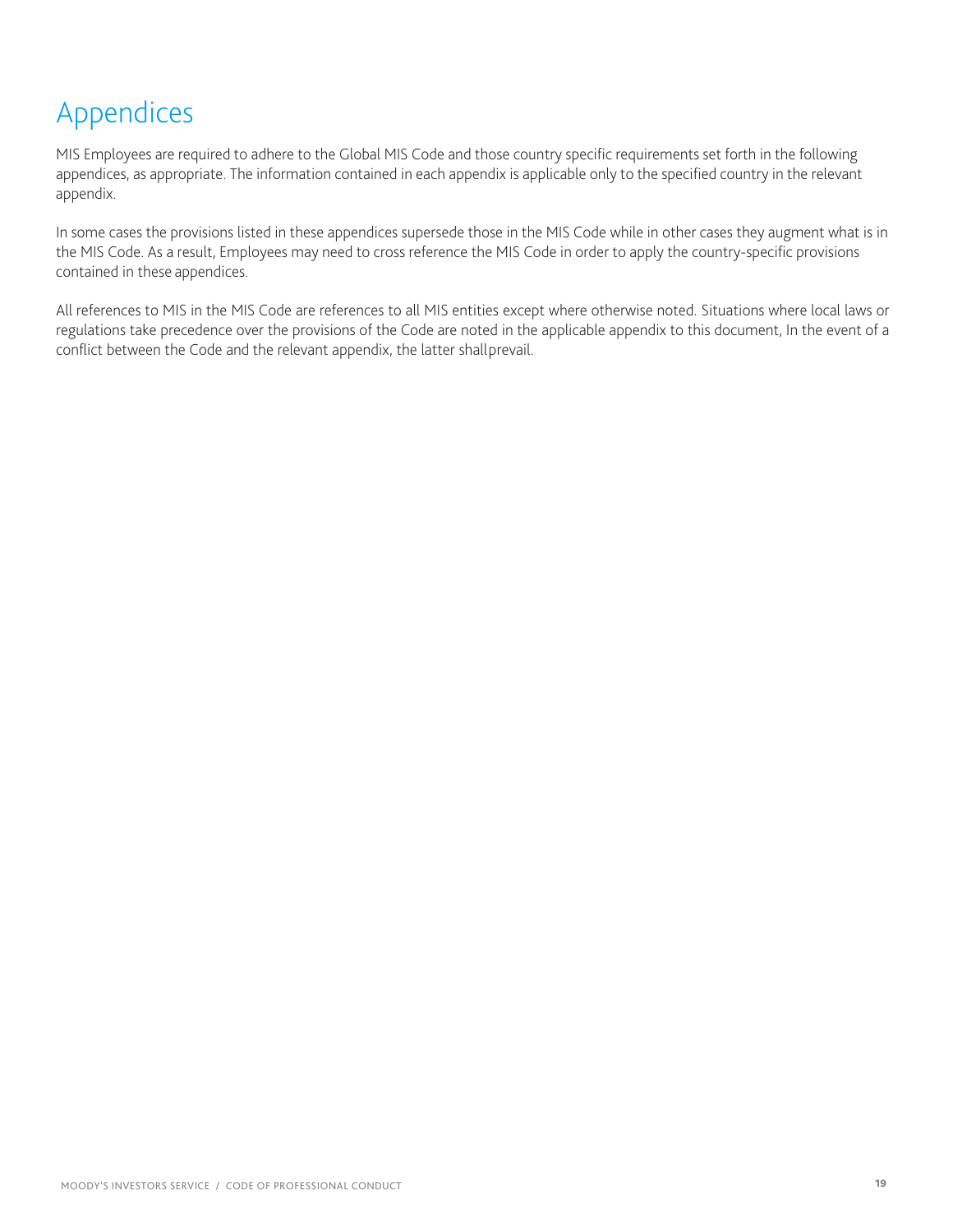## <span id="page-19-0"></span>**Appendix A – MIS Canada**

Moody's Canada Inc. ("MIS Canada") is a Designated Rating Organization ("DRO") under National Instrument 25-101 ("NI 25-101"). The MIS Code along with this "Appendix A -- MIS Canada" ("Appendix A") have been adopted to satisfy the requirements of NI 25- 101 for MIS Canada and govern the conduct of MIS Canada and all MIS Canada Employees in performing Credit Rating activities.

The provisions of the MIS Code and this Appendix A describing MIS Canada's conduct, including without limitation conduct to assure specified outcomes, should be interpreted as expressing MIS Canada's intention to establish, maintain and enforce policies and controls reasonably designed to achieve the objectives set out in the relevant provision.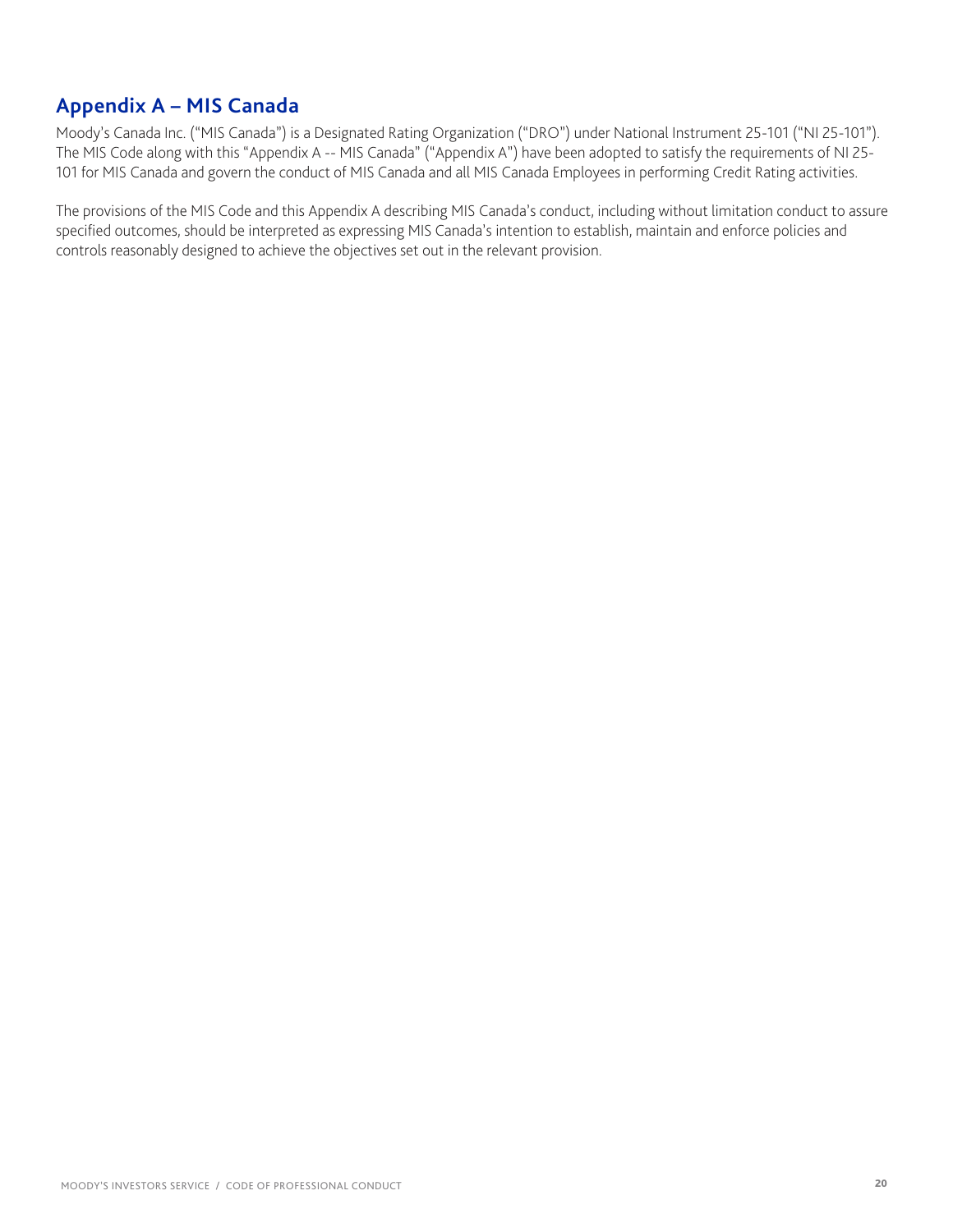# III. The Provisions

# **1. Quality and Integrity of the Rating Process**

#### A. Quality of the Rating Process

1.7

- a. MIS will require the applicable function within CSS to comply with provisions 1.7.1 through 1.7.3 and to report regularly to the MIS Board of Directors regarding the reviews or assessments referred to in provisions 1.7.1 through 1.7.3.
- 1.8 MIS Canada will organize its rating committees to assure continuity and regularity and avoid, or manage effectively, conflicts of interest in the performance of credit rating activities.

#### B. Monitoring and Updating

1.9

a. If there is a major change in a Credit Rating methodology, model or key rating assumption, MIS Canada will identify the Credit Ratings likely to be affected by the change and, at the same time as or as soon as possible after announcing the change, disclose a description of Credit Ratings likely to be affected. MIS Canada will place the Credit Ratings likely to be affected by the change on review, complete such review within six months of the announcement of the changein methodology, model or key rating assumption and update on a timely basis the Credit Rating, as appropriate, based on the results of such review.

#### D. Governance and Internal Controls

- 1.20 The MIS Board of Directors will be responsible for the functions that a board of directors of a designated rating organization is required to perform pursuant to applicable laws and regulations in Canada. The MIS Board of Directors will monitor the following:
	- a. the development of credit rating policy and methodologies used by MIS Canada in its Credit Ratingactivities;
	- b. the effectiveness of MIS Canada's internal control system in relation to Credit Rating activities;
	- c. the effectiveness of measures and procedures reasonably designed to assure that any conflicts of interest are identified and either eliminated or managed and disclosed, as appropriate; and
	- d. MIS Canada's compliance and governance processes, including the performance of MRG.
- 1.21 MIS Canada will not issue a Credit Rating unless a majority of the MIS Board of Directors, including its independent directors, have what a reasonable person would consider to be sufficient expertise in financial services to fully understand and properly oversee MIS Canada's business activities. At least one independent member and one other board member of the MIS Board of Directors will have what a reasonable person would consider to be in-depth knowledge and experience at a senior level regarding the markets in structured finance instruments.
- 1.22 MIS Canada will not issue a Credit Rating if a member of the MIS Board of Directors participated in any determination involving a specific Credit Rating in which the member has a financial interest in the outcome of the Credit Rating.
- 1.23 MIS will not compensate an independent member of the MIS Board of Directors in a manner or in an amount that would cause a reasonable person to conclude that the compensation is linked to the business performance of MIS Canada or its affiliates. MIS will only compensate directors in a manner that preserves the directors' independence.
- 1.24 MIS Canada will design reasonable administrative and accounting procedures, internal control mechanisms, procedures for risk assessment and control and safeguard arrangements for its information processing systems. MIS Canada will implement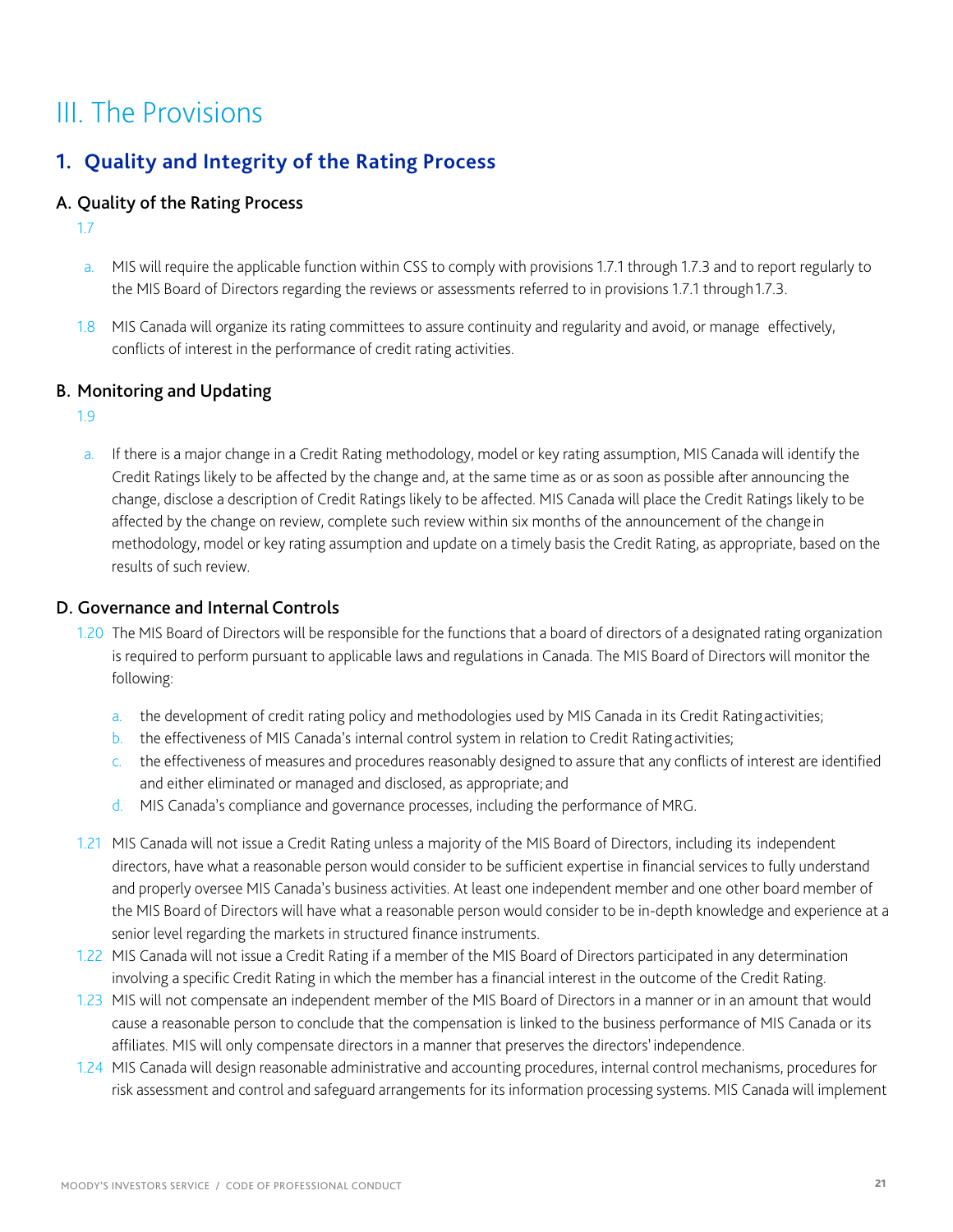and maintain decision-making procedures and organizational structures that clearly and in a documented manner specify reporting lines and allocate functions andresponsibilities.

- 1.25 MIS Canada will monitor and evaluate the adequacy and effectiveness of its administrative and accounting procedures, internal control mechanisms, procedures for risk assessment and control and safeguard arrangements for its information processing systems and take any measures that it determines may be necessary to address any deficiencies it identifies.
- 1.26 MIS Canada will not outsource activities to entities outside of MCO and its related entities if MIS Canada reasonably believes that doing so would impair materially the effectiveness of its internal controls or the ability of the securities regulatory authorities with jurisdiction over MIS Canada to conduct compliance reviews of MIS Canada's compliance with securities legislation or the MIS Code. MIS Canada will not outsource the functions or duties of the DCO to an entity outside of MCO and its related entities.

## **2. Independence and Avoidance and/or Management of Conflicts of Interest**

#### A. General

#### 2.4

a. MIS Canada will not rate an Issuer that is linked to MIS Canada by control.

#### 2.5

a. MIS Canada will disclose on MIS's public website(s) whether it has provided any Ancillary Services or Other Permissible Services (other than confidential assessment services) to a Rated Entity within two years preceding the Credit Rating Action relating to that Rated Entity.

#### B. Procedures and Policies

2.8

a. If MIS receives 10 percent or more of its annual net billings from a single Issuer, originator, arranger or subscriber (including any affiliates of the Issuer, originator, arranger, or subscriber), MIS Canada will disclose this fact and the identity of the particular Issuer, originator, arranger or subscriber.

#### C. Analyst and Employee Independence

2.18 MIS Canada will prohibit an Analyst from participating in determining a Credit Rating for a particular Rated Entity or obligation where the Analyst is an officer or director of that Rated Entity or in the case of structured finance instruments, a Related Third Party of the Rated Entity. MIS Canada will disclose in a timely manner if a Credit Rating may have been affected by such a conflict.

## **3. Responsibilities to the Investing Public and Issuers**

#### A. Transparency and Timeliness of Ratings Disclosure

- a. MIS Canada will disclose on an ongoing basis information concerning all structured finance instruments submitted to it for its initial review.
- b. MIS Canada will state the level of assessment it has performed concerning the due diligence processes carried out at the level of the underlying financial instruments or other assets of the structured finance instrument. MIS Canada also will disclose whether it has undertaken any assessment of such due diligence processes or whether it has relied on a thirdparty assessment and how the outcome of such assessment impacts the Credit Rating.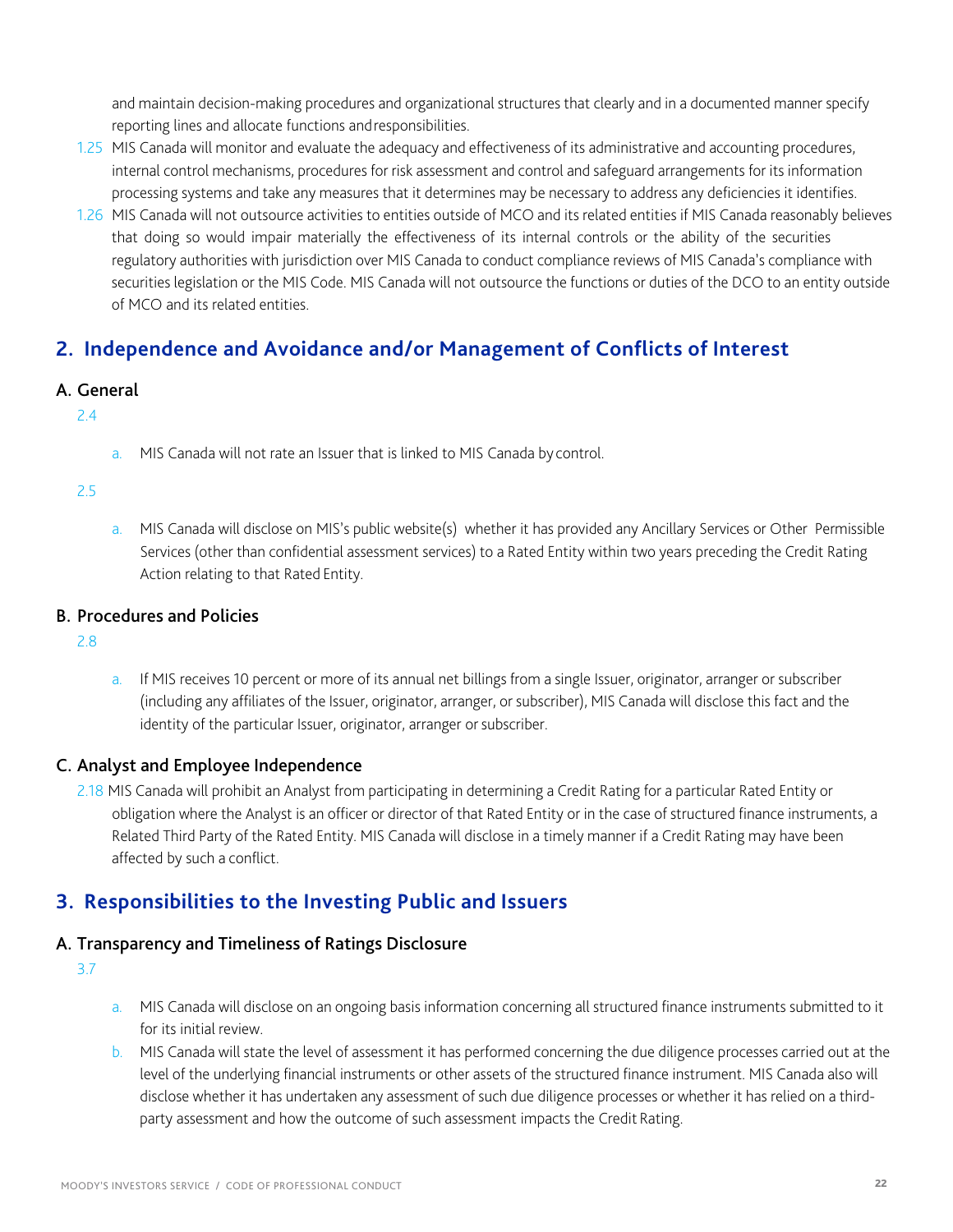- c. MIS Canada will disclose in its Credit Rating Announcements whether the Credit Rating has been disclosed to the Issuer or its designated agent(s) and amended following that disclosure before being issued.
- 3.12 MIS Canada reserves the right at any time to initiate and issue Credit Ratings not requested by the Rated Entity ifMIS Canada believes: (i) the Unsolicited Credit Rating would provide an informational benefit to market participants; or (ii) the amount of the total debt or debt-like obligations issued is significant; or (iii) the type of security or Rated Entity is new to the market; or (iv) the Credit Rating is analytically relevant for other analysis that MIS Canada provides to the market; and (v) it has sufficient information to support adequate analysis and, if applicable, ongoing monitoring. In accordance with MIS Canada's policies and procedures on designating Unsolicited Credit Ratings, when MIS Canada initiates and issues a Credit Rating, MIS or MIS Canada will not seek or accept remuneration for the relevant Credit Rating from the Issuer or its Agents for at least one year after the publication of such Credit Rating. MIS Canada's policies on Unsolicited Credit Ratings can be accessed on MIS's publicwebsite.

## **5. Enforcement and Disclosure of the MIS Canada Code and Communication with Market Participants**

5.7 MIS Canada will not waive any provisions of the MIS Code and Appendix A, unless the Compliance Department grants a written waiver in particular circumstances. If the provision or provisions in the MIS Code and this Appendix A for which a waiver is sought apply to an individual, the individual must request the waiver in writing, including the relevant facts supporting the request, and obtain approval from the individual's Manager and the DCO for Canada. If the request for a waiver is urgent and it is not feasible for the relevant individual to request the waiver on a timely basis, then the individual's Manager may request the waiver. If the provision or provisions in the MIS Code and this Appendix A for which a waiver is sought apply to MIS Canada, then an officer of MIS Canada must request the waiver in writing, including the relevant facts supporting the request, and obtain approval from the DCO for Canada. If the request for a waiver is urgent and it is not feasible for the DCO for Canada to grant the waiver on a timely basis, then the DCO for Canada's Manager, the DCO for Europe, the Middle East and Africa, the DCO for Asia-Pacific, or MCO's general counsel may grant the waiver.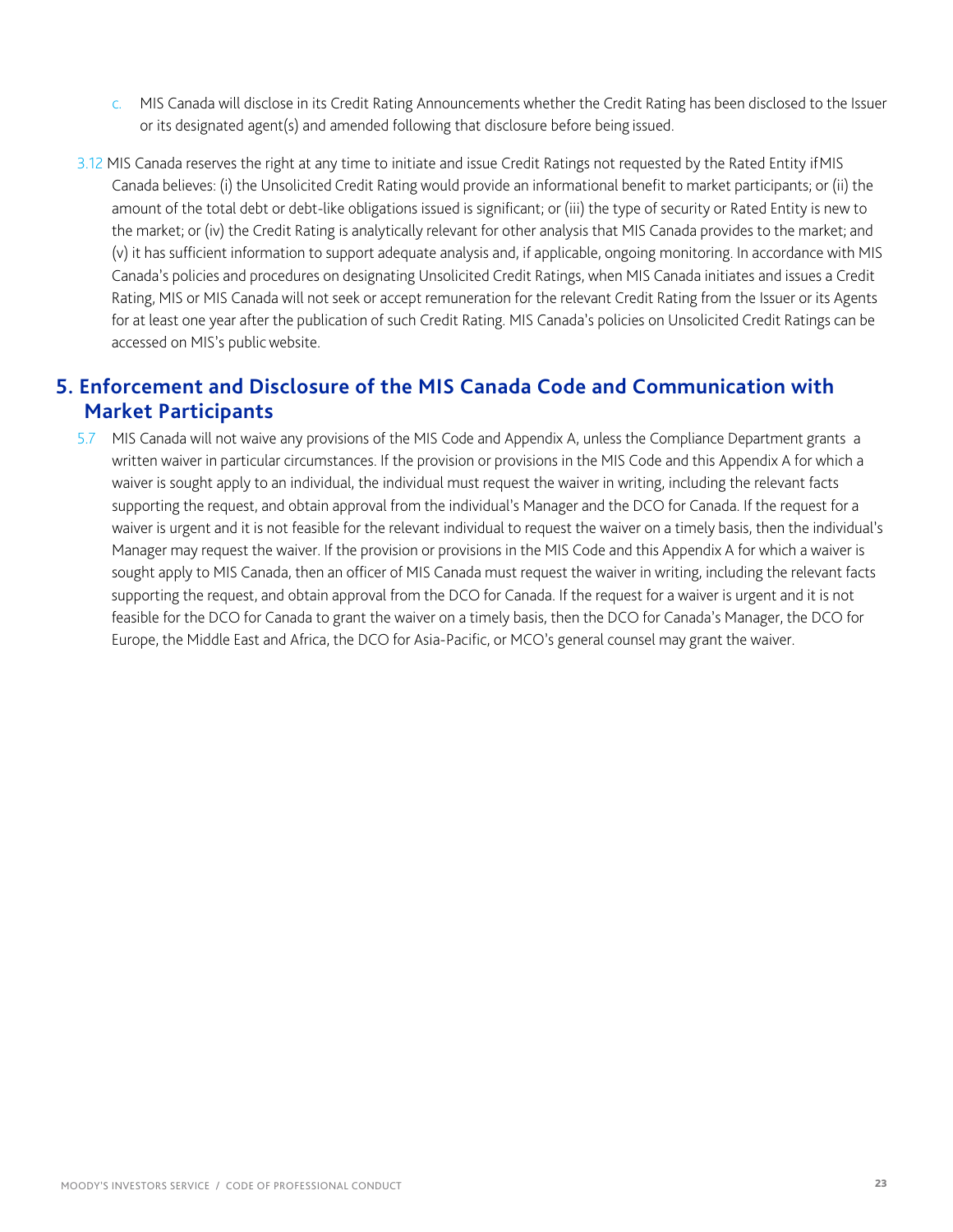## <span id="page-23-0"></span>**Appendix B – MIS Hong Kong**

Moody's Investors Service Hong Kong Limited ("MISHK") is licensed with Hong Kong's Securities and Futures Commission (the "SFC"), under the Securities and Futures Ordinance (Cap. 571 of the laws of Hong Kong) to provide Credit Rating Services. The Code along with this "Appendix B -- MIS Hong Kong" ("Appendix B") have been adopted to satisfy paragraph 68 of the SFC's Code of Conduct for Persons Providing Credit Rating. The MIS Code and Appendix B govern the conduct of MISHK, its Directors, all MISHK Employees, and all Licensed Persons in connection with Providing Credit Rating Services on behalf of MISHK.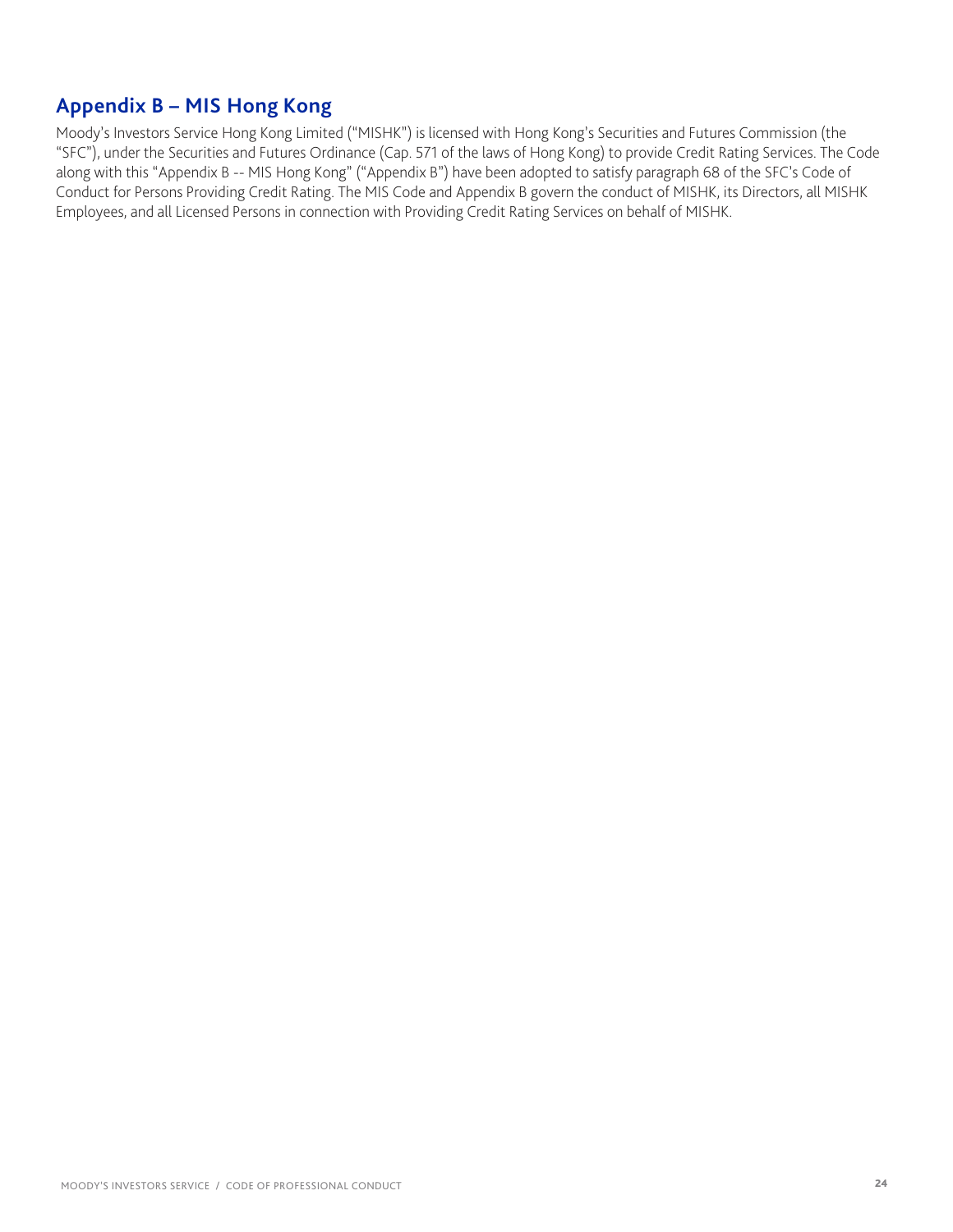# I. Defined Terms

Defined terms used in this Appendix B shall have the meaning ascribed to them in the MIS Code unless otherwise defined or the context requires otherwise.

For the purposes of this Appendix B, the terms below are defined as follows:

- 1. Contingent Fees are fees calculated on a predetermined basis relating to the outcome of a transaction or the result ofthe services performed by MISHK. A fee is not regarded as being contingent if established by a court or other public authority.
- 2. A Director is any individual who is appointed to MISHK's board of directors.
- 3. Licensed Representative is an individual who is granted a license under section 120(1) or section 121(1) of the SFO to Provide Credit Rating Services for MISHK to which he/she accredited.
- 4. Responsible Officer ("RO") refers to a Licensed Representative approved as a responsible officer under section 126 of the SFO to supervise MISHK's Provision of Credit Rating Services.
- 5. Licensed Persons means Licensed Representatives and RO.
- 6. Providing Credit Rating Services means:
	- a. preparing Credit Ratings for dissemination to the public, whether in Hong Kong or elsewhere, or with a reasonable expectation that they will be so disseminated; or
	- b. preparing Credit Ratings for distribution by subscription, whether in Hong Kong or elsewhere, or with a reasonable expectation that they will be so distributed but does not include:
		- i. preparing, pursuant to a request made by a person, a Credit Rating which is exclusively prepared for, and provided to, the person and that is neither intended for dissemination to the public or distribution by subscription, whether in Hong Kong or elsewhere, nor reasonably expected to be so disseminated or distributed; or
		- ii. gathering, collating, disseminating or distributing information concerning the indebtedness or credit history of any person.
- 7. The SFC CRA Code refers to Hong Kong's Securities and Futures Commission's Code of Conduct for Persons Providing Credit Rating Services.
- 8. The SFO refers to the Securities and Futures Ordinance (Cap. 571 of the laws of Hong Kong) which governs Providing Credit Rating Services.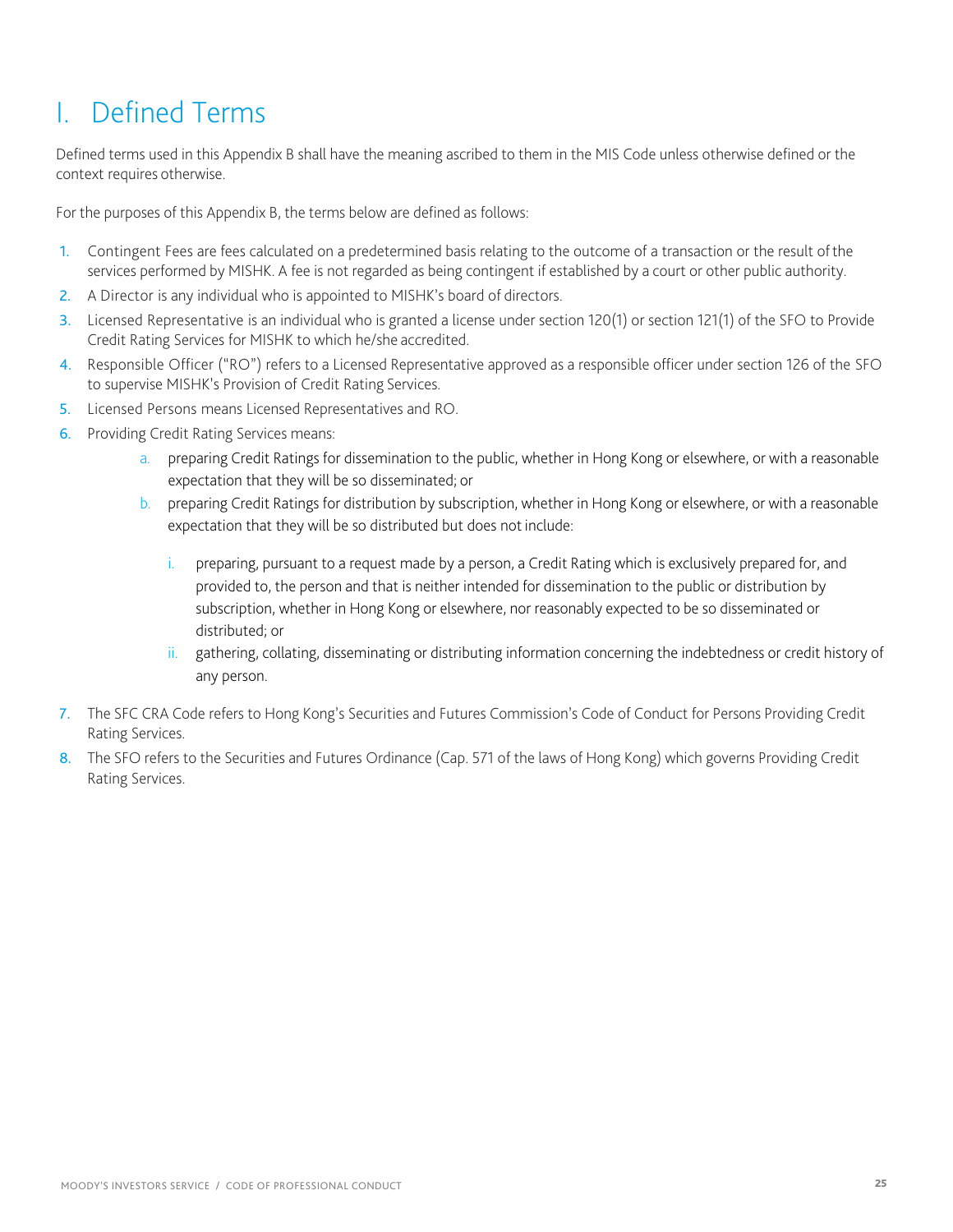# III. The Provisions

# **1. Quality and Integrity of the Rating Process**

#### A. Quality of the Rating Process

- 1.4.1 MISHK will document reporting lines and allocate functions and responsibilities.
- 1.7 MISHK will invest resources sufficient to carry out high-quality credit assessments of Issuers or obligations. When deciding whether to rate or continue rating an obligation or Issuer, MISHK will assess whether it is able to devote sufficient personnel with appropriate skills to make a proper rating assessment, and whether its personnel likely will have access to sufficient information needed in order to make such an assessment. In its Credit Rating Announcements for Credit Ratingsthat present limited historical data, MIS will make such limitation clear in a prominent place. MISHK adopts reasonable measures designed to assure that it has the appropriate knowledge and expertise, and that the information it uses in determining Credit Ratings is of sufficient quality and obtained from reliable sources to support a high-quality Credit Rating. MISHK will refrain from assigning a Credit Rating, and will ensure that any existing Credit Rating is withdrawn, if MISHK does not have sufficient quality information to support a credible Credit Rating. In cases involving new types of financial products, MISHK will refrain from providing a Credit Rating unless it believes that it has sufficient information and the appropriate analytical skills to do so. MISHK will require the applicable function within CSS review the feasibility of providing a Credit Rating for a type of structure that is materially different from the structures MISHK currently rates;

#### 1.7.1 at least once every twelve months,

(a) MRG will review the methodologies (including the credit rating models, credit rating scorecards and key ratings assumptions contained within the methodologies) and significant changes to the methodologies (including the credit rating models, credit rating scorecards and key ratings assumptions contained within the methodologies) MISHK uses; and

(b) a function(s) within MIS that is independent of the business lines should review the adequacy andeffectiveness of its systems and internal control mechanisms. The findings of any such review will be comprehensively recorded in a written report, a copy of which should be provided to the SFC forthwith upon its completion. MISHK will take appropriate measures to address any deficiencies identified during the course of any such review.

1.7.2 MRG will assess whether existing methodologies and models for determining Credit Ratings of structured finance products are appropriate when MISHK determines that the risk characteristics of the assets underlying a structured finance product change materially. MISHK will refrain from issuing a Credit Rating in cases where the complexity or structure of a new type of structured finance product or the lack of robust data about the assets underlying the structured finance product raise serious questions as to whether MISHK can determine a credible Credit Rating.

#### 1.8

a. Where practicable, in view of MISHK's staffing resources, Licensed Representatives who are involved in the Credit Rating process may be subject to an appropriate rotation mechanism which will provide for gradual change in rating teams after appropriate assessment is made byMISHK.

#### B. Monitoring and Updating

1.9.1 MISHK will apply changes in relevant methodologies, models or key rating assumptions both to current and newly assigned Credit Ratings. MISHK will review affected Credit Ratings as soon as possible and not later than six months after the change, and will in the meantime place those Credit Ratings under review.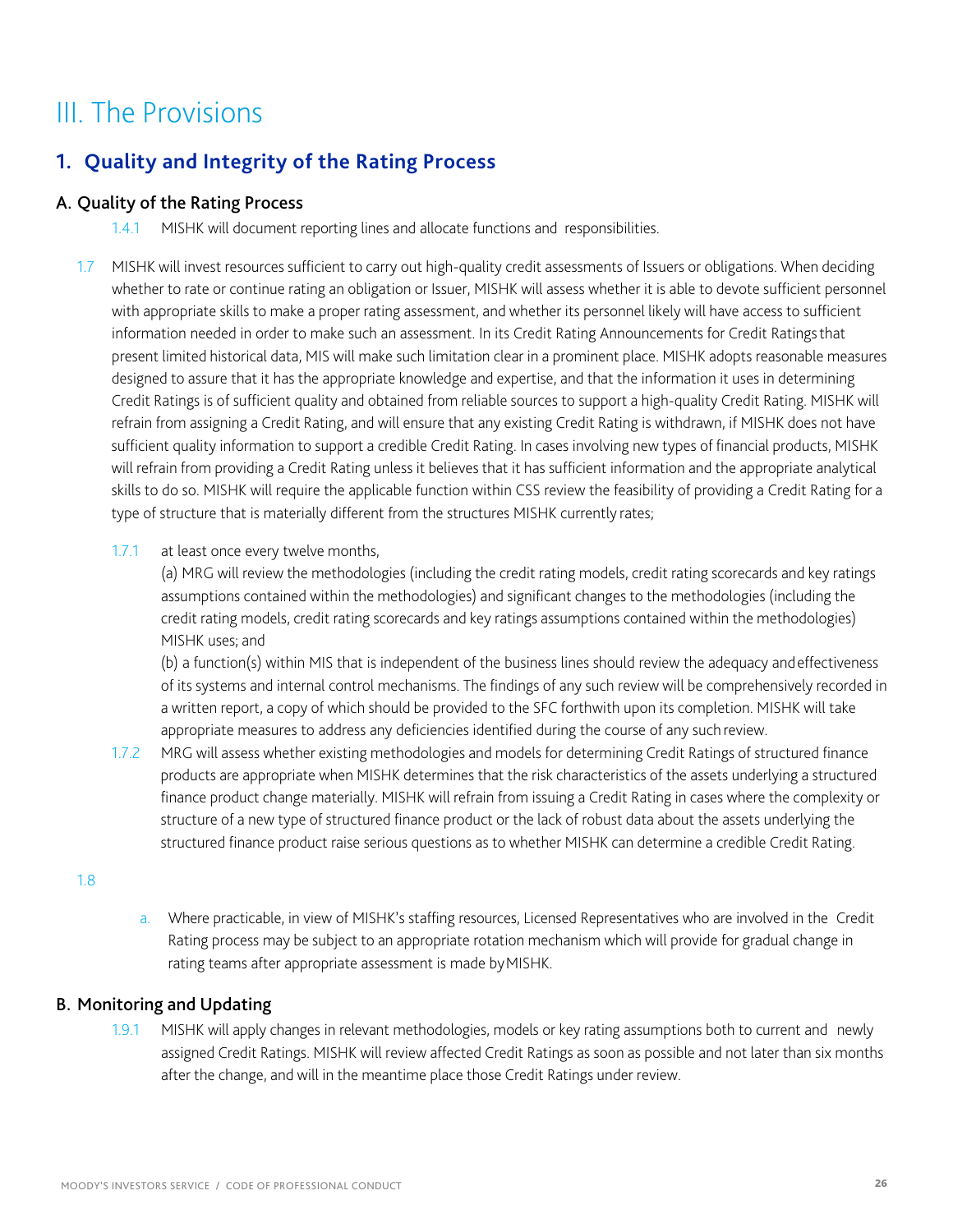a. Where a Credit Rating is made available to the public, MISHK will in a timely manner publicly announce (or assure that its affiliate publicly announces) if the Credit Rating is withdrawn (except for routine debt maturities, calls,or redemptions). Such public announcement will include full reasons for such withdrawal, indicate the date the Credit Rating was last updated, and note that the Credit Rating will no longer being updated.

#### C. Integrity of the Rating Process

a. All MISHK Employees and Licensed Persons are obligated to report issues covered by this Code and Appendix B promptly to the MISHK Compliance Officer or RO who will take appropriate action.

## **2. Independence and Avoidance and/or Management of Conflicts of Interest**

#### A. General

- 2.5
- a. MISHK will not carry on any business which can reasonably be considered to give rise to any conflict of interest in relation to its business of Providing Credit Rating Services. MISHK will have in place procedures and mechanisms designed to minimize the likelihood of conflicts of interest arising, and to identify any conflict of interest should it arise, in relation to the conduct by it of any Ancillary Services and Other Permissible Services. MISHK will consider why Ancillary Services and Other Permissible Services cannot reasonably be considered to have the potential to give rise to any conflict of interest with MISHK's Credit Rating business.
- b. MISHK will not enter into any Contingent Fee arrangement for Providing Credit Rating Services.

#### B. Procedures and Policies

- 2.8 MISHK will disclose the general nature of its compensation arrangements with Rated Entities.
	- a. MISHK does not provide consulting services. MISHK does not receive from Rated Entities compensation unrelated to its Credit Rating Services. If MISHK or MIS were to receive from a Rated Entity compensation unrelated to its Credit Rating Services, MISHK would disclose the proportion such fees constitute against the total fees MISHK or MIS receives from the Rated Entity for Credit Rating Services.
	- b. MISHK will disclose if it receives 5 percent or more of its annual net billings, or in combination with MIS receives 5 percent or more of their combined annual net billings, from a single Issuer, originator, arranger or subscriber (including any affiliates of the Issuer, originator, arranger, or subscriber). MISHK will disclose the parties from which such annual net billings is received.

#### C. Analysts And Employees Independence

2.13.1 MISHK also will establish, maintain and enforce policies and controls to identify and eliminate, or manageand disclose, as appropriate, other actual or potential conflicts of interest that may influence the judgment and analyses of Employees who are involved in Credit Ratingdecisions.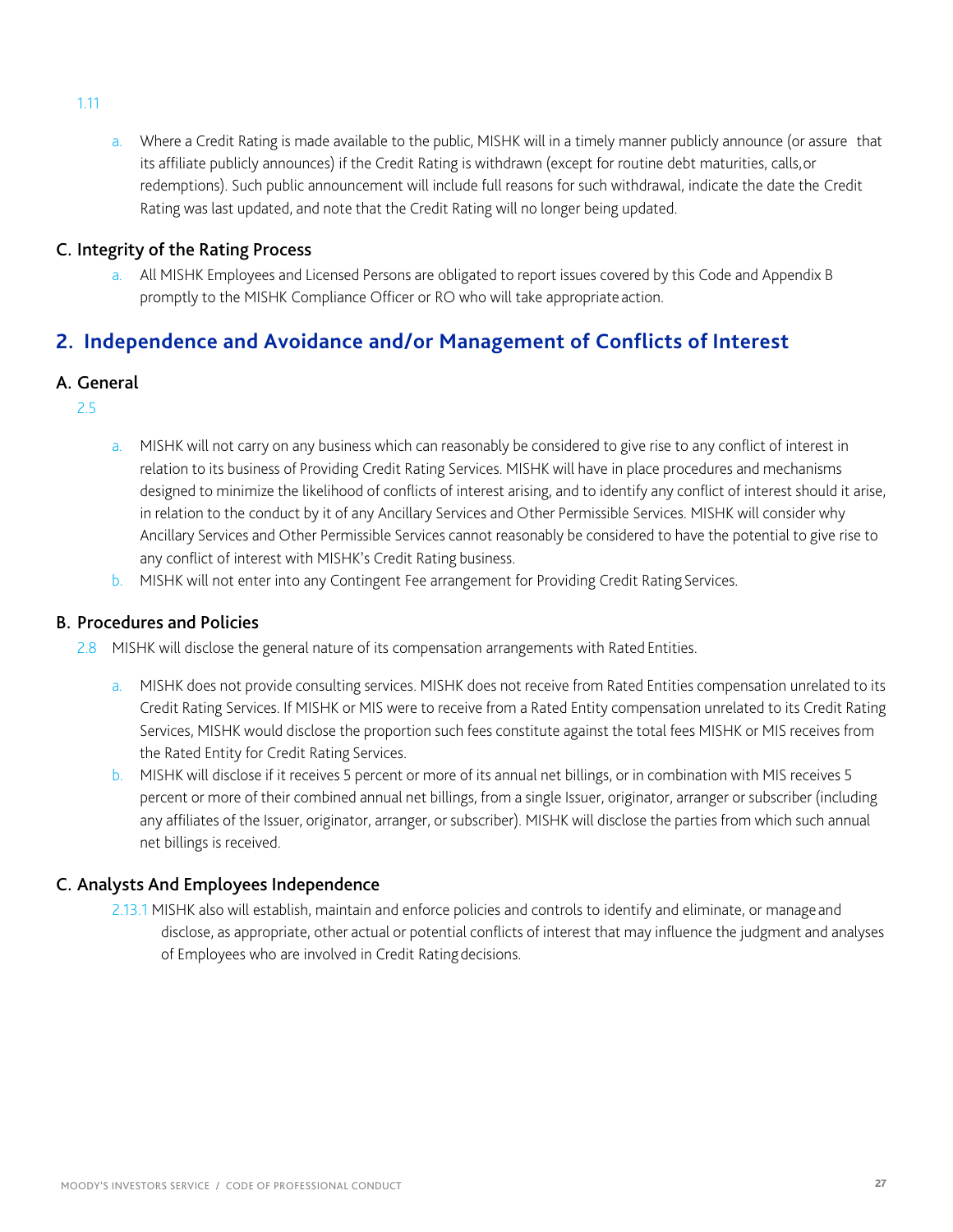## **3. Responsibilities to the Investing Public and Issuers**

#### A. Transparency and Timeliness of Ratings Disclosure

- 3.3
- a. MISHK will disclose in Credit Rating Announcements for structured finance Credit Ratings whether (1) the Issuer or originator has informed MISHK that all relevant information regarding the underlying issue has been publicly disclosed, (2) such information has not been disclosed, or (3) the Issuer or originator has not informed MISHK whether such public disclosure had been made.

#### 3.4

a. MISHK may provide private ratings in accordance with its policy.

- a. a clear prominent disclosure of the name and title of the lead Analyst and person primarily responsible for approving the Credit Rating;
- b. an indication if the debt security or preferred share is being newly issued, and whether MISHK is providing a Credit Rating on the debt security or preferred share for the first time;
- c. the extent to which MISHK has examined the quality of information used in the rating process and whether it is satisfied with the quality of information on which it bases its Rating on; and
- d. all material sources, including the Rated Entity and, where appropriate, a related party of the Rated Entity, which were used to prepare the Credit Rating. An indication should also be given as to whether the Credit Rating has been disclosed to the Rated Entity or to its related party and, following such disclosure, whether the Credit Rating has been amended before being issued.
- 3.7 MISHK will publicly disclose sufficient and easily comprehensible information about its rating committeeprocess, procedures, methodologies, and any assumptions (including financial statements that deviate materially from information contained in the Issuer's published financial statements) so that investors and other users of Credit Ratings can understand how a Credit Rating assessment was made. This information will include (but will not be limited to) the meaning of each rating category, the definition of default or recovery, and the time horizon MISHK used when making a rating decision. The rating symbols and rating scales used by MISHK are publicly disclosed in MIS's Rating Symbols and Definitions handbook available on MIS's public website(s).
	- a. MISHK will publish sufficient information about its loss expectations and cash flow analysis relating to a structured finance Credit Rating and an indication of any expected change in the Credit Rating so that a financial market professional can understand the basis for the Credit Rating. To the extent practical, MISHK will disclose the degree to which it analyzes how sensitive a structured finance Credit Rating is to changes in MISHK's underlying Credit Rating assumptions.
	- b. MISHK will insert "(sf )" into all of its new and existing Credit Ratings of structured finance instruments. The insertion of "(sf )" will appear following the Credit Rating in all of MISHK's Credit Rating Announcements and research reports -- e.g., "Aa3(sf)" when referring to a specific Credit Rating.
	- c. MISHK will clearly indicate the attributes and limitations of Credit Ratings, the risk of unduly relying on them to make investment or other financial decisions and generally the extent to which MISHK verifies information provided to it by the Issuer or originator of a rated security. This information should assist investors in developing a greater understanding of what a Credit Rating is. MIS is subject to regulations in various markets globally and such regulations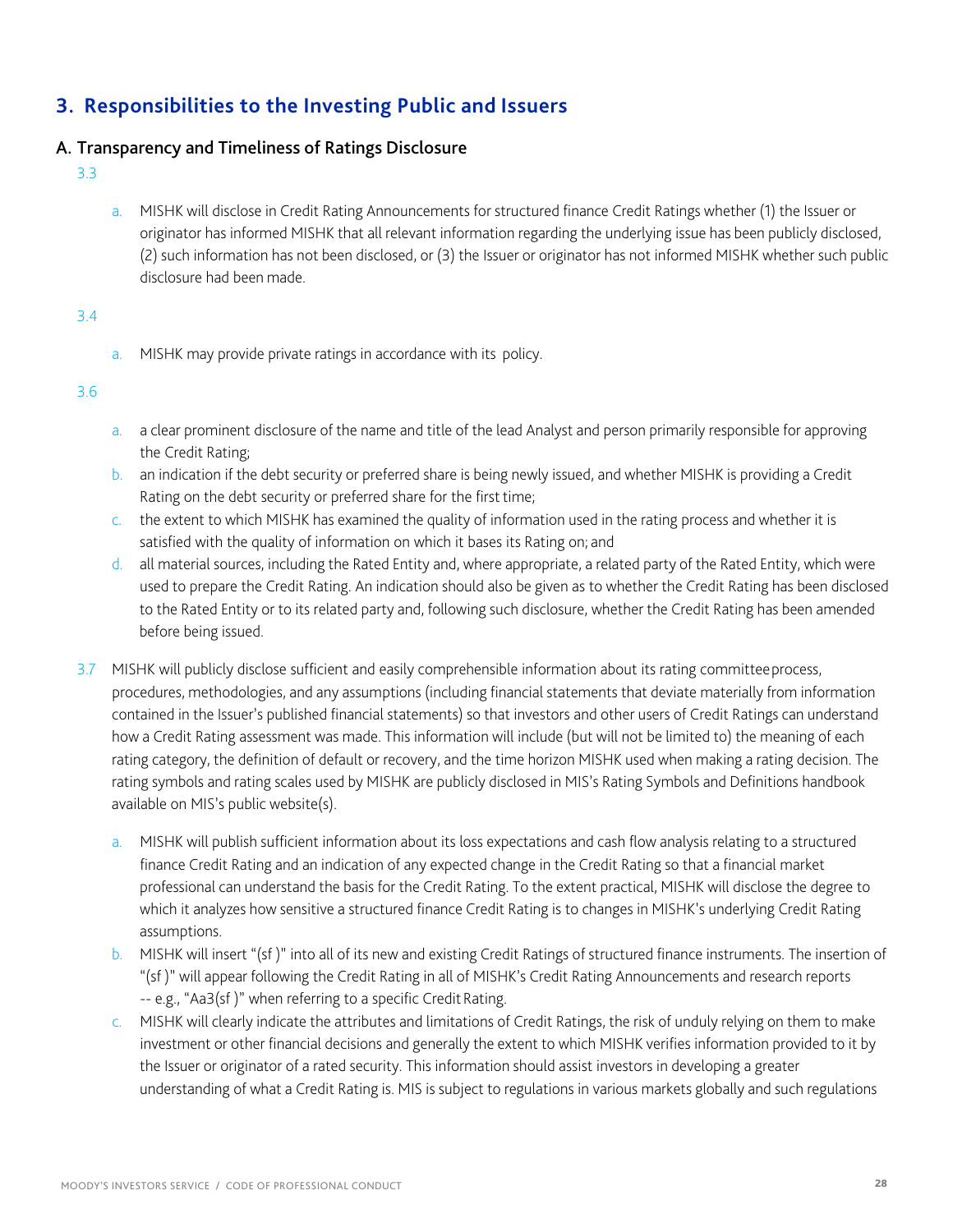do not state or imply that the regulatory authorities endorse MIS Credit Ratings nor may MIS use its registration status to advertise the quality of its Credit Ratings.

- d. MISHK will disclose, on a timely and ongoing basis, information concerning all structured finance products submitted to it for its initial review or for a preliminary rating. Such disclosure will be made irrespective of whether the Issuer ofsuch a product engages MISHK to provide a final rating.
- e. MISHK will disclose the level of assessment it has undertaken or whether it has relied on a third-party assessment concerning the due diligence process conducted in relation to the underlying finance products, or other assets, of structured finance products and indicate how such assessment influences the Credit Rating.
- f. MISHK will indicate whether the Credit Rating has been disclosed to the Issuer or to its related party and, following such disclosure, whether the Credit Rating was amended before being issued.

#### 3.10

a. In addition, MISHK should disclose whether the default rates of rating categories have changed over time. If the nature of a Credit Rating, or other circumstances, make an historical default rate inappropriate, statistically invalid, or otherwise likely to mislead the users of the rating, MISHK will explain this.

#### 3.12

a. Where MISHK publishes an Unsolicited Credit Rating, the Credit Rating Announcement will disclose whether MISHK was provided access to accounts or other internal documents of the Issuer or its related party.

#### 3.13

a. When methodologies, models or key rating assumptions used in preparing any of its Credit Ratings are changed, MISHK will immediately disclose the likely scope of Credit Ratings to be affected by using the same means of communication as was used for the distribution of the affected CreditRatings.

## **5. Enforcement and Disclosure of the MIS Code and Communication with Market Participants**

- 5.1 The provisions of the MIS Code and this Appendix B are derived primarily from the SFC CRA Code, the IOSCO Principles and the IOSCO Code. However, MISHK has made certain modifications to more closely align the MIS Code and this Appendix B with its business model and practices, as well as the laws adopted by various regulators globally. Such modifications to the MIS Code will be specifically identified and explained in a report outlining compliance with the MIS Code and explaining any deviations that may exist between the MIS Code and the IOSCO Code. MISHK will provide the SFC with a description of how the MIS Code and this Appendix B will be implemented andenforced.
- 5.3
- a. MISHK will also disclose on a timely basis any changes to this Code.

- a. The Compliance Department also will be responsible for assessing adherence to any law, rules, regulations, codes or other requirements which apply to MISHK and are issued, administered, or enforced by the SFC or any other regulatory authority or agency.
- 5.7 MISHK will maintain functions (either within MISHK or MIS) that will communicate with market participants and the public regarding questions, concerns, and complaints that it has received.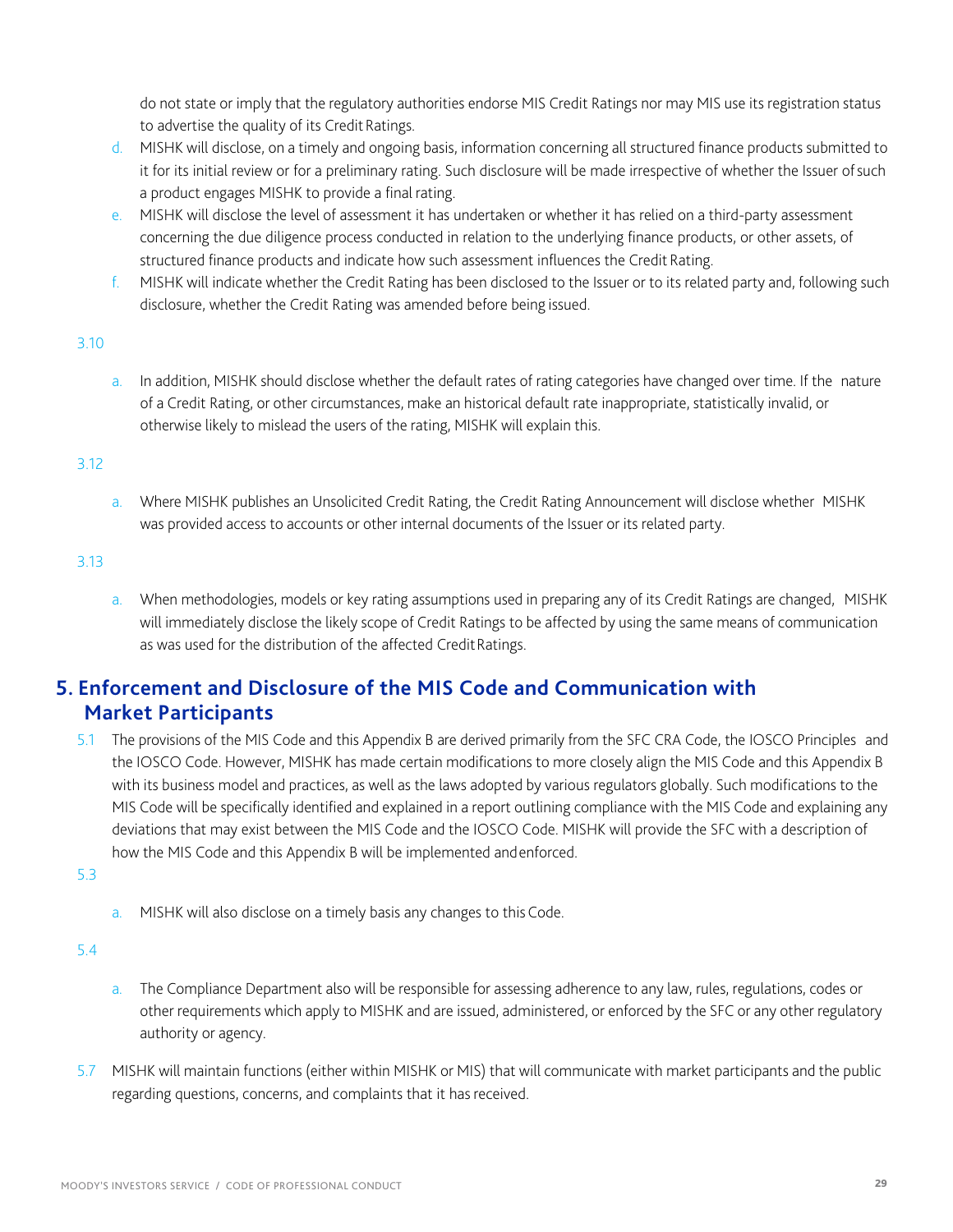- 5.8 On an annual basis, MISHK will publish certain information about itself including the following:
	- b. internal control mechanisms adopted to assure the quality of Credit Rating activities;
	- c. its record-keeping policy; and
	- d. its management and representative rotation policy.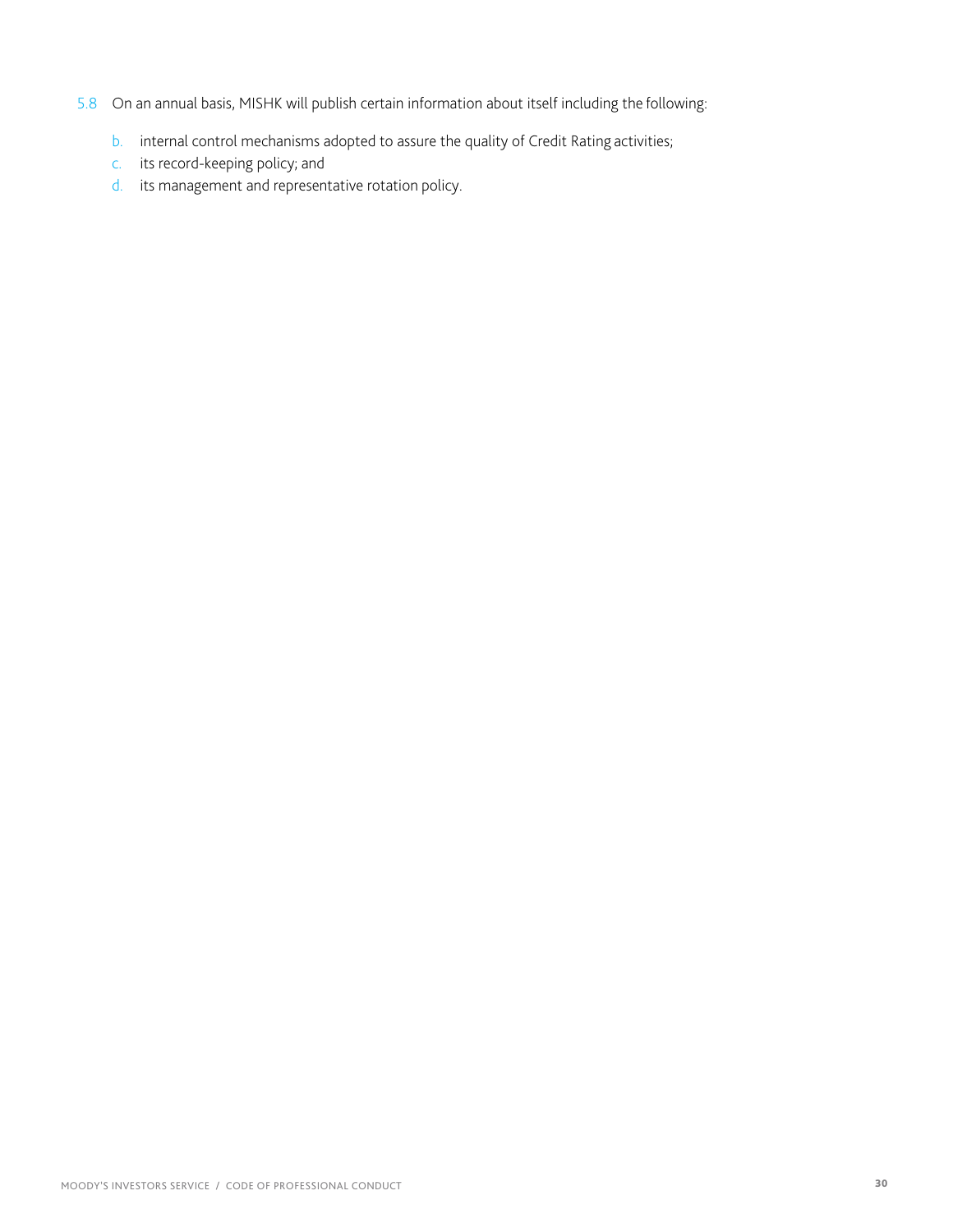# <span id="page-30-0"></span>**Appendix C - Moody's de Mexico**

Moody's de México S.A. de C.V., Institucion Calificadora de Valores ("MDM") is a credit rating agency authorized to engage in credit rating activities by the National Banking and Securities Commission ("CNBV") pursuant to Oficio No. DGSM 037/00. The Code along with this "Appendix C – Moody's de Mexico" ("Appendix C") govern the conduct of MDM and all MDM Employees in performing Credit Rating activities.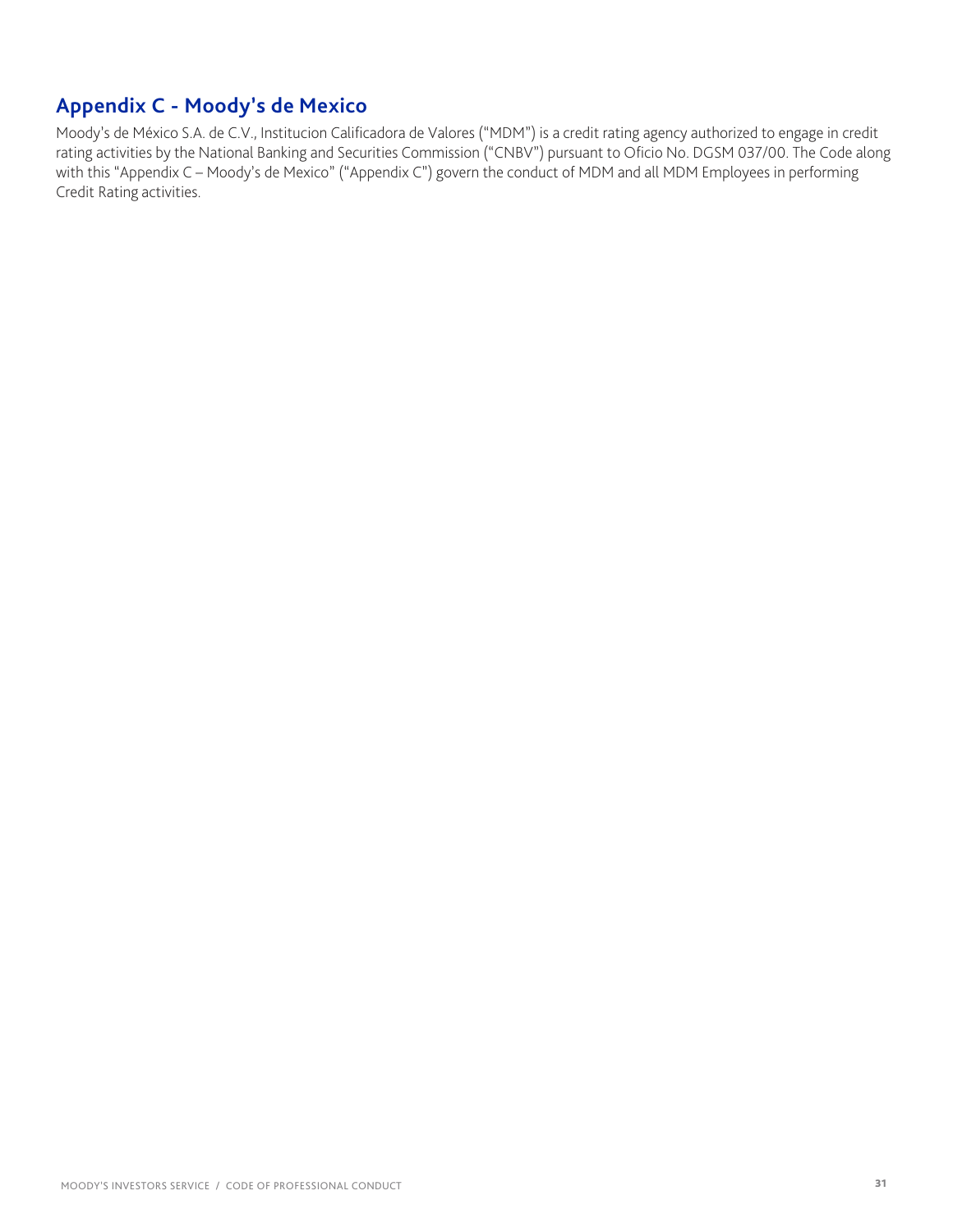# I. Defined Terms

For the purposes of this Appendix C, the terms below are defined asfollows:

- 1. MDM refers to Moody's de México, S.A. de C.V., Institución Calificadora de Valores.
- 2. MDM Board of Directors or MDM Board is the corporate body, whose members are appointed by the Shareholders Meeting. Currently the Board of Directors of MDM is integrated by 2 members, with their corresponding 2 Alternate Board Members. The appointment of the Board members must be informed to the Comisión Nacional Bancaria y de Valores ("CNBV") which has 20 business days to reject such designation.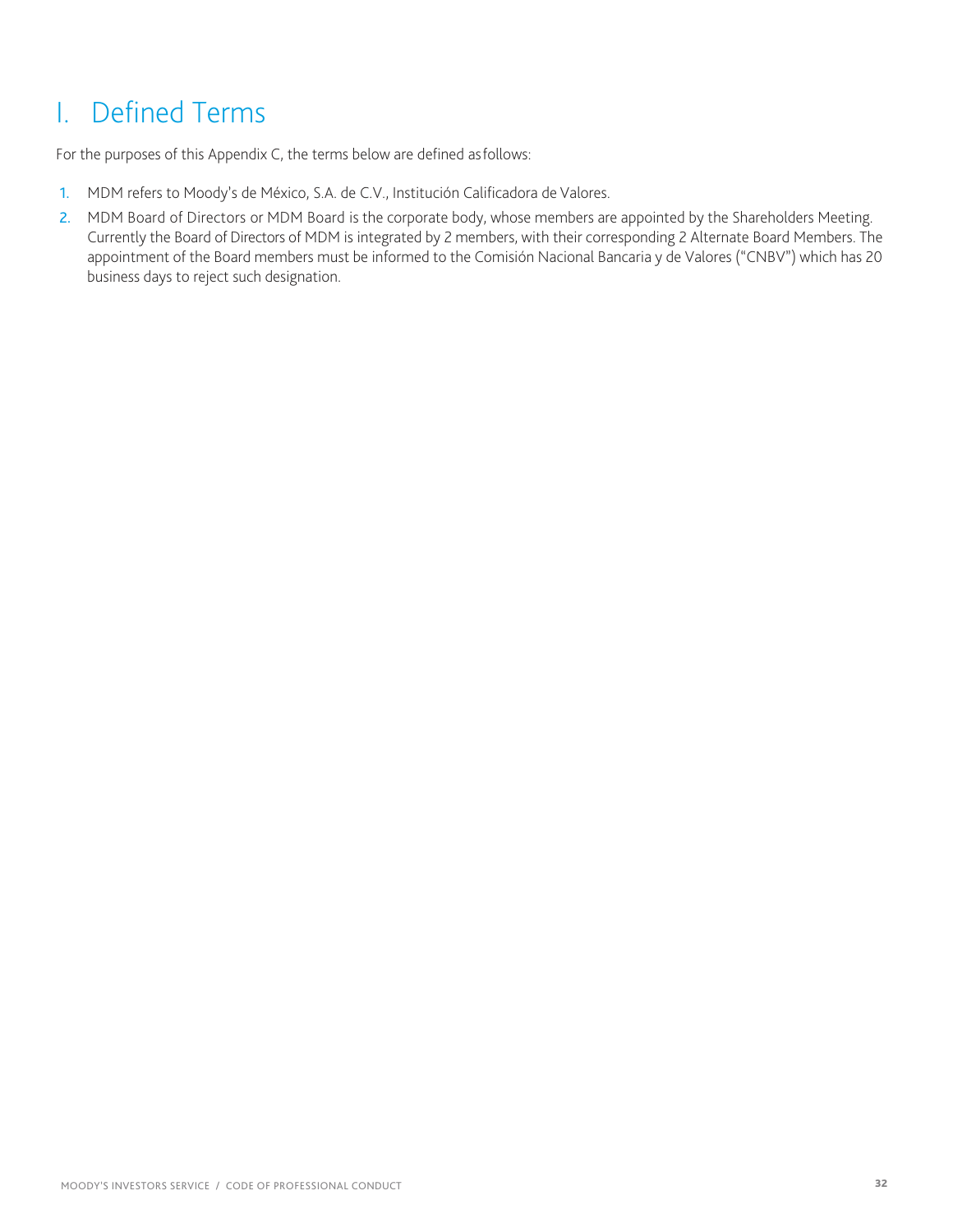# III. The Provisions

#### A. Quality of the Rating Process

- 1.2
- a. Credit Rating methodologies, models and rating procedures will be approved by the MDM Board of Directors.
- b. In the event that the credit quality analysis, opinion, evaluation and reporting methodologies and models are modified, said methodologies and models shall be used both for new and existing ratings. Within six months of any such change, MDM shall analyze whether or not the ratings assigned previously in accordance with prior methodologies and models require revision. MDM may refrain from reviewing, and if applicable, rate corresponding securities where it is concluded that the change in methodology and model does not affect the rating assigned previously. MDM must keep the analysis referred to in this paragraph on file for a period of 5 years for consultation by theCNBV.

1.6

- a. MDM will provide the Rated Entity with the elements that explain the methodologies applicable to the Rated Entity or issuance before providing a Credit Rating.
- 1.7 MDM will refrain from issuing Credit Ratings when the complexity or structure of a new type of structured finance product or the lack of historical data about the underlying assets diminishes the credibility, in its opinion, of the rating that could be issued to that effect.

#### C. Integrity Of The Rating Process

1.20 MDM will respond to all legitimate questions or concerns that Rated Entities may have about their Credit Ratings, in order to preserve the integrity of the Credit Rating. For this reason, MDM will establish, maintain and enforce policies and controls relating to the receipt of questions or concerns and will refrain from taking or promising to take any Credit Rating Action, without evaluating the questions or concerns and any other supported elements provided by the Rated Entity. Under no circumstances may the mentioned mechanisms for receiving questions or concerns from Rated Entities be used by MDM to offer other services or renegotiate any existing contract or agreement.

### **2. Independence and Avoidance and/or Management of Conflicts of Interest**

#### A. General

- 2.3
- a. Under no circumstances may MDM consider the ratings issued by other credit rating agencies on the underlying asset backed securities, unless such rating meets the minimum requirements to be used in accordance withMDM's methodology.

2.4

a. Under no circumstances, will MDM condition the issuance of a Credit Rating or Credit Rating Action on the Rated Entity contracting any other product or service offered by MDM. This provision applies to all Credit Rating Services.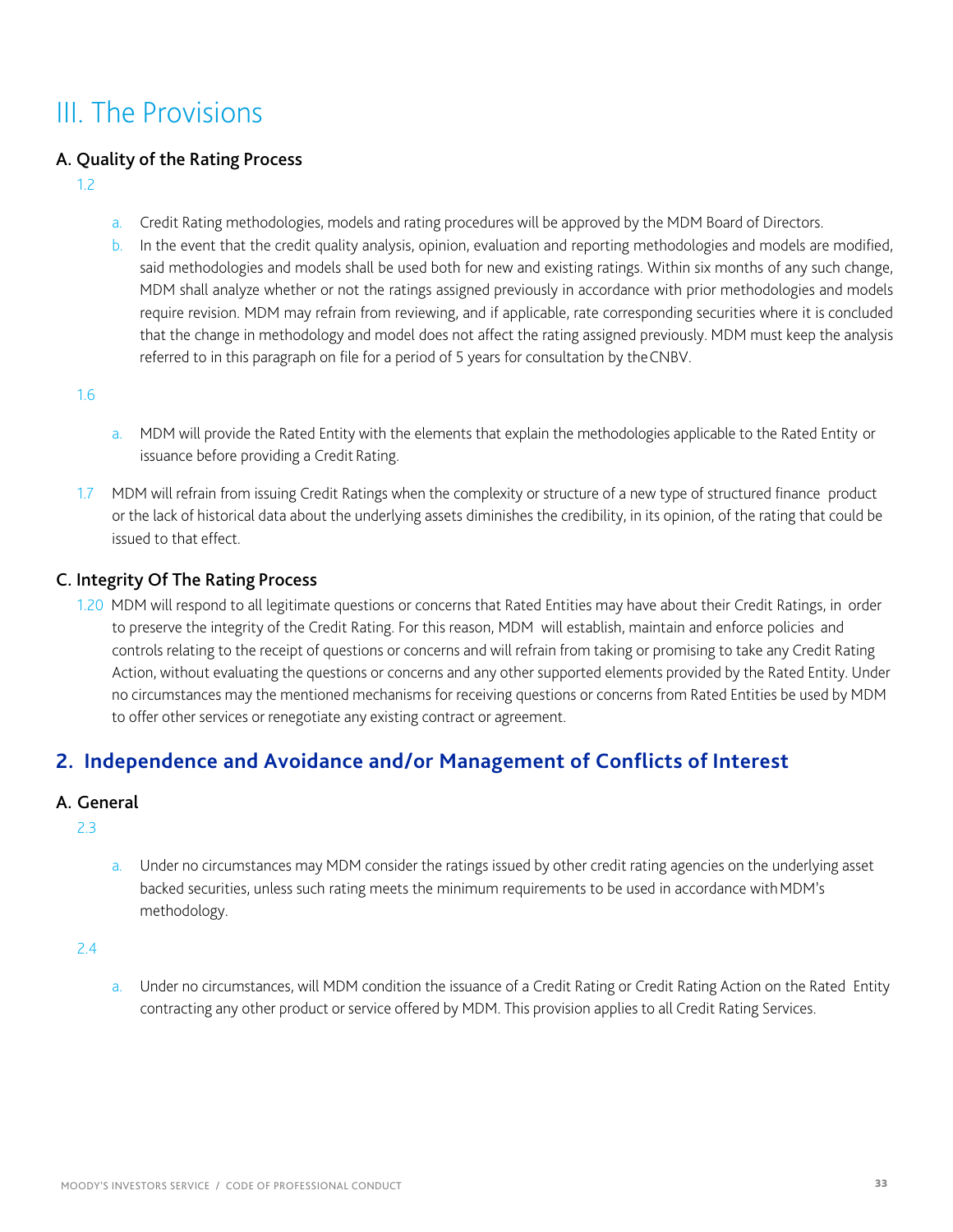#### B. Procedures And Policies

2.8

a. The annual net billings from a single Issuer, originator, intermediary arranger or underwriter (including any affiliates or subsidiaries of the Issuer, originator, intermediary arranger or underwriter) may not exceed 10% of MDM's annual net billings.

#### C. Analyst And Employee Independence

2.18 MDM maintains and enforces policies and controls regarding the rotation of Analysts responsible for the preparation and, when applicable, the monitoring of Credit Ratings and the committees created for such purposes, as well as the gradual introduction of the successors of said Analysts and committees, with respect to the same Rated Entities, setting forth the maximum terms of permanence in each area ofresponsibility.

## **3. Responsibilities to the Investing Public and Issuers**

#### A. Transparency And Timeliness Of Ratings Disclosure

3.2

- a. MDM's public Credit Ratings and public Credit Rating Announcements will be posted on [www.moodys.com.mx](http://www.moodys.com.mx/) in a timely and precise manner.
- b. Where, as a result of its Credit Rating being lowered, a Rated Entity has terminated its contract with MDM for the provision of services, no later than the business day following the date of termination, MDM will indicate that the Credit Rating is being withdrawn and is no longer being updated because the corresponding contract or agreement has been terminated.

.5

- a. MDM will publicly disclose and will keep current its policies regarding the voting structure and process for the committees that, if applicable, determine and monitor Credit Ratings.
- 3.6.1 In addition to the disclosures described above, in its Credit Rating Announcements, MDM will disclose the following information: (a) the identity of Rated Entity, and if applicable, reference to the obligation; (b) the rating prior to the current rating action being taken; (c) the fact that the rating is only an opinion on the creditworthiness of the obligation or Rated Entity and is not an investment recommendation; (d) the meaning of ratings issued; and (e) the period used to obtain the financial information used to issue the Credit Rating.

- b. MDM will make the following information available to the public free of charge, through its website (www.moodys.com.mx), in Spanish:
	- 1. The policies for disclosing ratings, including their updates;
	- 2. The definition of each of the ratings issued, as well as the definition of default;
	- 3. The historical information on the default indexes for each rating category and the transition matrixes between the ratings given;
	- 4. The methodologies used to evaluate the creditworthiness and any substantial modification in the same, as well as its material rating procedures and processes;
	- 5. This Code and Appendix C, generally indicating the way in which it shall be complied with, and providing its modifications within the 2 business days following its approval;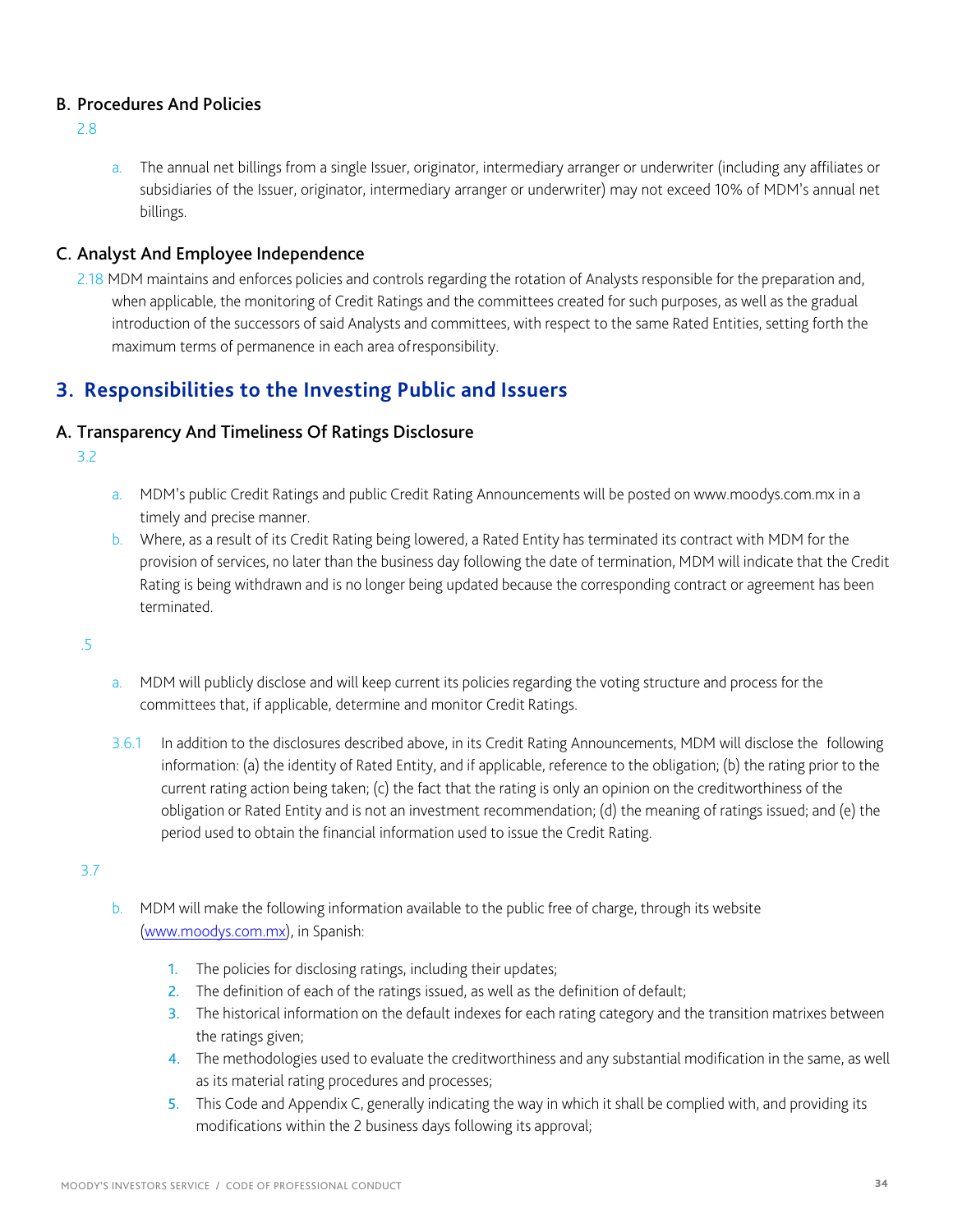- 6. The list of Credit Ratings that MDM has assigned to each Rated Entity, including the initial rating and, if applicable, any changes to the rating over time; and
- 7. An annual report, in accordance with the applicable regulations issued by the CNBV.
- c. MDM will create a document for asset-backed securities that explains the differences that exist between the output of a quantitative model and the Credit Rating assigned to a security. The document to which this paragraph refers will be retained by MDM for a term of no less than 5 years and will be made available to the CNBV, in compliance with the current legal provisions.
- d. In the event that MDM has received income from a Rated Entity for services other than Credit Rating Services, MDM must disclose the proportion of fees received in relation to those services as compared to those received in connection with the Credit Rating Services.
- 3.12 MDM may not issue nor maintain Unsolicited Credit Ratings.

#### D. MDM Board of Directors

- 3.25 In the event MDM has independent Board Members, it shall disclose through its website the number of said independent Board Members, and represent that said independent Board Members do not meet any of the criteria listed in sections I to V of article 26 of the Securities Exchange Law. In any case, payment to the independent Board Members shall not be subject to the profits obtained by MDM.
- 3.26 The MDM Board of Directors shall appoint a person or area responsible for communicating with the participants of the market, with the purpose of receiving questions, arguments or complaints that permit the board of directors to better design and make adjustments to the policies of MDM.

### **5. Enforcement and Disclosure of the MIS Code and Communication with Market Participants**

- 5.7 The MDM Compliance Department is the department that shall be designated by MDM's Board of Directors to be responsible for monitoring and evaluating the compliance of MDM, its Advisors, Management, Analysts and other Employees, with:
	- a. the applicable legislation on Credit Ratings;
	- b. the internal control policies and procedures described in the MIS Code and this Appendix C; and
	- c. the provisions issued by the CNBV, if applicable.
- 5.8 Notwithstanding the other attributes it has, MDM's Compliance Department shall receive the information disclosed to it by the MDM Board of Directors, Managers or other Employees, regarding the existence of behavior or activity that is unlawful, unethical or in breach of the guidelines set out in this Code, arising from a personal relationship or a potential conflict of interest that they may have with a Rated Entity or its Agents. The MDM Board of Directors, Managers or other Employees must disclose such issues at the time when the information is discovered. MDM's Compliance Department must take the measures established in the regulatory framework applicable within Mexico.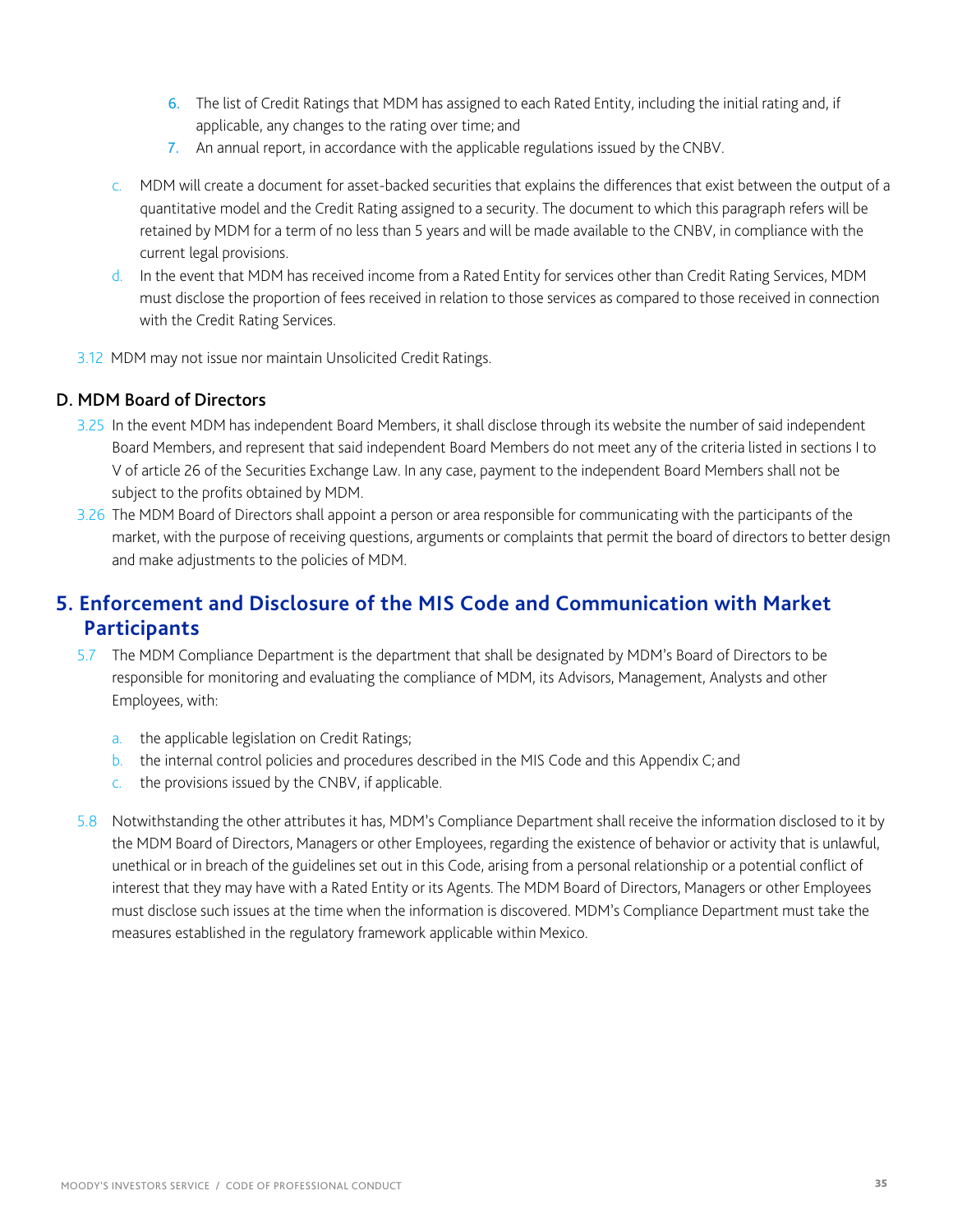## <span id="page-35-0"></span>**Appendix D - MIS Singapore**

Moody's Investors Service Singapore Pte Ltd ("MIS Singapore") is licensed with the Monetary Authority of Singapore, ("MAS") under the Securities and Futures Act (Cap.289 of the laws of Singapore) for the provision of Credit Rating Services. The Code along with this "Appendix D -- MIS Singapore" ("Appendix D") have been adopted to satisfy paragraph 10.1 of the MAS's Code of Conduct for Credit Rating Agencies. The MIS Code and Appendix D govern the conduct of MIS Singapore, its Directors, Employee and all Licensed Persons in connection with Providing Credit Rating Services on behalf of MIS Singapore.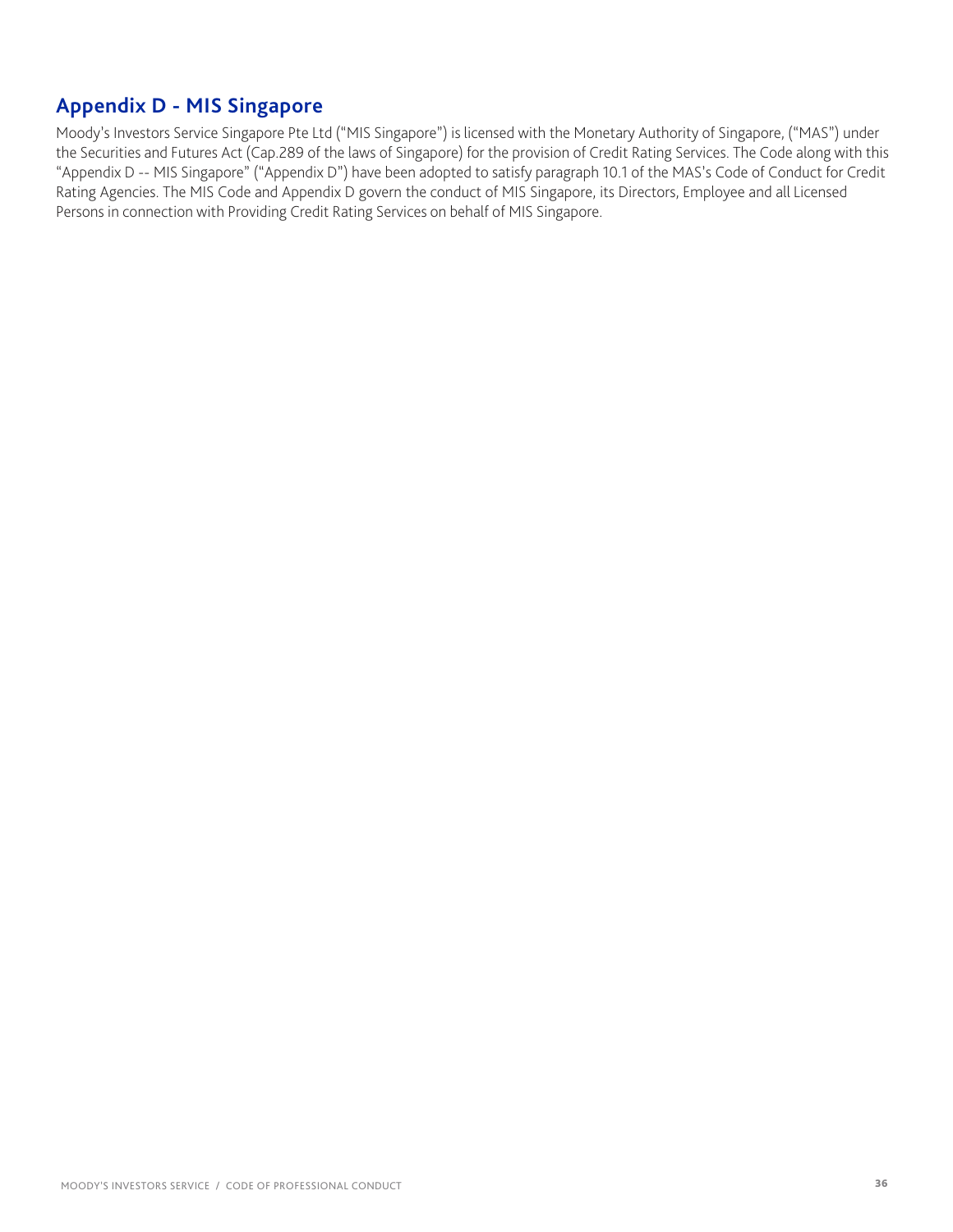# I. Defined Terms

For the purposes of this Appendix, the terms below are defined as follows

- 1. Contingent Fees are fees calculated on a predetermined basis relating to the outcome of a transaction or the result ofthe services performed by MIS Singapore. A fee is not regarded as being contingent if established by a court or other public authority.
- 2. A Director is any individual who is appointed to MIS Singapore's board of directors and approved by MAS.
- 3. A Licensed Person refers to any individual who has been notified and approved by the MAS as an "appointed representative" of MIS Singapore, as defined in section 2(1) of the SFA.
- 4. The MAS refers to the Monetary Authority of Singapore
- 5. The MAS CRA Code refers to the MAS's Code of Conduct for Credit Rating Agencies.
- 6. Providing Credit Rating Services means preparing, whether wholly or partly in Singapore, Credit Ratings in relation to activities in the securities and futures industry for:
	- a. dissemination, whether in Singapore or elsewhere, or with a reasonable expectation that they will be so disseminated; or
	- b. distribution by subscription, whether in Singapore or elsewhere, or with a reasonable expectation that they will be so distributed, but does not include —
	- preparing a private credit rating pursuant to an individual order which is intended to be provided exclusively to the person who placed the order and not intended for public disclosure or distribution by subscription;or
	- ii. preparing credit scores, credit scoring systems or similar assessments related to obligations arising from consumer, commercial or industrial relationships;
- 7. A Representative is an individual who is appointed and registered under section 99B of the SFA to carry on the Regulated Activity for MIS Singapore.
- 8. The SFA refers to the Securities and Futures Act (Cap.289 of the laws of Singapore).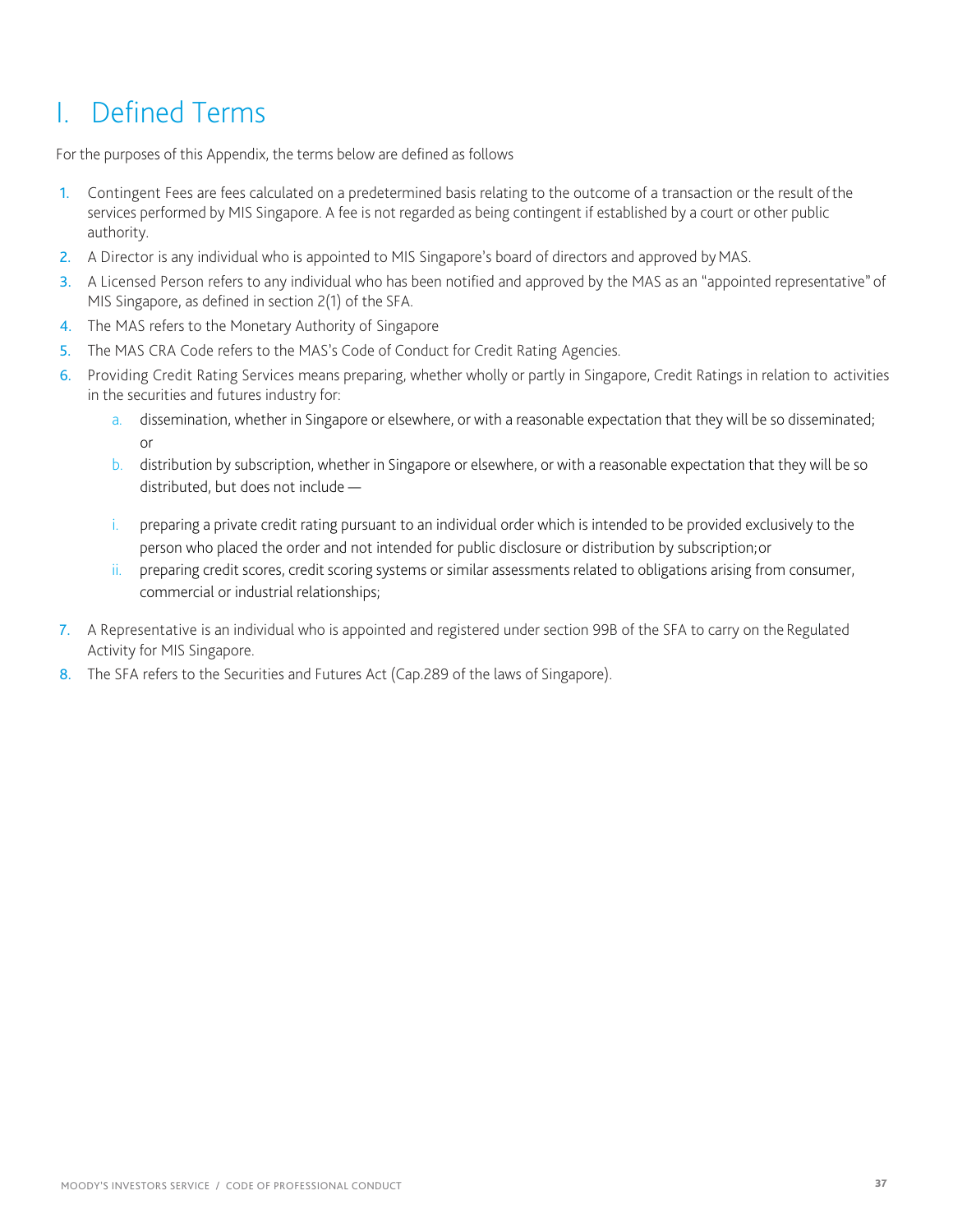# III. The Provisions

# **1. Quality and Integrity of the Rating Process**

#### A. Quality Of The Rating Process

1.4

a. MIS Singapore will document reporting lines and allocate functions and responsibilities.

#### B. Monitoring And Updating

1.9

The review described in (c) above will take place as soon as possible and in any case not later than 6 months after the change and, before the review is carried out, MIS Singapore should place those Credit Ratings under observation

1.11

a. Where a Credit Rating is made available to the public, MIS Singapore will in a timely manner publicly announce if the Credit Rating is withdrawn (except for routine debt maturities, calls, or redemptions), Such public announcement will indicate the date the Credit Rating was last updated and note that the Credit Rating will no longer being updated.

# **2. Independence and Avoidance and/or Management of Conflicts of Interest**

#### D. General

2.5

- a. On a periodic basis, MIS Singapore will disclose on MIS's public website(s) any Ancillary Services and Other Permissible Services that it conducts.
- b. MIS Singapore will not enter into any Contingent Fee arrangement for Providing Credit Rating Services.

#### E. Procedures And Policies

2.8

a. MIS Singapore will disclose if it receives 5 percent or more of its annual net billings from a single Rated Entity Issuer, originator, arranger or subscriber (including any affiliates of the Rated Entity, Issuer, originator, arranger, or subscriber).

#### F. Analyst And Employee Independence

2.13

a. has an immediate relation (i.e., a spouse, partner, parent, child, or sibling, step-parent, adopted or step-child or stepsibling) who works for the Rated Entity, its affiliates or any of the identified third parties, in circumstances where this employment relationship either constitutes a conflict of interest or creates the impression of a conflict of interest that MIS deems to be unacceptable;

2.14

a. MIS Singapore's Licensed Persons will comply with Regulation 4 and 4A (Register of Interests in Securities) of the Securities and Futures (Licensing and Conduct of Business) Regulations.

# **3. Responsibilities to the Investing Public and Issuers**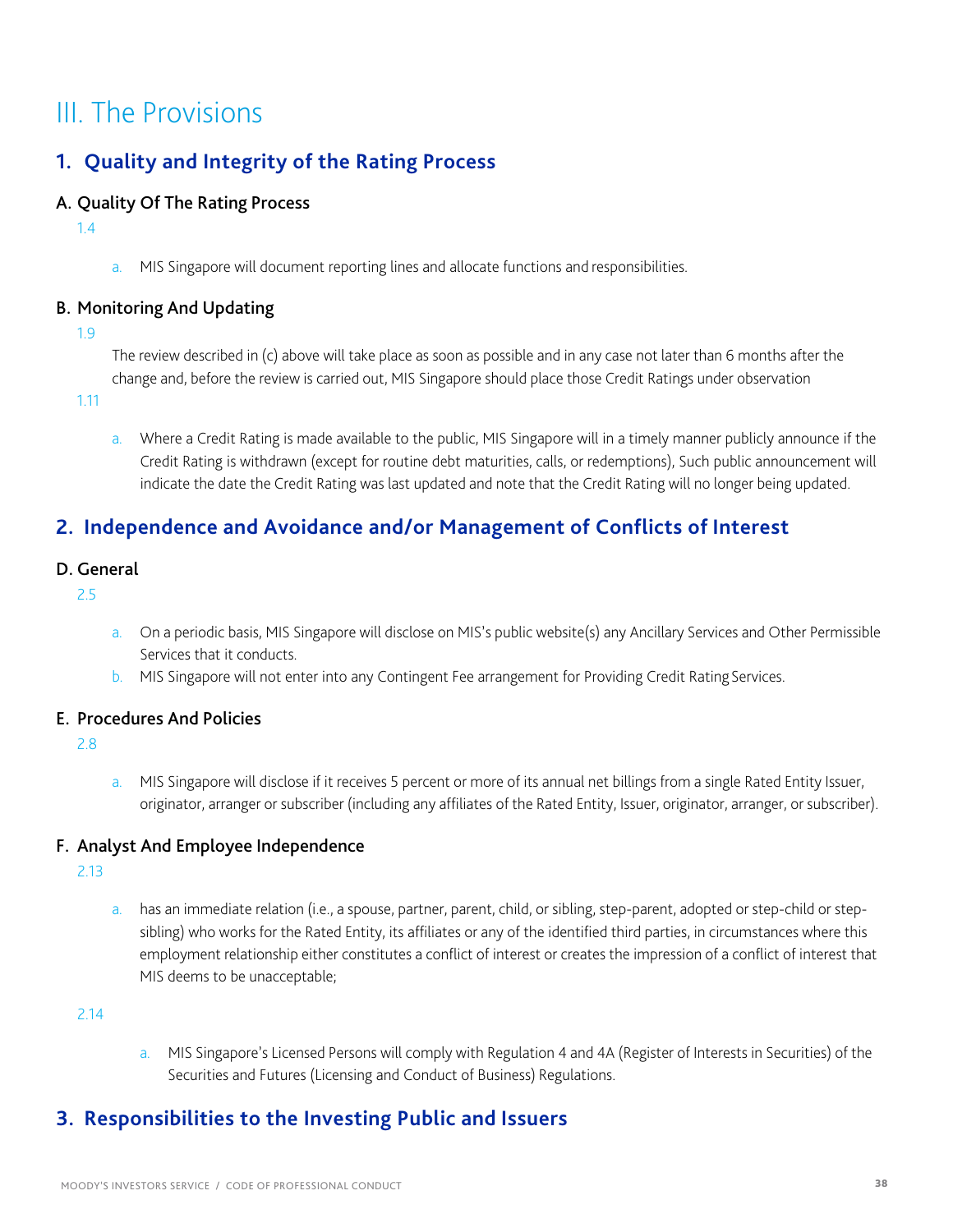#### A. Transparency and Timeliness of Ratings Disclosure

- 3.3
- a. MIS Singapore will disclose in Credit Rating Announcements for structured finance Credit Ratings whether (1) the Issuer or originator has informed MIS Singapore that all relevant information regarding the underlying issue has been publicly disclosed, (2) such information has not been disclosed, or (3) the Issuer or originator has not informed MIS Singapore whether such public disclosure had been made.

3.4

a. MIS Singapore may provide private ratings in accordance with its policy.

3.6

- a. a clear and prominent disclosure of the name and title of the lead Analyst and person primarily responsible for approving the Credit Rating;
- b. an indication of when the Credit Rating was first distributed and when it was last updated;and
- c. the extent to which MIS Singapore has examined the quality of information used in the Credit Rating process and whether it is satisfied with the quality of information on which it bases its Credit Rating.

3.7

- a. MIS Singapore will clearly indicate the attributes and limitations of Credit Ratings, the risk of unduly relying on them to make investment or other financial decisions and generally the extent to which MIS Singapore verifies information provided to it by the Issuer or originator of a rated security. This information should assist investors in developing a greater understanding of what a Credit Rating is, and the limits to which Credit Ratings can be put to use vis-à-vis a particular type of financial product that MIS Singapore rates.
- b. MIS Singapore will disclose, on a timely and ongoing basis, information concerning all structured finance products submitted to it for its initial review or for a preliminary rating. Such disclosure will be made irrespective of whether the Issuer of such a product engages MIS Singapore to provide a finalrating.
- c. MIS Singapore will disclose the level of assessment it has undertaken or whether it has relied on a third-party assessment concerning the due diligence process conducted in relation to the underlying finance products, or other assets, of structured finance products and indicate how such assessment influences the Credit Rating.
- d. MIS Singapore will indicate whether the Credit Rating has been disclosed to the Issuer or to its related party and, following such disclosure, whether the Credit Rating was amended before being issued.

#### 3.10

a. In order to promote transparency and to enable the market to best judge the aggregate performance of Credit Ratings on debt instruments, where possible, MIS Singapore will publish sufficient information about its historical default rates by rating category, the transitions between rating categories, and periodic performance metrics so that financial market professionals can understand the historical performance of securities assigned to different rating categories, as well as whether rating categories have changed and, if so, how. In addition, MIS Singapore should disclose whether the default rates of rating categories have changed over time. If the nature of a Credit Rating, or other circumstances, make an historical default rate inappropriate, statistically invalid, or otherwise likely to mislead the users of the rating, MIS Singapore will explain this. Where feasible, this information will include verifiable, quantifiable historical information about the performance of its rating opinions, organized and structured and, where possible, standardized in such a way to assist financial market professionals in drawing performance comparisons between credit rating agencies.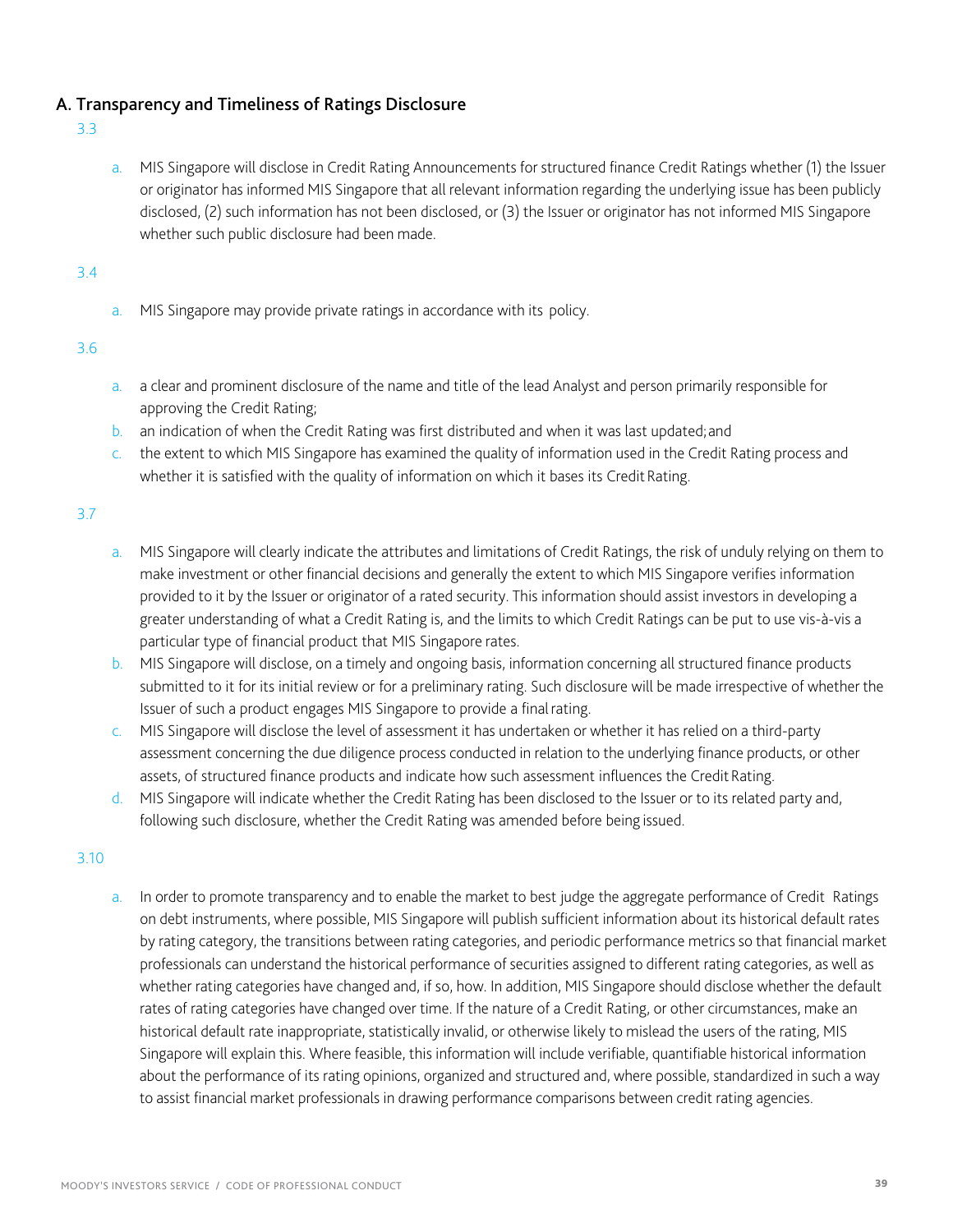a. If MIS Singapore publishes an Unsolicited Credit Rating, the Credit Rating Announcement will disclose whether MIS Singapore was provided access to accounts or other relevant internal documents of the Issuer or its related party.

## **5. Enforcement and Disclosure of the MIS Code and Communication with Market Participants**

- 5.7 MIS Singapore will maintain functions (either within MIS Singapore or MIS) that will communicate with market participants and the public regarding questions, concerns, and complaints that it has received.
- 5.8 On an annual basis, MIS Singapore will publish certain information about itself including:
	- a. its legal structure;
	- b. its ownership;
	- c. financial information about its revenue;
	- d. the internal control mechanisms adopted to assure the quality of Credit Rating activities;
	- e. its record-keeping policy; and
	- f. its management and representative rotation policy.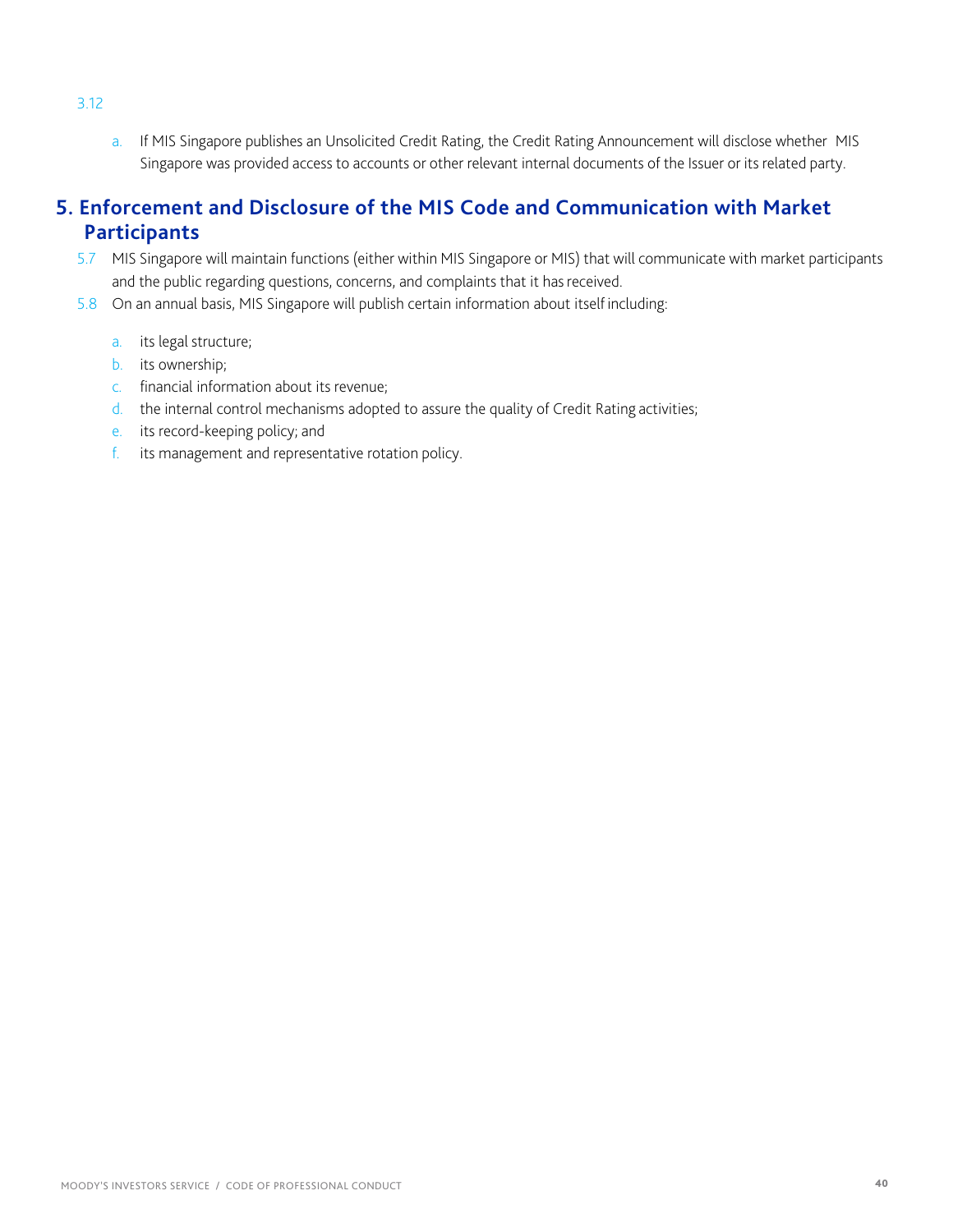# Appendix E – Moody's Latino America (Argentina, and Uruguay)

Moody's Latino America Agente de Calificacion de Riesgo, S. A. ("MLA") is a credit rating agency authorized to engage in credit rating activities in Argentina by the National Securities Commission ("CNV") pursuant to *Disposicion No 1919*; and in Uruguay by the Central Bank of Uruguay ("BCU") pursuant to *Comunicacion No 2001/100*. The Code along with this "Appendix E – Moody's Latino America" ("Appendix E") govern the conduct of MLA, its Directors, Employees and all Rating Personnel in performing Rating Services onbehalf of MLA.

# Defined Terms

For the purposes of this Appendix E, the terms below are defined as follows:

- 1. MLA Consejo de Calificacion or MLA Consejo refers to MLA's rating committee who is responsible of issuing the Rating Reports and its decisions are binding for MLA. For purposes of the risk rating in Uruguay, MLA will use its own operating standards with respect to the function of its Consejo de Calificacion.
- 2. MLA Board of Directors or MLA Board is the corporate body, whose members are appointed by the Shareholders Meeting, and could be formed by one and up to seven Directors. The appointment of the Board members must be informed to the CNV.
- 3. Rating Report is issued by the MLA Consejo de Calificacion and it discloses the Credit Rating.

# II. The Provisions

## **A. QUALITY OF THE RATING PROCESS**

1.2

- a. Credit Rating methodologies (referred to as rating procedures manuals) will be approved by the MLA Board of Directors.
- b. All Credit Rating methodologies for Argentina and their amendments must be previously registered before the CNV and, once registered, must be submitted to the CNV and published in MLA's website [\(www.moodys.com.ar\)](http://www.moodys.com.ar/).
	- i. The methodologies must include the minimum content as established in the *Resolucion CNV622/2013*.
	- ii. The Credit Rating methodologies can only be used once registered before the CNV.
	- iii. MLA must perform a permanent follow-up of the registered Credit Rating methodologies, and must review them at least once a year.
	- iv. The revision of Credit Rating methodologies should be carried out by personnel independent of the rating activity, and the conclusions of the annual review should be submitted to theCNV.
	- v. Once an amendment to a Credit Rating methodology is registered, MLA must review the affected ratings as soon as possible and, at the most, within the 6 months following the Credit Rating methodology registration.

 $\mathcal{C}$ .

i. Credit Rating methodologies for Uruguay and their amendments must be previously registered before the BCU.

1.4

a. The MLA Consejo de Calificacion must be composed of at least 3 members, MLA may be able to raise said number if it considers it appropriate, which will be elected by MLA's Shareholders, at the proposal of the MLA Board; being able likewise to designate one or more members of the MLA Consejo as substitutes.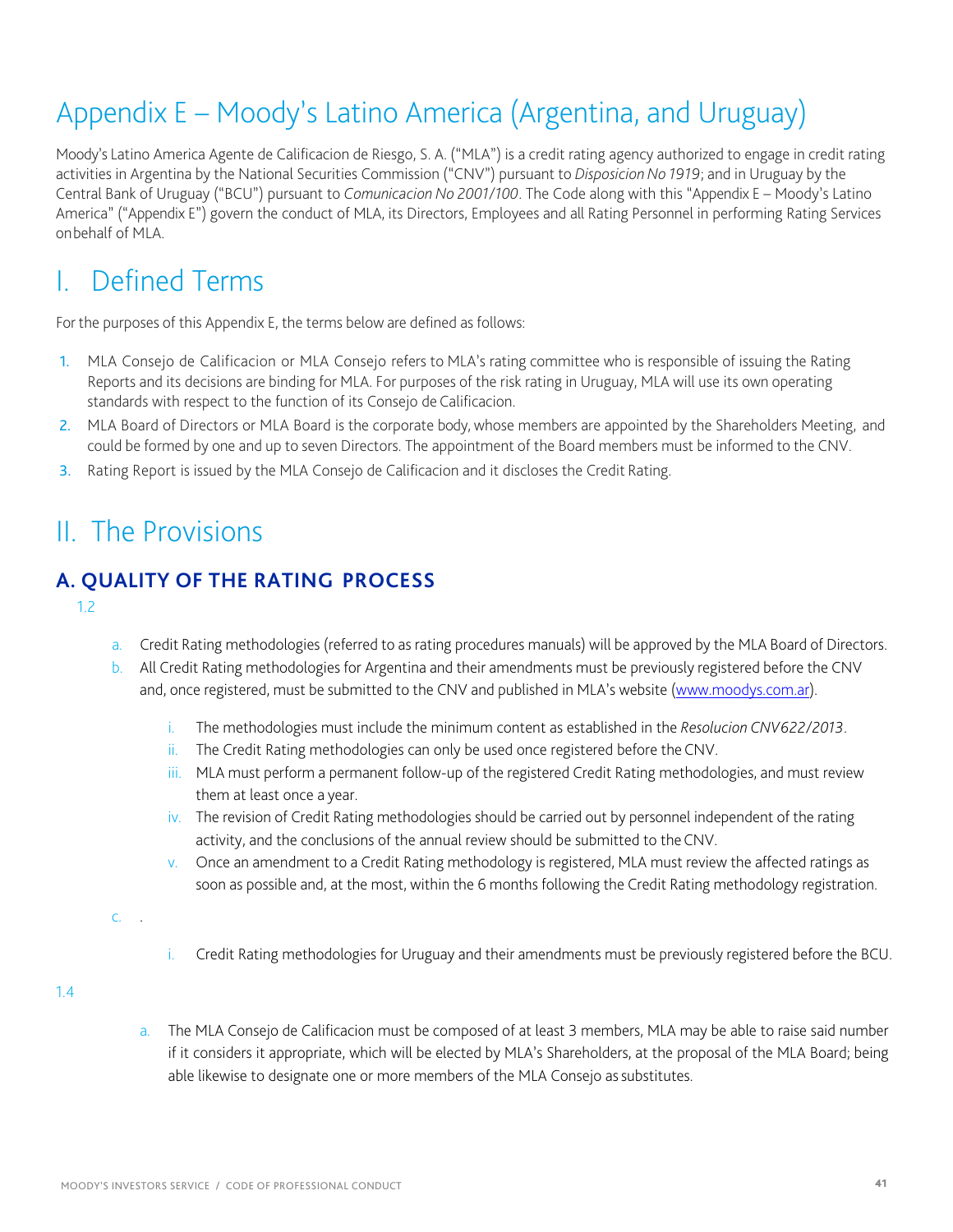- b. The position of the members of the MLA Consejo is personal and non-delegable; and they will last 2 years in their positions, being able to be re-elected, and they must meet the suitability requirements set by the *Resolucion CNV 622/2013*. The MLA Consejo shall be in charge of issuing the Rating Reports, it shall meet in ordinary sessions at least once a month and in extraordinary sessions when requested by one of the members of the MLAConsejo.
	- i. In order to be appointed as a member of the MLA Consejo de Calificacion, the proposed individual should meet the requirements set by the CNV and evidence of said background requirements shall be submitted to the CNV.
	- ii. The quorum for the meetings of the MLA Consejo will be of at least 3 of its members and its decisions will be adopted by simple majority of votes. Each meeting must be fully recorded in the minutes book of the MLA Consejo, which must have the formalities imposed by the *Resolucion CNV 622/2013* and will be signed. Once the MLA Consejo meeting is finalized, the meeting minutes for Argentina ratings must besubmitted immediately to the CNV.
	- iii. The minutes book of the MLA Consejo for Uruguay ratings must be numbered and kept in the legal domicile of MLA.
	- iv. For Argentina ratings only, the CNV must be notified in writing of the holding of the MLA Consejo session with no less than 24 hours in advance, under penalty of nullity of everything there acted. When there are facts that make it necessary to immediately review the ratings, without there being the possibility of complying with the obligation to notify the CNV 24 hours in advance, such notification must be made as far in advance as possible.
	- v. MLA Consejo may operate with members present or remote. If a member of the MLA Consejo is participating in the meeting remotely, this circumstance will be recorded in the meeting minutes. The quorum will be computed taking into account the present and remote members.

# **Responsibilities to the Investing Public and Issuers**

#### TRANSPARENCY AND TIMELINESS OF RATINGS DISCLOSURE

- 3.1
- a. Immediately after the holding of each meeting of the MLA Consejo for a rating in Argentina, MLA must publish the rating and the Rating Report in the CNV's reporting system and on MLA'swebsite.
- b. When publishing a rating in Argentina, MLA will explain in its press releases the fundamental elements on which they are based, indicating the place where the Rating Report is available.
- c. For ratings in Uruguay, MLA must notify them to the stock exchange in which the security trades, and must submit the Rating Report to the BCU in accordance to the CRA rules set by the BCU.

3.8

a. MLA will inform the Rated Entity only after the conclusion of the MLA Consejo de Calificacion.